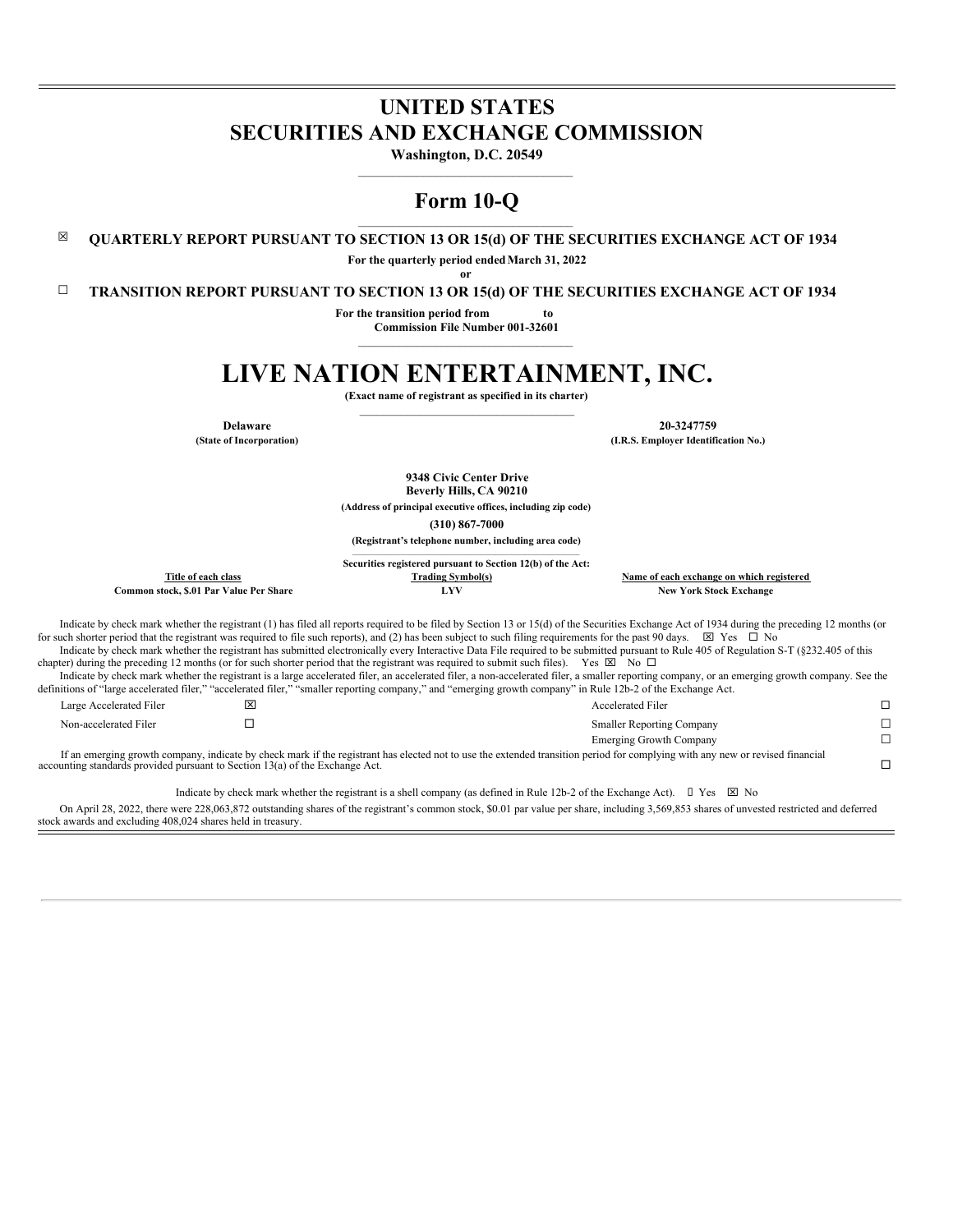# **LIVE NATION ENTERTAINMENT, INC. INDEX TO FORM 10-Q**

**Page**

# **PART I—FINANCIAL INFORMATION**

<span id="page-1-0"></span>

| $\overline{4}$  |
|-----------------|
|                 |
|                 |
|                 |
|                 |
|                 |
|                 |
|                 |
| $\overline{21}$ |
| 36              |
| 36              |
|                 |
| $\frac{37}{2}$  |
| 37              |
| 37              |
| 37              |
| 37              |
| 38              |
|                 |

# **GLOSSARY OF KEY TERMS**

| <b>AOCI</b>  | Accumulated other comprehensive income (loss)                                                                                                  |
|--------------|------------------------------------------------------------------------------------------------------------------------------------------------|
| AOI          | Adjusted operating income (loss)                                                                                                               |
| <b>FASB</b>  | Financial Accounting Standards Board                                                                                                           |
| GAAP         | United States Generally Accepted Accounting Principles                                                                                         |
| <b>GTV</b>   | Gross transaction value                                                                                                                        |
| Live Nation  | Live Nation Entertainment, Inc. and subsidiaries                                                                                               |
| <b>LNE</b>   | Live Nation Entertainment, Inc.                                                                                                                |
| <b>OCESA</b> | OCESA Entretenimiento, S.A. de C.V. and certain other related subsidiaries of Corporación Interamericana<br>de Entretenimiento, S.A.B. de C.V. |
| <b>SEC</b>   | United States Securities and Exchange Commission                                                                                               |
| Ticketmaster | Our ticketing business                                                                                                                         |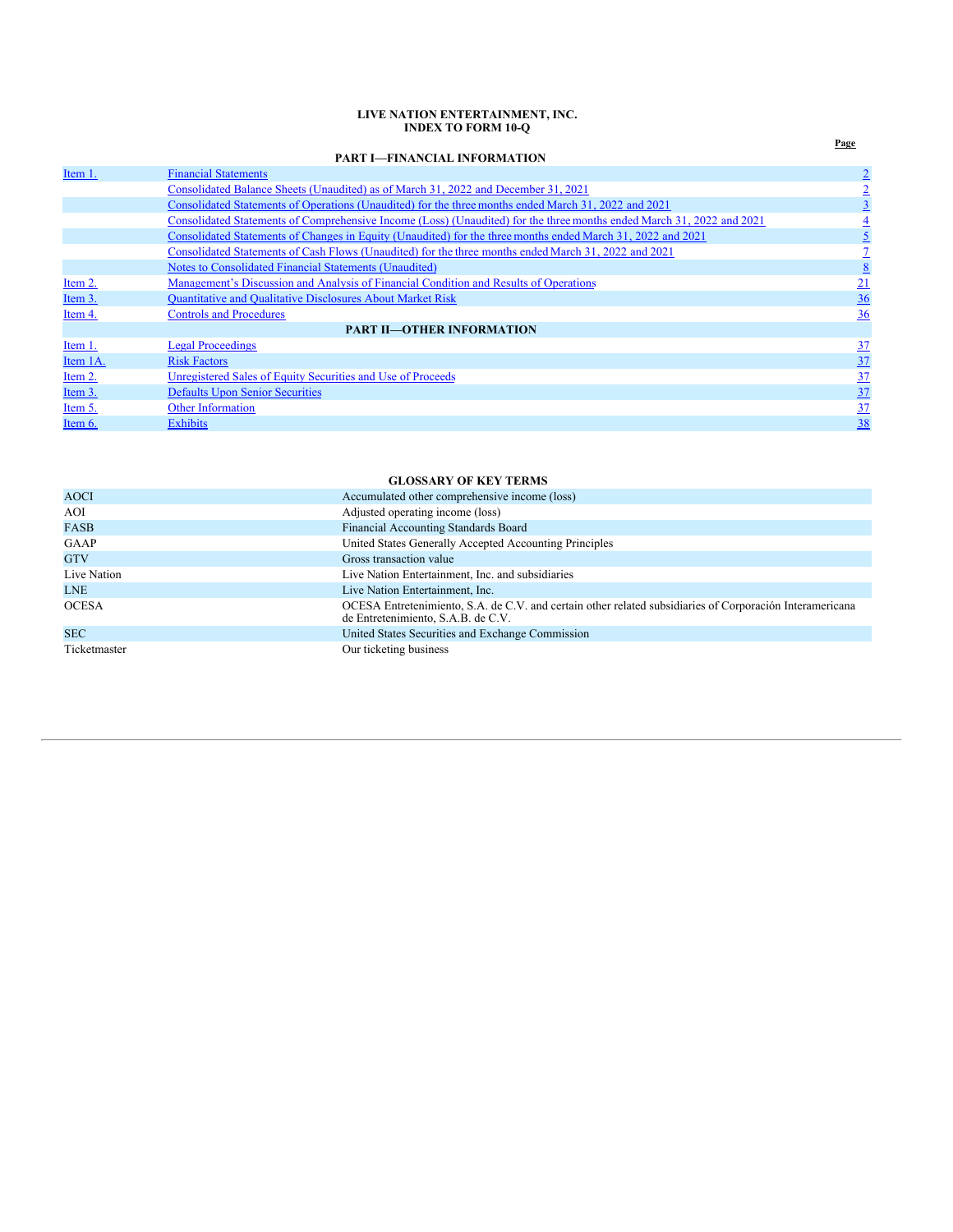# **PART I—FINANCIAL INFORMATION**

# <span id="page-2-1"></span><span id="page-2-0"></span>**Item 1. Financial Statements**

# **LIVE NATION ENTERTAINMENT, INC. CONSOLIDATED BALANCE SHEETS**

| (UNAUDITED) |  |
|-------------|--|
|-------------|--|

**March 31,**

**December 31,**

|                                                                            | 2022                  |               | 2021        |
|----------------------------------------------------------------------------|-----------------------|---------------|-------------|
|                                                                            | (in thousands)        |               |             |
| <b>ASSETS</b>                                                              |                       |               |             |
| <b>Current</b> assets                                                      |                       |               |             |
| Cash and cash equivalents                                                  | \$<br>5,871,905 \$    |               | 4,884,729   |
| Accounts receivable, less allowance of \$50,225 and \$50,491, respectively | 1,210,007             |               | 1,066,573   |
| Prepaid expenses                                                           | 963,227               |               | 654,894     |
| Restricted cash                                                            | 3,114                 |               | 3,063       |
| Other current assets                                                       | 62,182                |               | 74,834      |
| <b>Total current assets</b>                                                | 8,110,435             |               | 6,684,093   |
| Property, plant and equipment, net                                         | 1,086,307             |               | 1,091,929   |
| Operating lease assets                                                     | 1,649,982             |               | 1,538,911   |
| Intangible assets                                                          |                       |               |             |
| Definite-lived intangible assets, net                                      | 1,004,446             |               | 1,026,338   |
| Indefinite-lived intangible assets                                         | 368,943               |               | 369,028     |
| Goodwill                                                                   | 2,604,811             |               | 2,590,869   |
| Long-term advances                                                         | 576,601               |               | 552,697     |
| Other long-term assets                                                     | 605,077               |               | 548,453     |
| <b>Total assets</b>                                                        | \$<br>16,006,602      | $\mathcal{S}$ | 14,402,318  |
| <b>LIABILITIES AND EQUITY</b>                                              |                       |               |             |
| <b>Current liabilities</b>                                                 |                       |               |             |
| Accounts payable, client accounts                                          | \$<br>1,804,348 \$    |               | 1,532,345   |
| Accounts payable                                                           | 67,008                |               | 110,623     |
| Accrued expenses                                                           | 1,511,446             |               | 1,645,906   |
| Deferred revenue                                                           | 4,049,866             |               | 2,774,792   |
| Current portion of long-term debt, net                                     | 611,319               |               | 585,254     |
| Current portion of operating lease liabilities                             | 139,050               |               | 123,715     |
| Other current liabilities                                                  | 95,450                |               | 83,087      |
| <b>Total current liabilities</b>                                           | 8,278,487             |               | 6,855,722   |
| Long-term debt, net                                                        | 5,146,681             |               | 5,145,484   |
| Long-term operating lease liabilities                                      | 1,708,610             |               | 1,606,064   |
| Other long-term liabilities                                                | 436,789               |               | 431,581     |
| Commitments and contingent liabilities                                     |                       |               |             |
| Redeemable noncontrolling interests                                        | 581,652               |               | 551,921     |
| Stockholders' equity                                                       |                       |               |             |
| Common stock                                                               | 2,235                 |               | 2,220       |
| Additional paid-in capital                                                 | 2,888,551             |               | 2,897,695   |
| Accumulated deficit                                                        | (3,317,397)           |               | (3,327,737) |
| Cost of shares held in treasury                                            | (6, 865)              |               | (6,865)     |
| Accumulated other comprehensive loss                                       | (84, 341)             |               | (147, 964)  |
| <b>Total Live Nation stockholders' equity</b>                              | (517, 817)            |               | (582, 651)  |
| Noncontrolling interests                                                   | 372,200               |               | 394,197     |
| <b>Total equity</b>                                                        | (145, 617)            |               | (188, 454)  |
| <b>Total liabilities and equity</b>                                        | \$<br>$16,006,602$ \$ |               | 14,402,318  |
|                                                                            |                       |               |             |

<span id="page-2-2"></span>See Notes to Consolidated Financial Statements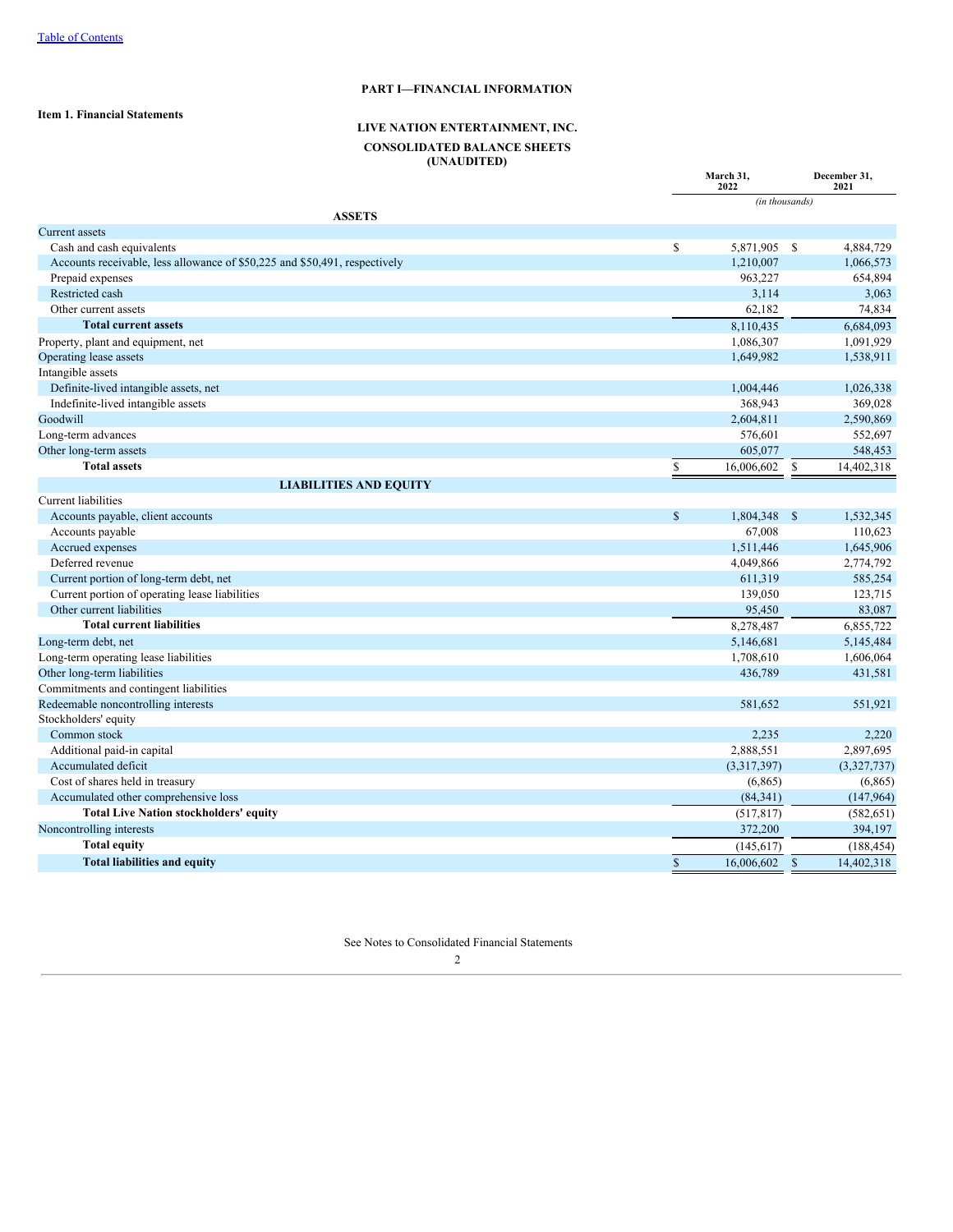# **LIVE NATION ENTERTAINMENT, INC. CONSOLIDATED STATEMENTS OF OPERATIONS (UNAUDITED)**

|                                                                                             |              | <b>Three Months Ended</b><br>March 31,         |   |             |
|---------------------------------------------------------------------------------------------|--------------|------------------------------------------------|---|-------------|
|                                                                                             |              | 2022                                           |   |             |
|                                                                                             |              | (in thousands except share and per share data) |   |             |
| Revenue                                                                                     | $\mathbb{S}$ | 1,802,808 \$                                   |   | 290,609     |
| Operating expenses:                                                                         |              |                                                |   |             |
| Direct operating expenses                                                                   |              | 1,071,022                                      |   | 133,966     |
| Selling, general and administrative expenses                                                |              | 570,182                                        |   | 322,853     |
| Depreciation and amortization                                                               |              | 100,469                                        |   | 108,876     |
| Loss on disposal of operating assets                                                        |              | 1,665                                          |   | 138         |
| Corporate expenses                                                                          |              | 32,410                                         |   | 27,948      |
| Operating income (loss)                                                                     |              | 27,060                                         |   | (303, 172)  |
| Interest expense                                                                            |              | 66,773                                         |   | 70,830      |
| Interest income                                                                             |              | (7, 564)                                       |   | (1, 149)    |
| Equity in earnings of nonconsolidated affiliates                                            |              | (4,288)                                        |   | (581)       |
| Loss (gain) from sale of investments in nonconsolidated affiliates                          |              | 132                                            |   | (55, 933)   |
| Other expense (income), net                                                                 |              | 9,267                                          |   | (6)         |
| Loss before income taxes                                                                    |              | (37,260)                                       |   | (316, 333)  |
| Income tax expense                                                                          |              | 11,696                                         |   | 6,389       |
| Net loss                                                                                    |              | (48,956)                                       |   | (322, 722)  |
| Net income (loss) attributable to noncontrolling interests                                  |              | 1,226                                          |   | (15, 529)   |
| Net loss attributable to common stockholders of Live Nation                                 | S            | (50, 182)                                      | S | (307, 193)  |
| Basic and diluted net loss per common share available to common stockholders of Live Nation |              | (0.39)                                         |   | (1.44)      |
| Weighted average common shares outstanding:                                                 |              |                                                |   |             |
| Basic and diluted                                                                           |              | 221,890,625                                    |   | 214,531,958 |
| Reconciliation to net loss available to common stockholders of Live Nation:                 |              |                                                |   |             |
| Net loss attributable to common stockholders of Live Nation                                 | \$           | $(50,182)$ \$                                  |   | (307, 193)  |
| Accretion of redeemable noncontrolling interests                                            |              | (35,714)                                       |   | (916)       |
| Basic and diluted net loss available to common stockholders of Live Nation                  |              | (85, 896)                                      | S | (308, 109)  |
|                                                                                             |              |                                                |   |             |

<span id="page-3-0"></span>See Notes to Consolidated Financial Statements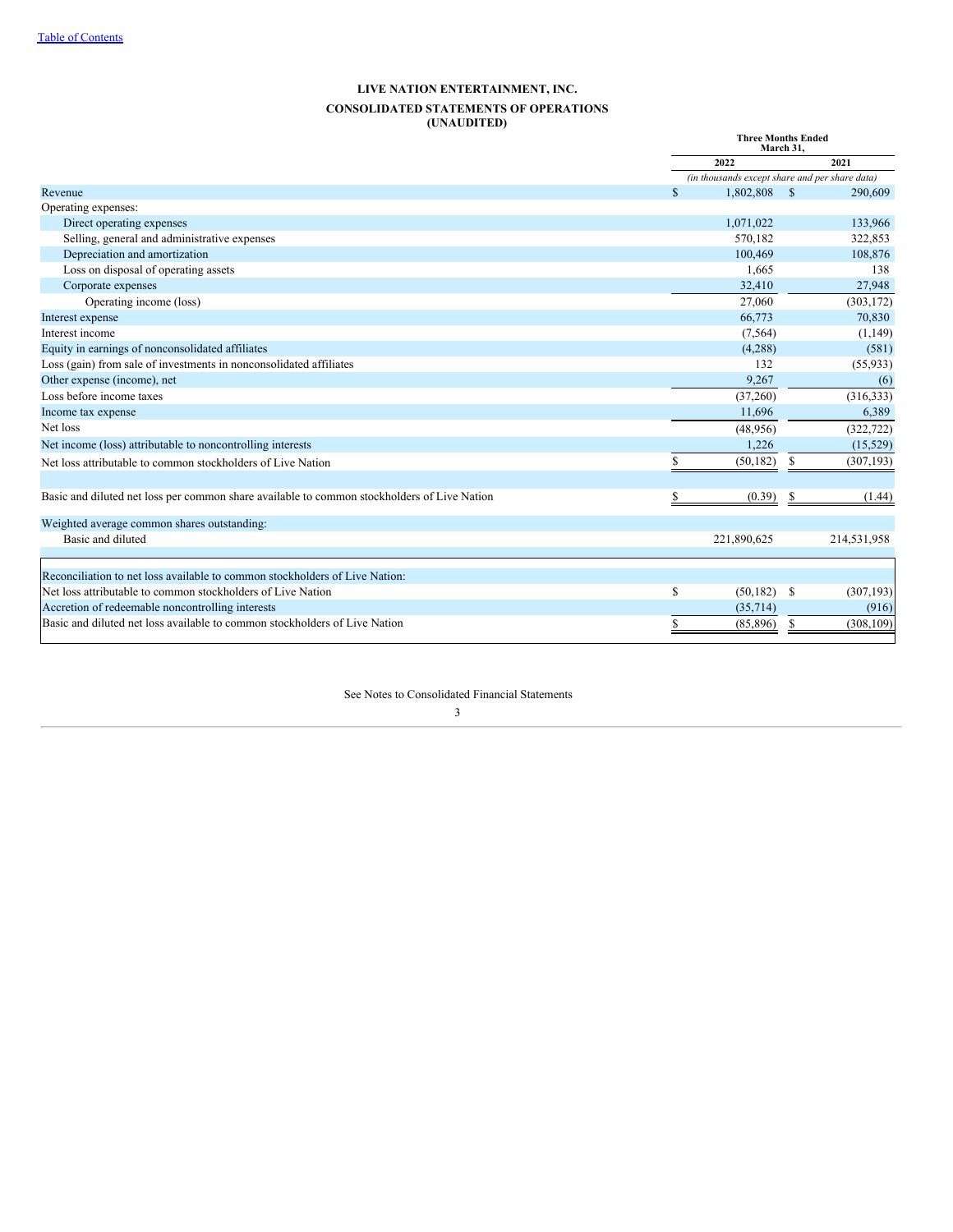# **LIVE NATION ENTERTAINMENT, INC. CONSOLIDATED STATEMENTS OF COMPREHENSIVE INCOME (LOSS) (UNAUDITED)**

<span id="page-4-0"></span>

| 1011100111001                                                                  |                                        |            |  |
|--------------------------------------------------------------------------------|----------------------------------------|------------|--|
|                                                                                | <b>Three Months Ended</b><br>March 31. |            |  |
|                                                                                | 2021<br>2022                           |            |  |
|                                                                                | (in thousands)                         |            |  |
| Net loss                                                                       | $(48,956)$ \$                          | (322, 722) |  |
| Other comprehensive income (loss), net of tax:                                 |                                        |            |  |
| Unrealized gain on cash flow hedge                                             | 23,969                                 | 15,096     |  |
| Realized loss on cash flow hedge                                               | 1,902                                  | 1,916      |  |
| Foreign currency translation adjustments                                       | 37,752                                 | (13,219)   |  |
| Comprehensive income (loss)                                                    | 14.667                                 | (318,929)  |  |
| Comprehensive income (loss) attributable to noncontrolling interests           | 1,226                                  | (15, 529)  |  |
| Comprehensive income (loss) attributable to common stockholders of Live Nation | 13,441                                 | (303, 400) |  |
|                                                                                |                                        |            |  |

See Notes to Consolidated Financial Statements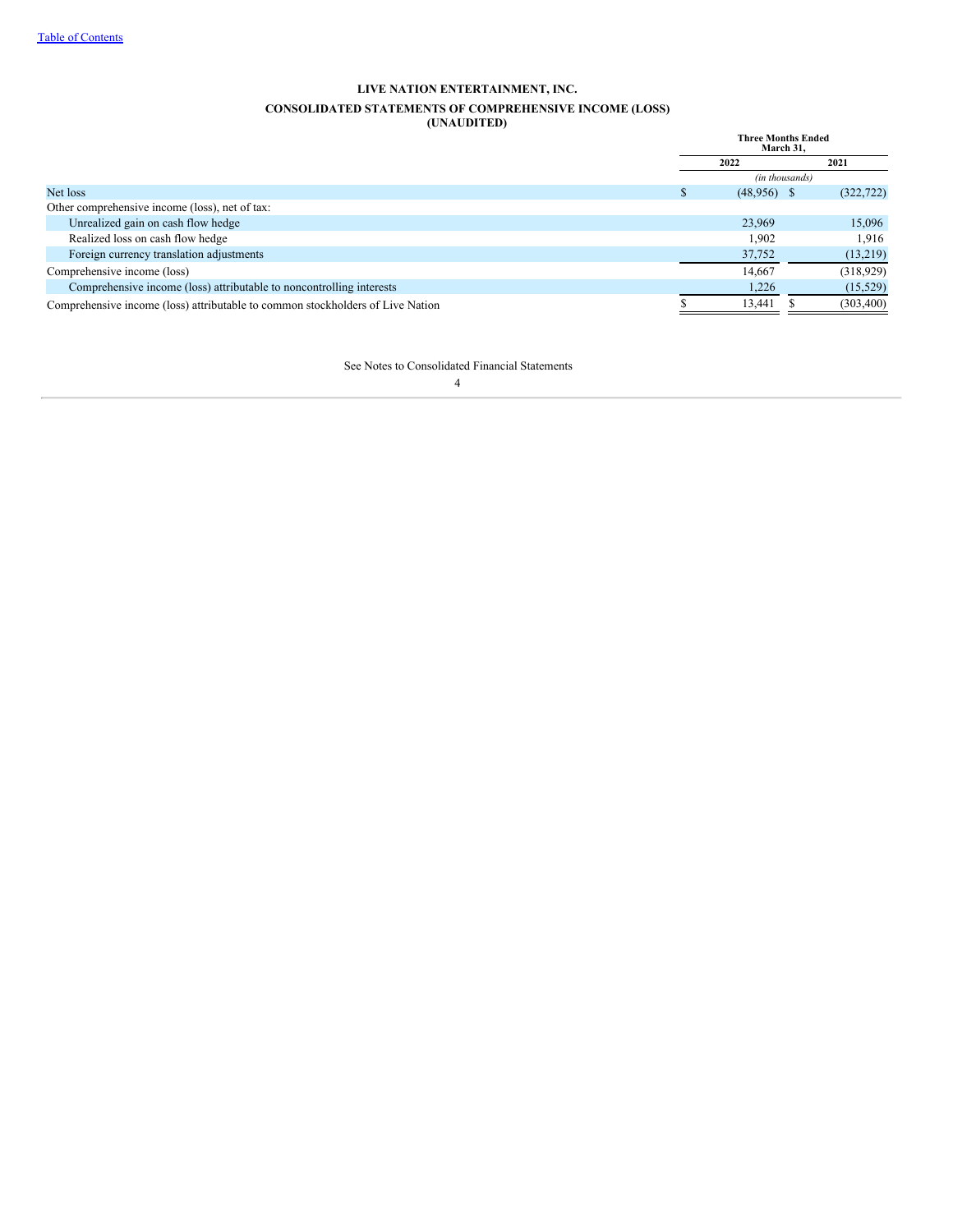# **LIVE NATION ENTERTAINMENT, INC. CONSOLIDATED STATEMENTS OF CHANGES IN EQUITY (UNAUDITED)**

| <b>Live Nation Stockholders' Equity</b>                                                |                                       |                        |                                         |                                   |                                                               |                                                      |                                    |                     |                                                  |
|----------------------------------------------------------------------------------------|---------------------------------------|------------------------|-----------------------------------------|-----------------------------------|---------------------------------------------------------------|------------------------------------------------------|------------------------------------|---------------------|--------------------------------------------------|
|                                                                                        | <b>Common Shares</b><br><b>Issued</b> | Common<br><b>Stock</b> | <b>Additional</b><br>Paid-In<br>Capital | Accumulated<br>Deficit            | Cost of<br><b>Shares</b><br><b>Held</b> in<br><b>Treasury</b> | <b>Accumulated</b><br>Other<br>Comprehensive<br>Loss | Noncontrolling<br><b>Interests</b> | <b>Total Equity</b> | Redeemable<br>Noncontrolling<br><b>Interests</b> |
|                                                                                        |                                       |                        |                                         | (in thousands, except share data) |                                                               |                                                      |                                    |                     | (in thousands)                                   |
| <b>Balances at December 31, 2021</b>                                                   | 221,964,734                           | $\mathbb{S}$<br>2,220  | \$2,897,695                             | $$$ (3,327,737) $$$ (6,865) $$$   |                                                               | (147, 964)                                           | 394,197<br>- \$                    | (188, 454)<br>S     | 551,921<br>S                                     |
| Cumulative effect of change in<br>accounting principle                                 |                                       |                        | (95,986)                                | 60,522                            |                                                               |                                                      |                                    | (35, 464)           |                                                  |
| Non-cash and stock-based<br>compensation                                               |                                       |                        | 161,590                                 |                                   |                                                               |                                                      |                                    | 161,590             |                                                  |
| Common stock issued under stock<br>plans, net of shares withheld for<br>employee taxes | 552,669                               | 5                      | (36, 573)                               |                                   |                                                               |                                                      |                                    | (36, 568)           |                                                  |
| Exercise of stock options                                                              | 1,013,898                             | 10                     | 12,739                                  |                                   |                                                               |                                                      |                                    | 12,749              |                                                  |
| Acquisitions                                                                           |                                       |                        |                                         |                                   |                                                               |                                                      | 399                                | 399                 | 5,654                                            |
| Purchases of noncontrolling interests                                                  |                                       |                        | (15,241)                                |                                   |                                                               |                                                      | (2,898)                            | (18, 139)           |                                                  |
| Sales of noncontrolling interests                                                      |                                       |                        |                                         |                                   |                                                               |                                                      | (336)                              | (336)               |                                                  |
| Redeemable noncontrolling interests<br>fair value adjustments                          |                                       |                        | (35,714)                                |                                   |                                                               |                                                      |                                    | (35,714)            | 35,714                                           |
| Contributions received                                                                 |                                       |                        |                                         |                                   |                                                               |                                                      | 6,212                              | 6,212               | 25                                               |
| Cash distributions                                                                     |                                       |                        |                                         |                                   |                                                               |                                                      | (31,808)                           | (31,808)            | (7, 158)                                         |
| Other                                                                                  |                                       |                        | 41                                      |                                   |                                                               |                                                      | 1,783                              | 1,824               | (1,079)                                          |
| Comprehensive income (loss):                                                           |                                       |                        |                                         |                                   |                                                               |                                                      |                                    |                     |                                                  |
| Net income (loss)                                                                      |                                       |                        |                                         | (50, 182)                         |                                                               |                                                      | 4,651                              | (45, 531)           | (3, 425)                                         |
| Unrealized gain on cash flow hedge                                                     |                                       |                        |                                         |                                   |                                                               | 23,969                                               |                                    | 23,969              |                                                  |
| Realized loss on cash flow hedge                                                       |                                       |                        |                                         |                                   |                                                               | 1,902                                                |                                    | 1,902               |                                                  |
| Foreign currency translation<br>adjustments                                            |                                       |                        |                                         |                                   |                                                               | 37,752                                               |                                    | 37,752              |                                                  |
| Balances at March 31, 2022                                                             | 223,531,301                           | \$2,235                | \$2,888,551                             | (3,317,397)                       | $$ (6,865)$ \$                                                | (84,341)                                             | 372,200                            | (145, 617)          | 581,652                                          |

See Notes to Consolidated Financial Statements 5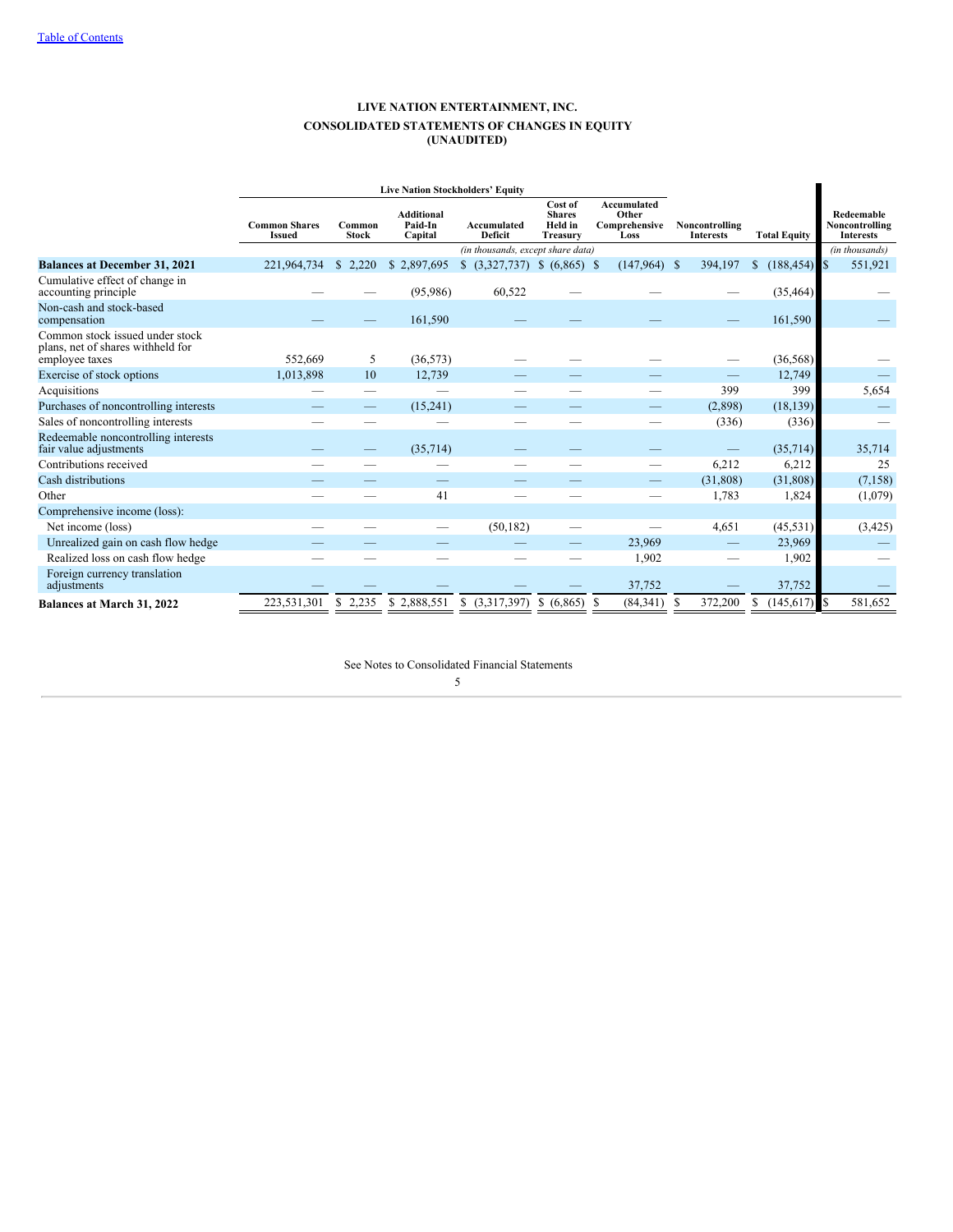|                                                                                        | <b>Live Nation Stockholders' Equity</b> |                        |                                         |                                   |                                                        |                                                 |                                    |                     |                                                  |
|----------------------------------------------------------------------------------------|-----------------------------------------|------------------------|-----------------------------------------|-----------------------------------|--------------------------------------------------------|-------------------------------------------------|------------------------------------|---------------------|--------------------------------------------------|
|                                                                                        | <b>Common Shares</b><br><b>Issued</b>   | Common<br><b>Stock</b> | <b>Additional</b><br>Paid-In<br>Capital | Accumulated<br><b>Deficit</b>     | Cost of<br><b>Shares</b><br><b>Held</b> in<br>Treasury | Accumulated<br>Other<br>Comprehensive<br>Income | Noncontrolling<br><b>Interests</b> | <b>Total Equity</b> | Redeemable<br>Noncontrolling<br><b>Interests</b> |
|                                                                                        |                                         |                        |                                         | (in thousands, except share data) |                                                        |                                                 |                                    |                     | (in thousands)                                   |
| <b>Balances at December 31, 2020</b>                                                   | 214,466,988                             | \$2,145                | \$2,386,790                             | $(2,676,833)$ \$ $(6,865)$ \$     |                                                        | (177,009)                                       | 338,020<br>-S                      | (133, 752)          | 272,449                                          |
| Non-cash and stock-based<br>compensation                                               |                                         |                        | 40,017                                  |                                   |                                                        |                                                 |                                    | 40,017              |                                                  |
| Common stock issued under stock<br>plans, net of shares withheld for<br>employee taxes | 566,285                                 | 5                      | (19, 949)                               |                                   |                                                        |                                                 |                                    | (19, 944)           |                                                  |
| Exercise of stock options                                                              | 994,273                                 | 10                     | 25,784                                  |                                   |                                                        |                                                 |                                    | 25,794              |                                                  |
| Purchases of noncontrolling interests                                                  |                                         |                        | (500)                                   |                                   |                                                        |                                                 |                                    | (500)               |                                                  |
| Sales of noncontrolling interests                                                      |                                         |                        | 161                                     |                                   |                                                        |                                                 | 8,868                              | 9,029               |                                                  |
| Redeemable noncontrolling interests<br>fair value adjustments                          |                                         |                        | (916)                                   |                                   |                                                        |                                                 |                                    | (916)               | 916                                              |
| Contributions received                                                                 |                                         |                        |                                         |                                   |                                                        |                                                 | 1,722                              | 1,722               |                                                  |
| Cash distributions                                                                     |                                         |                        |                                         |                                   |                                                        |                                                 | (4, 477)                           | (4, 477)            | (1, 139)                                         |
| Other                                                                                  |                                         |                        |                                         |                                   |                                                        |                                                 |                                    |                     |                                                  |
| Comprehensive loss:                                                                    |                                         |                        |                                         |                                   |                                                        |                                                 |                                    |                     |                                                  |
| Net loss                                                                               |                                         |                        |                                         | (307, 193)                        |                                                        |                                                 | (7,687)                            | (314, 880)          | (7, 842)                                         |
| Unrealized gain on cash flow hedge                                                     |                                         |                        |                                         |                                   |                                                        | 15,096                                          |                                    | 15,096              |                                                  |
| Realized loss on cash flow hedge                                                       |                                         |                        |                                         |                                   |                                                        | 1,916                                           |                                    | 1,916               |                                                  |
| Foreign currency translation<br>adjustments                                            |                                         |                        |                                         |                                   |                                                        | (13,219)                                        |                                    | (13,219)            |                                                  |
| Balances at March 31, 2021                                                             | 216,027,546                             | S.<br>2,160            | \$2,431,387                             | (2,984,026)<br>S.                 | \$ (6,865)                                             | (173, 216)<br>-8                                | 336,446                            | (394, 114)          | 264,384                                          |

<span id="page-6-0"></span>See Notes to Consolidated Financial Statements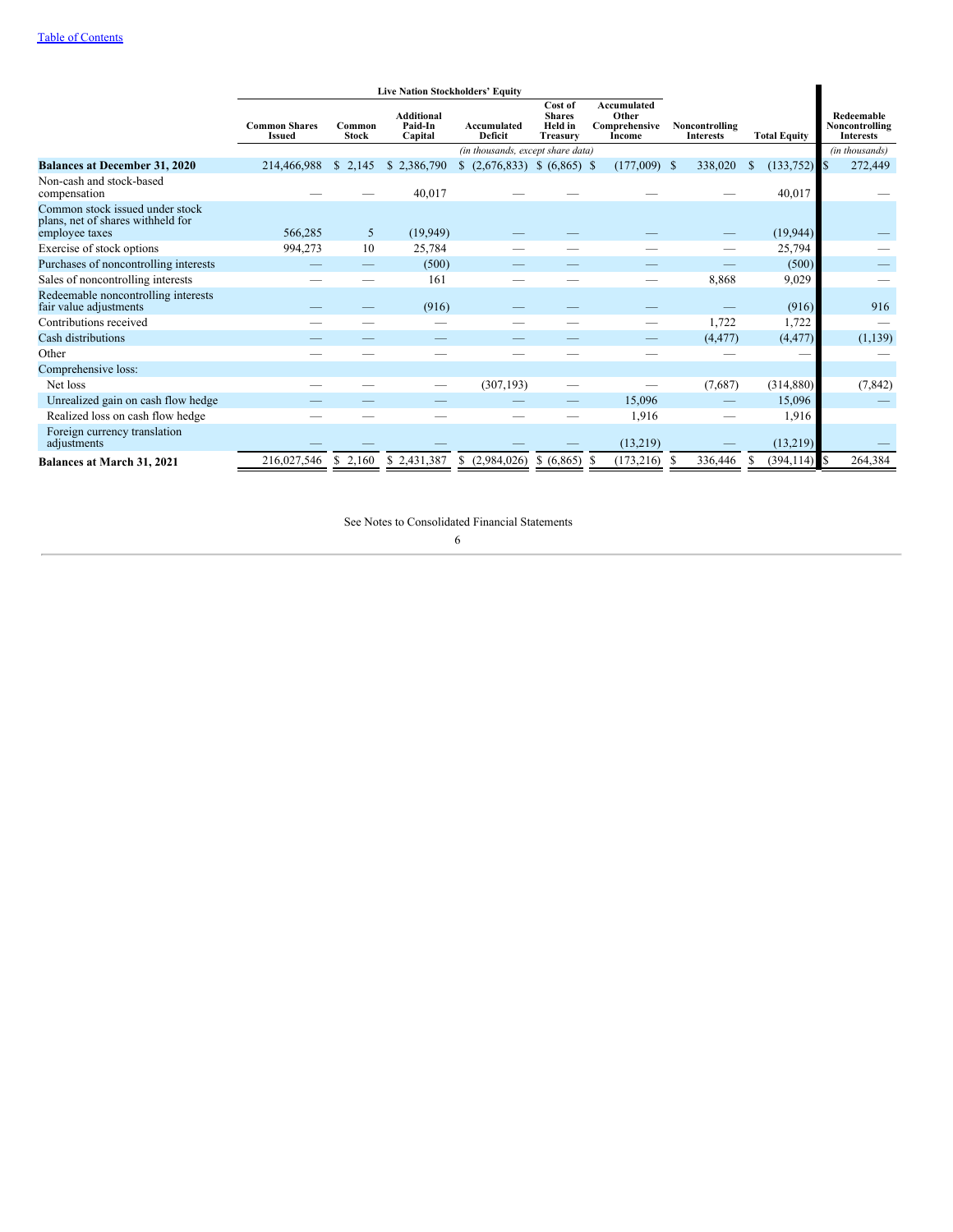# **LIVE NATION ENTERTAINMENT, INC. CONSOLIDATED STATEMENTS OF CASH FLOWS (UNAUDITED)**

|                                                                                               | <b>Three Months Ended</b><br>March 31, |                 |  |            |
|-----------------------------------------------------------------------------------------------|----------------------------------------|-----------------|--|------------|
|                                                                                               |                                        | 2022<br>2021    |  |            |
|                                                                                               |                                        | (in thousands)  |  |            |
| <b>CASH FLOWS FROM OPERATING ACTIVITIES</b>                                                   |                                        |                 |  |            |
| Net loss                                                                                      | $\mathbb{S}$                           | $(48,956)$ \$   |  | (322, 722) |
| Reconciling items:                                                                            |                                        |                 |  |            |
| Depreciation                                                                                  |                                        | 50,760          |  | 56,975     |
| Amortization                                                                                  |                                        | 49,709          |  | 51,901     |
| Amortization of non-recoupable ticketing contract advances                                    |                                        | 18,527          |  | 10,621     |
| Amortization of debt issuance costs and discounts                                             |                                        | 4,114           |  | 9,196      |
| Non-cash compensation expense                                                                 |                                        | 49,241          |  | 40,017     |
| Unrealized changes in fair value of contingent consideration                                  |                                        | 10,904          |  | (9, 440)   |
| Loss (gain) on sale of investments in nonconsolidated affiliates                              |                                        | 132             |  | (53,899)   |
| Other, net                                                                                    |                                        | 7,500           |  | 2,921      |
| Changes in operating assets and liabilities, net of effects of acquisitions and dispositions: |                                        |                 |  |            |
| Decrease (increase) in accounts receivable                                                    |                                        | (152, 725)      |  | 21.861     |
| Decrease (increase) in prepaid expenses and other assets                                      |                                        | (338, 017)      |  | 4,704      |
| Increase (decrease) in accounts payable, accrued expenses and other liabilities               |                                        | 236,584         |  | (39,044)   |
| Increase in deferred revenue                                                                  |                                        | 1,310,527       |  | 301,483    |
| Net cash provided by operating activities                                                     |                                        | 1,198,300       |  | 74,574     |
| <b>CASH FLOWS FROM INVESTING ACTIVITIES</b>                                                   |                                        |                 |  |            |
| Advances of notes receivable                                                                  |                                        | (18, 399)       |  | (10, 784)  |
| Collections of notes receivable                                                               |                                        | 6,709           |  | 884        |
| Investments made in nonconsolidated affiliates                                                |                                        | (26, 243)       |  | (5,506)    |
| Purchases of property, plant and equipment                                                    |                                        | (62, 525)       |  | (23,763)   |
| Cash paid for acquisitions, net of cash acquired                                              |                                        | (13,962)        |  | (6, 132)   |
| Proceeds from sale of investments in nonconsolidated affiliates                               |                                        | 332             |  | 60,308     |
| Other, net                                                                                    |                                        | (865)           |  | (4,899)    |
| Net cash provided by (used in) investing activities                                           |                                        | (114,953)       |  | 10,108     |
| <b>CASH FLOWS FROM FINANCING ACTIVITIES</b>                                                   |                                        |                 |  |            |
| Proceeds from long-term debt, net of debt issuance costs                                      |                                        | 700             |  | 501,366    |
| Payments on long-term debt                                                                    |                                        | (12, 784)       |  | (80,316)   |
| Contributions from noncontrolling interests                                                   |                                        | 5,712           |  | 1,722      |
| Distributions to noncontrolling interests                                                     |                                        | (38,966)        |  | (5,616)    |
| Proceeds from exercise of stock options                                                       |                                        | 10,907          |  | 25,794     |
| Taxes paid for net share settlement of equity awards                                          |                                        | (36, 568)       |  | (19, 944)  |
| Other, net                                                                                    |                                        | (4,042)         |  | (5,989)    |
| Net cash provided by (used in) financing activities                                           |                                        | (75, 041)       |  | 417,017    |
| Effect of exchange rate changes on cash, cash equivalents and restricted cash                 |                                        | (21,079)        |  | (30,681)   |
| Net increase in cash, cash equivalents, and restricted cash                                   |                                        | 987.227         |  | 471.018    |
| Cash, cash equivalents and restricted cash at beginning of period                             |                                        | 4,887,792       |  | 2,546,439  |
| Cash, cash equivalents and restricted cash at end of period                                   | $\mathbb{S}$                           | 5,875,019<br>-S |  | 3,017,457  |

<span id="page-7-0"></span>See Notes to Consolidated Financial Statements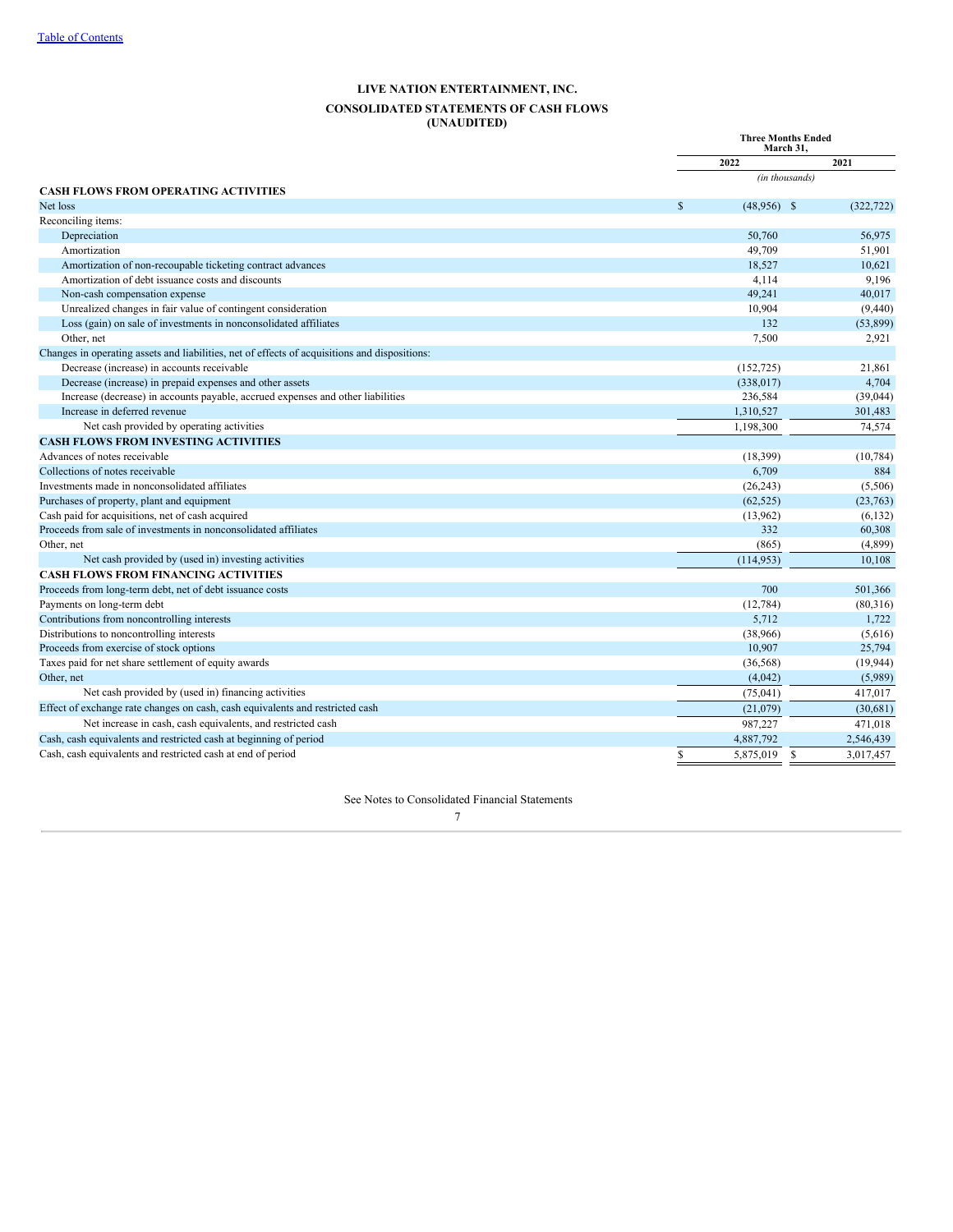# **LIVE NATION ENTERTAINMENT, INC. NOTES TO CONSOLIDATED FINANCIAL STATEMENTS (UNAUDITED)**

# **NOTE 1—BASIS OF PRESENTATION AND OTHER INFORMATION**

#### *Preparation of Interim Financial Statements*

The accompanying unaudited consolidated financial statements have been prepared in accordance with GAAP for interim financial information and the instructions to Form 10-Q and Article 10 of Regulation S-X issued by the SEC. Accordingly, they do not include all of the information and footnotes required by GAAP for complete financial statements. In the opinion of management, they include all normal and recurring accruals and adjustments necessary to present fairly the results of the interim periods shown. The financial statements should be read in conjunction with the consolidated financial statements and notes thereto included in our 2021 Annual Report on Form 10-K filed with the SEC on February 23, 2022.

## *Seasonality*

Our Concerts and Sponsorship & Advertising segments typically experience higher revenue and operating income in the second and third quarters as our outdoor venues and festivals are primarily used in or occur from May through October in certain major markets. In addition, the timing of when tickets are sold and the tours of top-grossing acts can impact comparability of quarterly results year over year, although annual results may not be impacted. Our Ticketing segment revenue is impacted by fluctuations in the availability of events for sale to the public, which vary depending upon scheduling by our clients.

Cash flows from our Concerts segment typically have a slightly different seasonality as payments are often made for artist performance fees and production costs for tours in advance of the date the related event tickets go on sale. These artist fees and production costs are expensed when the event occurs. Once tickets for an event go on sale, we generally begin to receive payments from ticket sales in advance of when the event occurs. In the United States, this cash is largely associated with events in our owned or operated venues, notably amphitheaters, festivals, theaters and clubs. Internationally, this cash is from a combination of both events in our owned or operated venues, as well as events in third-party venues associated with our promoter's share of tickets in allocation markets. We record these ticket sales as revenue when the event occurs. Our seasonality also results in higher balances in cash and cash equivalents, accounts receivable, prepaid expenses, accrued expenses and deferred revenue at different times in the year.

We expect our seasonality trends to return to normal in 2022 as events in our major markets resumed late in the second quarter of 2021.

#### *Cash, Cash Equivalents and Restricted Cash*

Cash and cash equivalents include all highly liquid investments with an original maturity of three months or less. Our cash and cash equivalents include domestic and foreign bank accounts as well as interest-bearing accounts consisting primarily of bank deposits and money market accounts managed by third-party financial institutions. These balances are stated at cost, which approximates fair value.

Included in the March 31, 2022 and December 31, 2021 cash and cash equivalents balance is \$1.5 billion and \$1.3 billion, respectively, of cash received that includes the face value of tickets sold on behalf of our ticketing clients and their share of service charges ("client cash"), which amounts are to be remitted to these clients. We generally do not utilize client cash for our own financing or investing activities as the amounts are payable to our clients on a regular basis. These amounts due to our clients are included in accounts payable, client accounts.

Restricted cash primarily consists of cash held in escrow accounts to fund capital improvements of certain leased or operated venues. The cash is held in these accounts pursuant to the related lease or operating agreement.

Cash held in interest-bearing operating accounts in many cases exceeds the Federal Deposit Insurance Corporation insurance limits. To reduce our credit risk, we monitor the credit standing of the financial institutions that hold our cash and cash equivalents; however, these balances could be impacted in the future if the underlying financial institutions fail. To date, we have experienced no loss or lack of access to our cash or cash equivalents; however, we can provide no assurances that access to our cash and cash equivalents will not be impacted in the future by adverse conditions in the financial markets.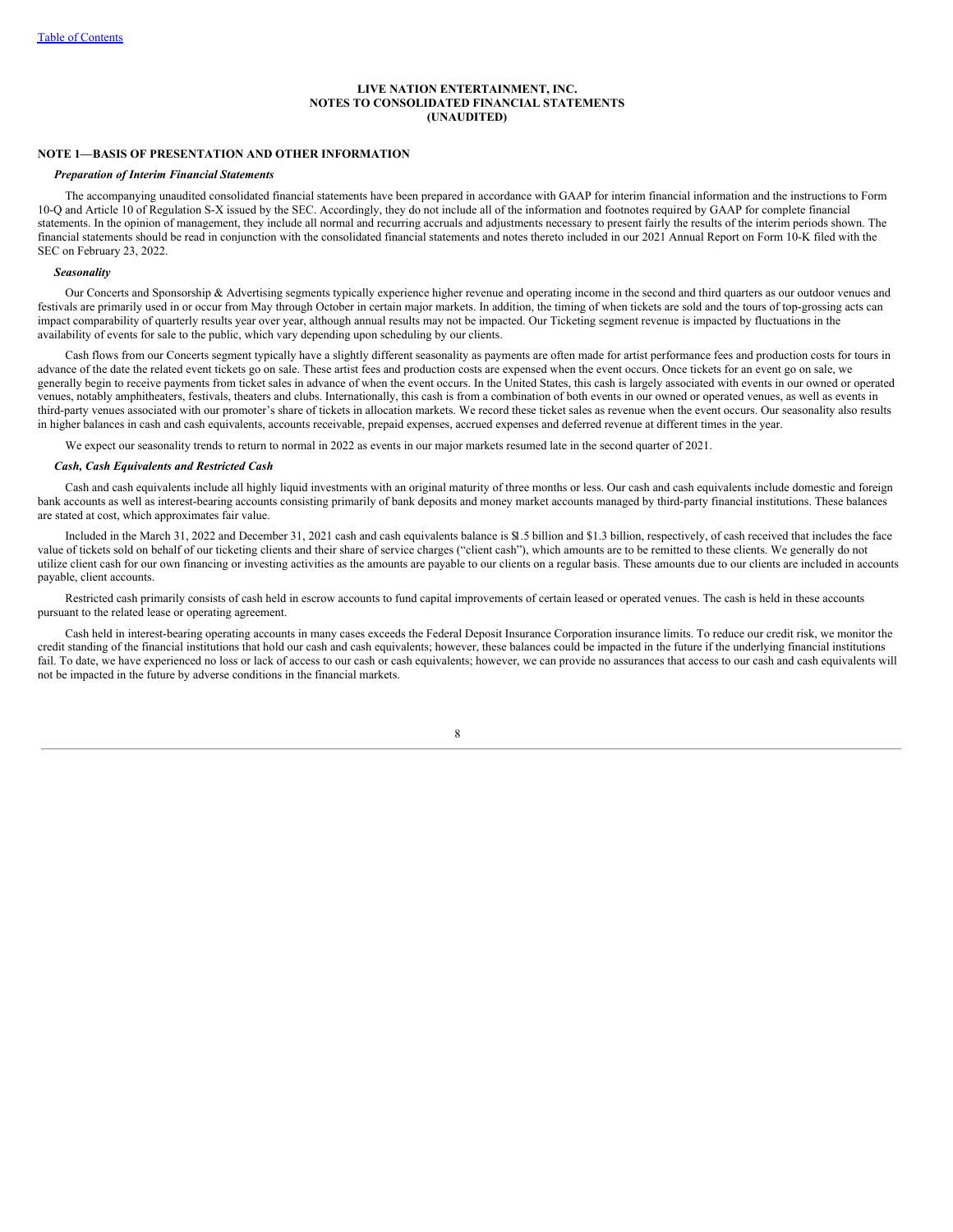#### *Nonconsolidated Af iliates*

In general, nonconsolidated investments in which we own more than 20% of the common stock or otherwise exercise significant influence over an affiliate are accounted for under the equity method. We review the value of equity method investments and record impairment charges in the statements of operations for any decline in value that is determined to be other-than-temporary. If we obtain control of a nonconsolidated affiliate through the purchase of additional ownership interest or changes in the governing agreements, we remeasure our investment to fair value first and then apply the accounting guidance for business combinations. Any gain or loss resulting from the remeasurement to fair value is recorded as a component of other expense (income), net in the statements of operations. At March 31, 2022 and December 31, 2021, we had investments in nonconsolidated affiliates of \$318.1 million and \$293.6 million, respectively, included in other long-term assets on our consolidated balance sheets.

#### *Income Taxes*

Each reporting period, we evaluate the realizability of our deferred tax assets in each tax jurisdiction. As of March 31, 2022, we continued to maintain a full valuation allowance against our net deferred tax assets in certain jurisdictions due to cumulative pre-tax losses. As a result of the valuation allowances, no tax benefits have been recognized for losses incurred, if any, in those tax jurisdictions for the first three months of 2022.

#### *Accounting Pronouncements - Adopted*

In August 2020, the FASB issued guidance that simplifies the accounting for convertible instruments and its application of the derivatives scope exception for contracts in an entity's own equity. The new guidance reduces the number of accounting models that require separating embedded conversion features from convertible instruments. As a result, only conversion features accounted for under the substantial premium model and those that require bifurcation will be accounted for separately. For contracts in an entity's own equity, the new guidance eliminates some of the current requirements for equity classification. The guidance also addresses how convertible instruments are accounted for in the diluted earnings per share calculation and requires enhanced disclosures about the terms of convertible instruments and contracts in an entity's own equity. We adopted this guidance on January 1, 2022, using the modified retrospective method and recorded a cumulative-effect adjustment of \$60.5 million as a reduction to accumulated deficit in the consolidated balance sheets. The impact of adoption also resulted in a reduction of additional paid-in capital of \$96.0 million and increased our current portion of long-term debt, net and long-term debt, net by \$14.7 million and \$20.8 million, respectively, as a result of reversal of the separation of the convertible debt between debt and equity. The adoption did not have a material effect on our consolidated statements of operations or consolidated statements of cash flows.

#### **NOTE 2—BUSINESS ACQUISITIONS**

During December 2021, we completed the acquisition of an aggregate51% interest in OCESA. This acquisition was accounted for as a business combination under the acquisition method of accounting. With the exception of OCESA, all other acquisitions were not material on an individual basis or in the aggregate.

#### **OCESA Acquisition**

#### *Description of Transaction*

On December 6, 2021, we completed our acquisition of an aggregate51% of the capital stock of OCESA (the "Acquisition") for \$431.9 million, subject to certain adjustments. Upon closing of the Acquisition, we and Corporación Interamericana de Entretenimiento, S.A.B. de C.V. terminated the then pending International Chamber of Commerce arbitration in connection with the earlier termination of the purchase agreements, and any related litigation was also dismissed.

One of the most prominent live event businesses globally, OCESA has a robust business portfolio in ticketing, sponsorship, concession, merchandise, and venue operation across Mexico and Latin America. As part of the Acquisition, we also acquired an equity interest in OcesaSeitrack, OCESA's booking and artist management joint venture; ICREA, one of Mexico's special and corporate event specialists; and Centro Citibanamex, an exhibition and convention center in Mexico City. We expect the Acquisition to add value and growth to our Concerts, Ticketing and Sponsorship & Advertising segments.

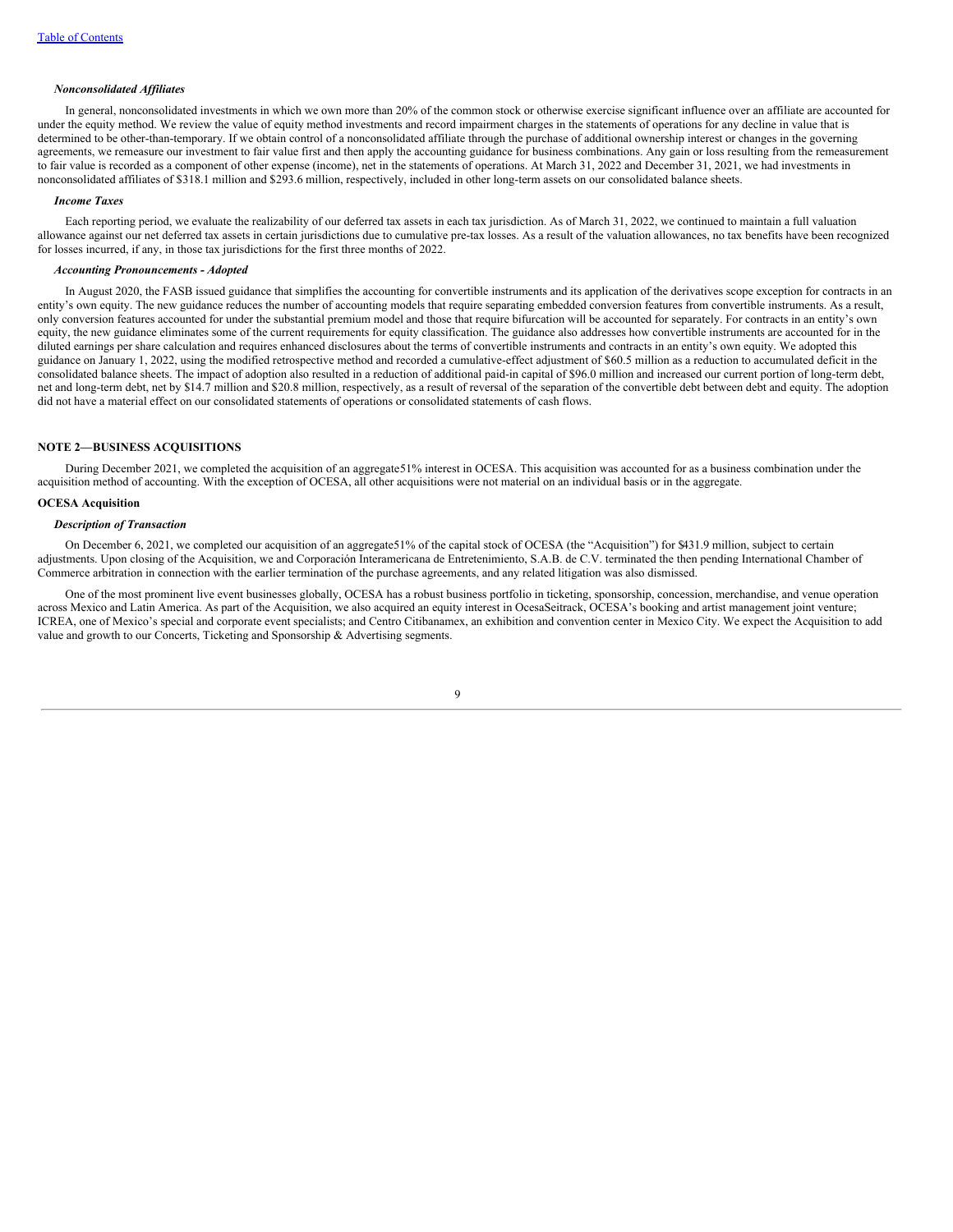#### *Recording of Assets Acquired and Liabilities Assumed*

The following table summarizes the preliminary acquisition-date fair value of the identifiable assets acquired, liabilities assumed and noncontrolling interests including goodwill:

|                                                                                              |   | <b>Initial Allocation</b><br>(in thousands) |
|----------------------------------------------------------------------------------------------|---|---------------------------------------------|
| Fair value of consideration transferred                                                      | S | 431,943                                     |
| Fair value of redeemable noncontrolling interests                                            |   | 280,000                                     |
| Fair value of noncontrolling interests                                                       |   | 7,000                                       |
| Fair value of pre-existing investment in nonconsolidated affiliates                          |   | 50,000                                      |
|                                                                                              |   |                                             |
| Less: Preliminary recognized amounts of identifiable assets acquired and liabilities assumed |   |                                             |
| Cash and cash equivalents                                                                    |   | 105,118                                     |
| Accounts receivable                                                                          |   | 85,586                                      |
| Prepaid expenses                                                                             |   | 33,060                                      |
| Other current assets                                                                         |   | 658                                         |
| Property, plant and equipment                                                                |   | 25,318                                      |
| Operating lease assets                                                                       |   | 67,142                                      |
| Intangible assets                                                                            |   | 340,000                                     |
| Investments in nonconsolidated affiliates                                                    |   | 30,000                                      |
| Other long-term assets                                                                       |   | 36,525                                      |
| Accounts payable, client accounts                                                            |   | (12, 566)                                   |
| Accounts payable                                                                             |   | (13, 344)                                   |
| Accrued expenses                                                                             |   | (59, 120)                                   |
| Deferred revenue                                                                             |   | (144, 557)                                  |
| Current portion of operating lease liabilities                                               |   | (9,209)                                     |
| Long-term operating lease liabilities                                                        |   | (57, 984)                                   |
| Long-term deferred income taxes                                                              |   | (102, 279)                                  |
| Goodwill                                                                                     | Ŝ | 444,595                                     |

Goodwill represents the future economic benefits arising from other assets acquired that could not be individually identified and separately recognized. The goodwill arising from the Acquisition consists largely of cost savings and new opportunities expected from combining the operations of Live Nation and OCESA. The anticipated synergies primarily relate to growth in promotion and festivals as well as sponsorship opportunities. Of the total amount of preliminary goodwill recognized in connection with the Acquisition, none will be deductible for tax purposes. Preliminary goodwill of \$45.7 million, \$160.8 million and \$238.1 million has been allocated to the Concerts, Ticketing and Sponsorship & Advertising segments, respectively, as a result of the Acquisition.

Below is a summary of the methodologies and significant assumptions used in estimating the fair value of intangible assets and noncontrolling interests.

*Intangible assets* — the preliminary fair value of the acquired intangible assets is currently being evaluated using commonly used valuation techniques. In estimating the fair value of the acquired intangible assets, we utilized the valuation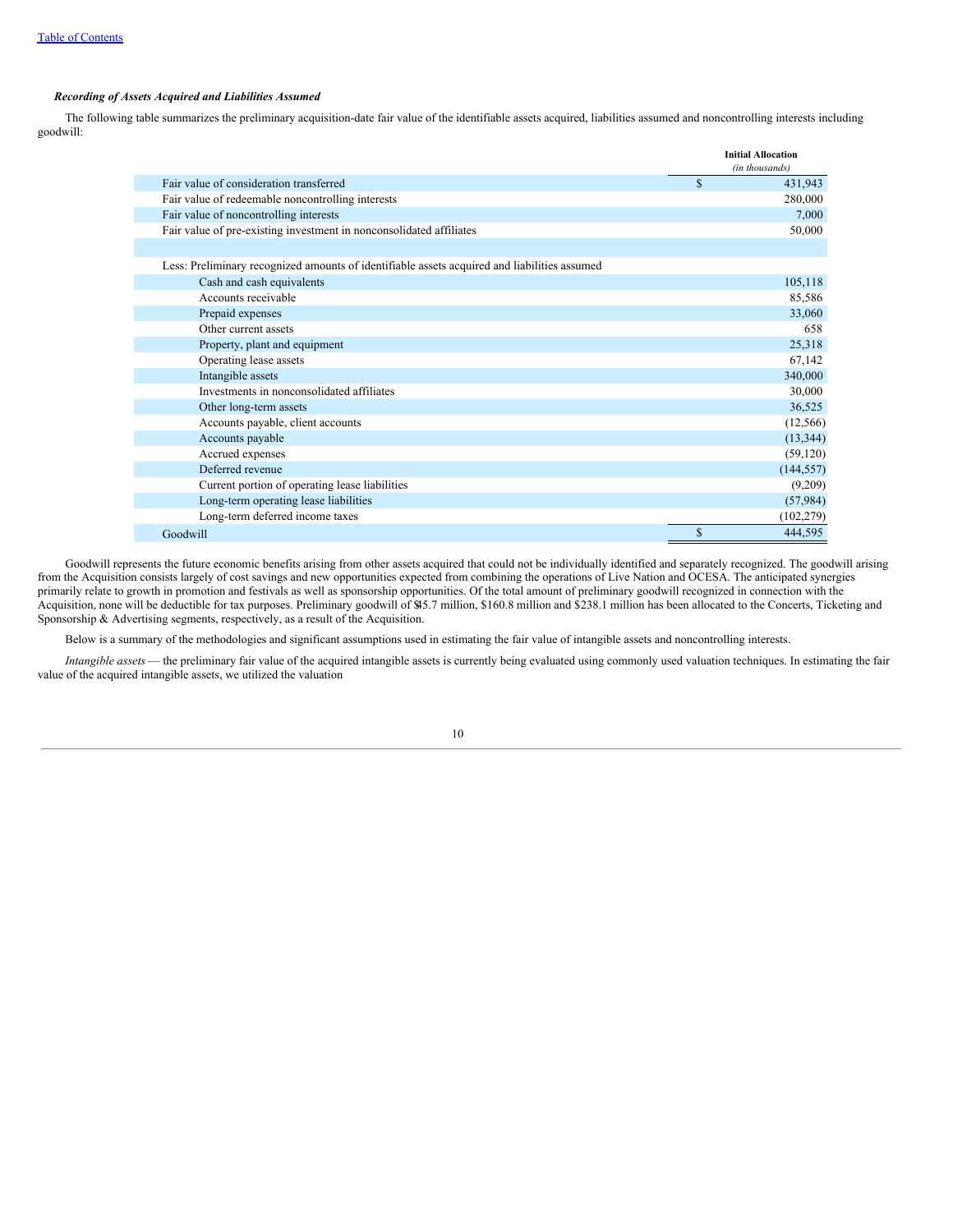methodology determined to be most appropriate for the individual intangible asset being valued. The acquired definite-lived intangible assets include the following:

|                                  | <b>Preliminary Estimated Fair</b><br>Value | Preliminary Estimated Useful Lives <sup>(1)</sup> |
|----------------------------------|--------------------------------------------|---------------------------------------------------|
|                                  | (in thousands)                             | (vears)                                           |
| Client/vendor relationships      | 102,000                                    | 5 to 10                                           |
| Revenue-generating contracts     | 90,000                                     | 4 to 10                                           |
| Venue management and leaseholds  | 107,000                                    | 10                                                |
| Trademarks and naming rights     | 41,000                                     | 5 to 10                                           |
| Total acquired intangible assets | 340,000                                    |                                                   |

 $<sup>(1)</sup>$  Determination of the preliminary estimated useful lives of the individual categories of intangible assets was based on the nature of the applicable intangible asset and the</sup> expected future cash flows to be derived from the intangible asset. Amortization of intangible assets with definite lives is recognized over the shorter of the respective lives of the agreement or the period of time the assets are expected to contribute to future cash flows.

Some of the more significant estimates and assumptions inherent in determining the fair value of the identifiable intangible assets are associated with forecasting cash flows and profitability. The primary assumptions used were generally based upon the present value of anticipated cash flows discounted at rates ranging from 12% to 13%. Estimated years of projected earnings generally follow the range of estimated remaining useful lives for each intangible asset class.

*Noncontrolling interests* — The preliminary fair value of the redeemable noncontrolling interests and noncontrolling interests of \$280.0 million and \$7.0 million, respectively, were estimated by applying the market approach. The fair value estimates are based on fair value of consideration transferred, adjustment of 20% to account for acquisition premium and adjustments of 10% to 20%to account for lack of marketability that market participants would consider when estimating the fair value of the individual noncontrolling interests.

### *Actual and Pro Forma Impact of Acquisition*

 $\mathcal{L}_\text{max}$ 

The revenue, loss from continuing operations and net loss of OCESA that are included in our consolidated statements of operations are not material for the year ended December 31, 2021 since the Acquisition closed on December 6, 2021. Pro forma results of operations, assuming that OCESA had been acquired on January 1, 2020, for the years ended December 31, 2021 and 2020 were not material to our consolidated statements of operations.

We incurred a cumulative total of \$12.5 million of acquisition transaction expenses relating to the Acquisition, of which \$0.2 million and \$0.6 million are included in selling, general and administrative expenses within our consolidated statements of operations for the three months ended March 31, 2022 and 2021, respectively.

We are in the process of completing our purchase accounting in accordance with GAAP, whereby the purchase price is allocated to the assets acquired and liabilities assumed based upon their estimated fair values on the acquisition date. As we completed the Acquisition in the last month of the year ended December 31, 2021 and given the size of the Acquisition, the purchase accounting should be considered preliminary and is subject to revision based on final determinations of fair value and allocations of purchase price to the identifiable assets and liabilities acquired.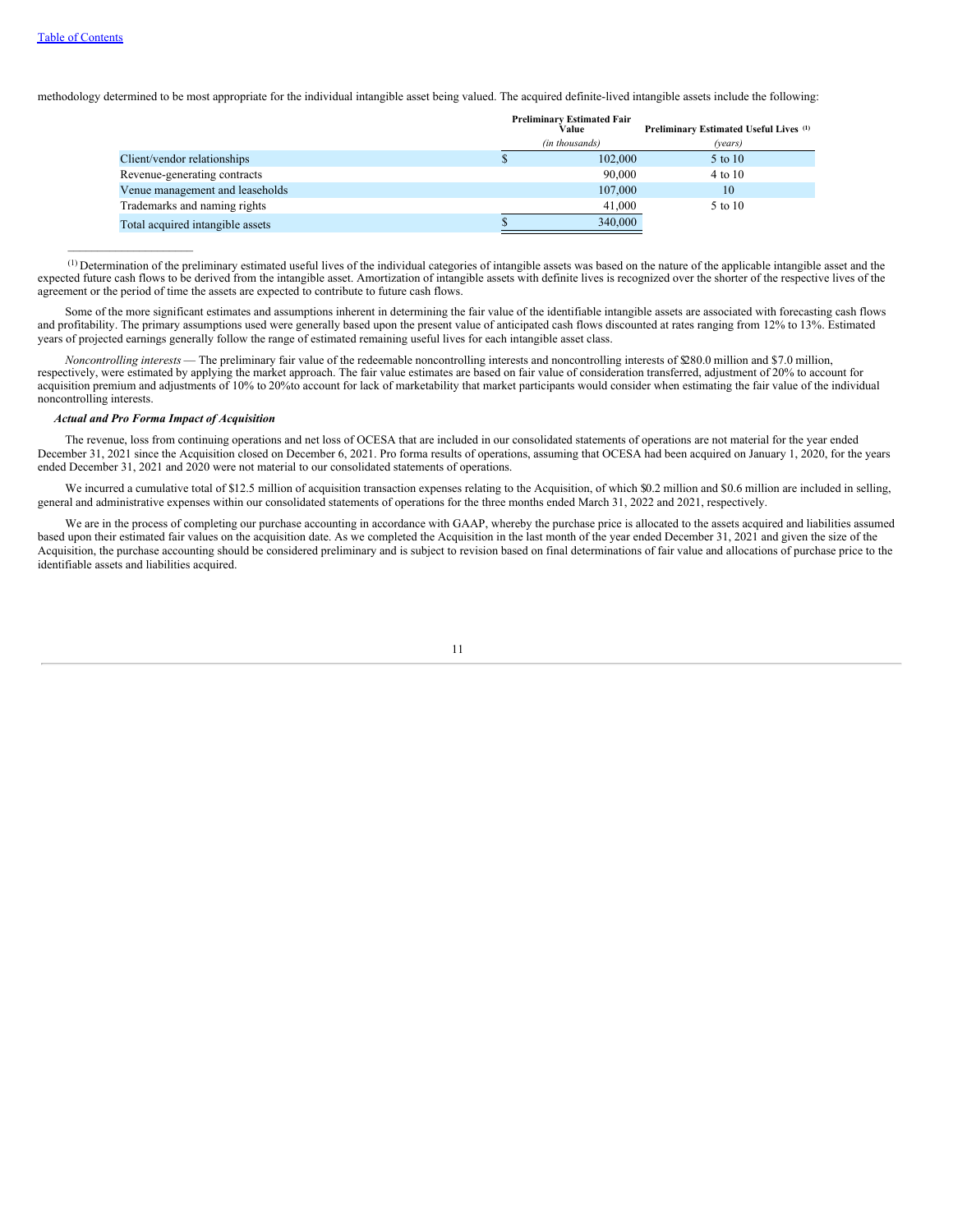# **NOTE 3—LONG-LIVED ASSETS**

# *Property, Plant and Equipment, Net*

Property, plant and equipment, net, consisted of the following:

|                                             | March 31, 2022 |           |                | <b>December 31, 2021</b> |  |  |
|---------------------------------------------|----------------|-----------|----------------|--------------------------|--|--|
|                                             |                |           | (in thousands) |                          |  |  |
| Land, buildings and improvements            |                | 1,353,171 |                | 1,324,278                |  |  |
| Computer equipment and capitalized software |                | 885,573   |                | 910,581                  |  |  |
| Furniture and other equipment               |                | 446,734   |                | 411,403                  |  |  |
| Construction in progress                    |                | 123,978   |                | 173,865                  |  |  |
|                                             |                | 2,809,456 |                | 2,820,127                |  |  |
| Less: accumulated depreciation              |                | 1,723,149 |                | 1,728,198                |  |  |
|                                             |                | 1,086,307 |                | 1,091,929                |  |  |

# *Definite-lived Intangible Assets*

The following table presents the changes in the gross carrying amount and accumulated amortization of definite-lived intangible assets for the three months ended March 31, 2022:

|                                         | Client/<br>vendor |     | Revenue-<br>generating |   | Venue<br>management and |               | <b>Trademarks</b><br>and<br>naming |          |                   |   |             |            |
|-----------------------------------------|-------------------|-----|------------------------|---|-------------------------|---------------|------------------------------------|----------|-------------------|---|-------------|------------|
|                                         | relationships     |     | contracts              |   | leaseholds              |               | rights                             |          | <b>Technology</b> |   | Other $(1)$ | Total      |
|                                         |                   |     |                        |   |                         |               | (in thousands)                     |          |                   |   |             |            |
| <b>Balance as of December 31, 2021:</b> |                   |     |                        |   |                         |               |                                    |          |                   |   |             |            |
| Gross carrying amount                   | S<br>576,930 \$   |     | 593,258                | S | 232,856                 | <sup>\$</sup> | 180,865                            | <b>S</b> | 37,335            | S | $10,414$ \$ | 1,631,658  |
| Accumulated amortization                | (178, 725)        |     | (275,909)              |   | (46, 929)               |               | (79, 349)                          |          | (18, 375)         |   | (6,033)     | (605, 320) |
| Net                                     | 398,205           |     | 317,349                |   | 185,927                 |               | 101,516                            |          | 18,960            |   | 4,381       | 1,026,338  |
| Gross carrying amount:                  |                   |     |                        |   |                         |               |                                    |          |                   |   |             |            |
| Acquisitions—current year               | 1,003             |     |                        |   | 9,978                   |               |                                    |          |                   |   |             | 10,981     |
| Acquisitions-prior year                 |                   | (2) |                        |   |                         |               |                                    |          |                   |   |             | (2)        |
| Foreign exchange                        | 4,416             |     | 7,307                  |   | 2,518                   |               | 3,729                              |          | (10)              |   | 12          | 17,972     |
| Other $(2)$                             |                   |     |                        |   |                         |               |                                    |          | (5,612)           |   | (540)       | (6, 152)   |
| Net change                              | 5,417             |     | 7,307                  |   | 12,496                  |               | 3,729                              |          | (5,622)           |   | (528)       | 22,799     |
| Accumulated amortization:               |                   |     |                        |   |                         |               |                                    |          |                   |   |             |            |
| Amortization                            | (18, 106)         |     | (17,218)               |   | (6,046)                 |               | (4, 556)                           |          | (2,959)           |   | (824)       | (49,709)   |
| Foreign exchange                        | (35)              |     | (759)                  |   | 269                     |               | (788)                              |          | 5                 |   | 185         | (1, 123)   |
| Other $(2)$                             |                   |     |                        |   | (7)                     |               | 2                                  |          | 5,706             |   | 440         | 6,141      |
| Net change                              | (18, 141)         |     | (17, 977)              |   | (5,784)                 |               | (5,342)                            |          | 2,752             |   | (199)       | (44, 691)  |
| Balance as of March 31, 2022:           |                   |     |                        |   |                         |               |                                    |          |                   |   |             |            |
| Gross carrying amount                   | 582,347           |     | 600,565                |   | 245,352                 |               | 184,594                            |          | 31,713            |   | 9,886       | 1,654,457  |
| Accumulated amortization                | (196, 866)        |     | (293, 886)             |   | (52,713)                |               | (84,691)                           |          | (15, 623)         |   | (6,232)     | (650, 011) |
| Net                                     | 385,481           |     | 306,679                |   | 192,639                 |               | 99,903                             |          | 16,090            | S | 3,654       | 1,004,446  |

Other primarily includes intangible assets for non-compete agreements. **(1)**

Other primarily includes netdowns of fully amortized or impaired assets. **(2)**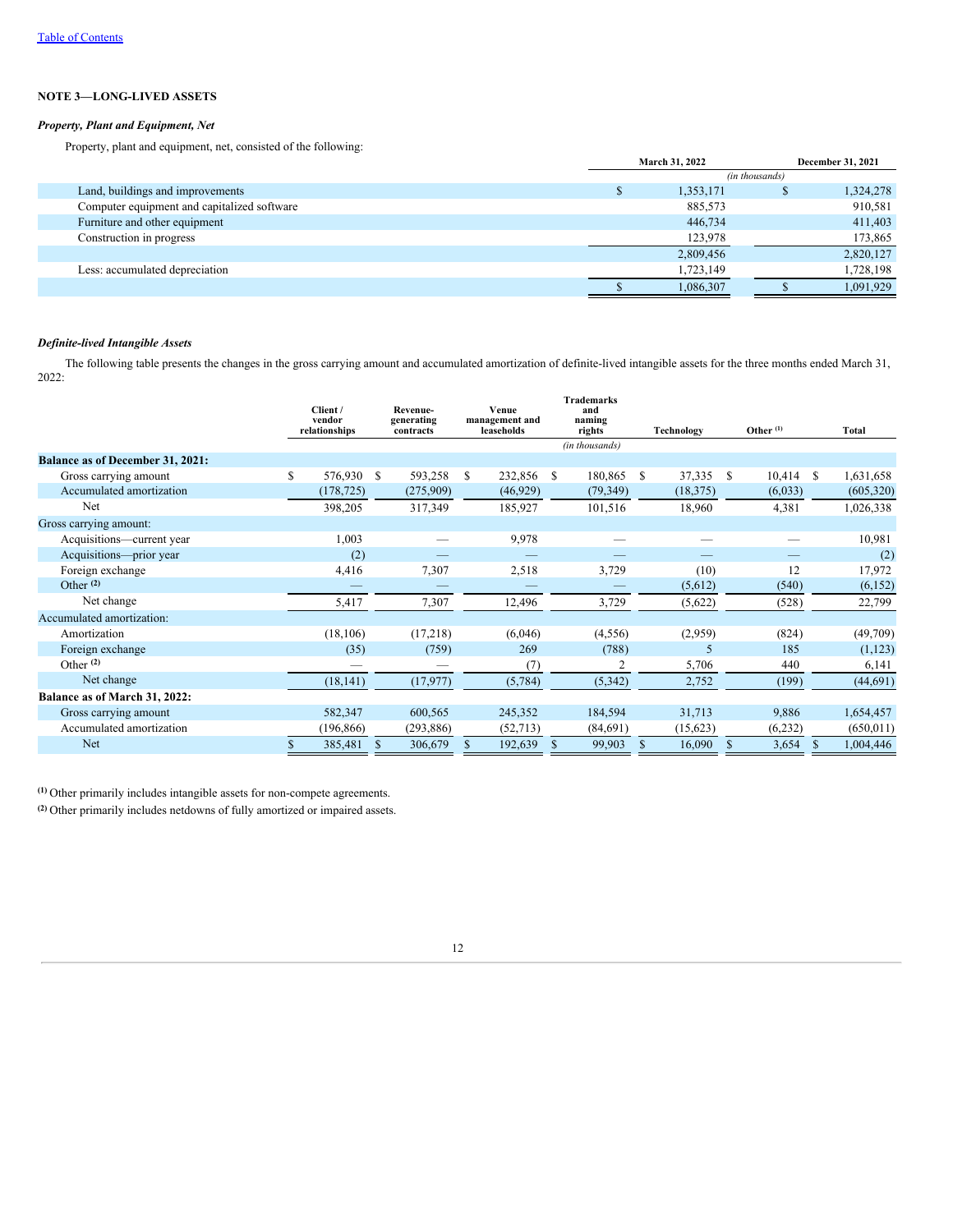The 2022 additions to definite-lived intangible assets from acquisitions have weighted-average lives as follows:

|                                 | Weighted-<br>Average<br>Life (years) |
|---------------------------------|--------------------------------------|
| Client/vendor relationships     |                                      |
| Venue management and leaseholds | 30                                   |
| All categories                  | 28                                   |

Amortization of definite-lived intangible assets for the three months ended March 31, 2022 and 2021 was \$49.7 million and \$51.9 million, respectively. As acquisitions and dispositions occur in the future and the valuations of intangible assets for recent acquisitions are completed, amortization will vary.

### *Goodwill*

The following table presents the changes in the carrying amount of goodwill in each of our reportable segments for the three months ended March 31, 2022:

|                                         | Sponsorship<br>& Advertising<br><b>Ticketing</b><br><b>Concerts</b> |    |                |    |         |    | Total      |
|-----------------------------------------|---------------------------------------------------------------------|----|----------------|----|---------|----|------------|
|                                         |                                                                     |    | (in thousands) |    |         |    |            |
| <b>Balance as of December 31, 2021:</b> |                                                                     |    |                |    |         |    |            |
| Goodwill                                | \$<br>1,390,451                                                     | \$ | 930,064        | \$ | 705,717 | \$ | 3,026,232  |
| Accumulated impairment<br>losses        | (435, 363)                                                          |    |                |    |         |    | (435, 363) |
| Net                                     | 955,088                                                             |    | 930,064        |    | 705,717 |    | 2,590,869  |
|                                         |                                                                     |    |                |    |         |    |            |
| Acquisitions—current year               | 3,086                                                               |    |                |    |         |    | 3,086      |
| Acquisitions-prior year                 | 6,164                                                               |    | 5,864          |    | (9,788) |    | 2,240      |
| Dispositions                            | (1,792)                                                             |    |                |    |         |    | (1,792)    |
| Foreign exchange                        | (4,227)                                                             |    | 3,127          |    | 11,508  |    | 10,408     |
|                                         |                                                                     |    |                |    |         |    |            |
| Balance as of March 31, 2022:           |                                                                     |    |                |    |         |    |            |
| Goodwill                                | 1,393,682                                                           |    | 939,055        |    | 707,437 |    | 3,040,174  |
| Accumulated impairment<br>losses        | (435, 363)                                                          |    |                |    |         |    | (435, 363) |
| Net                                     | \$<br>958,319                                                       | S  | 939,055        | \$ | 707,437 | S  | 2,604,811  |

We are in various stages of finalizing our acquisition accounting for recent acquisitions, which may include the use of external valuation consultants, and the completion of this accounting could result in a change to the associated purchase price allocations, including goodwill and our allocation between segments.

### *Investments in Nonconsolidated Af iliates*

During the three months ended March 31, 2021, we sold certain investments in nonconsolidated affiliates for \$60.3 million in cash plus \$6.8 million in deferred purchase price consideration resulting in a gain on sale of investments in nonconsolidated affiliates of \$55.9 million. During the three months ended March 31, 2022, there were no significant sales of investments in nonconsolidated affiliates.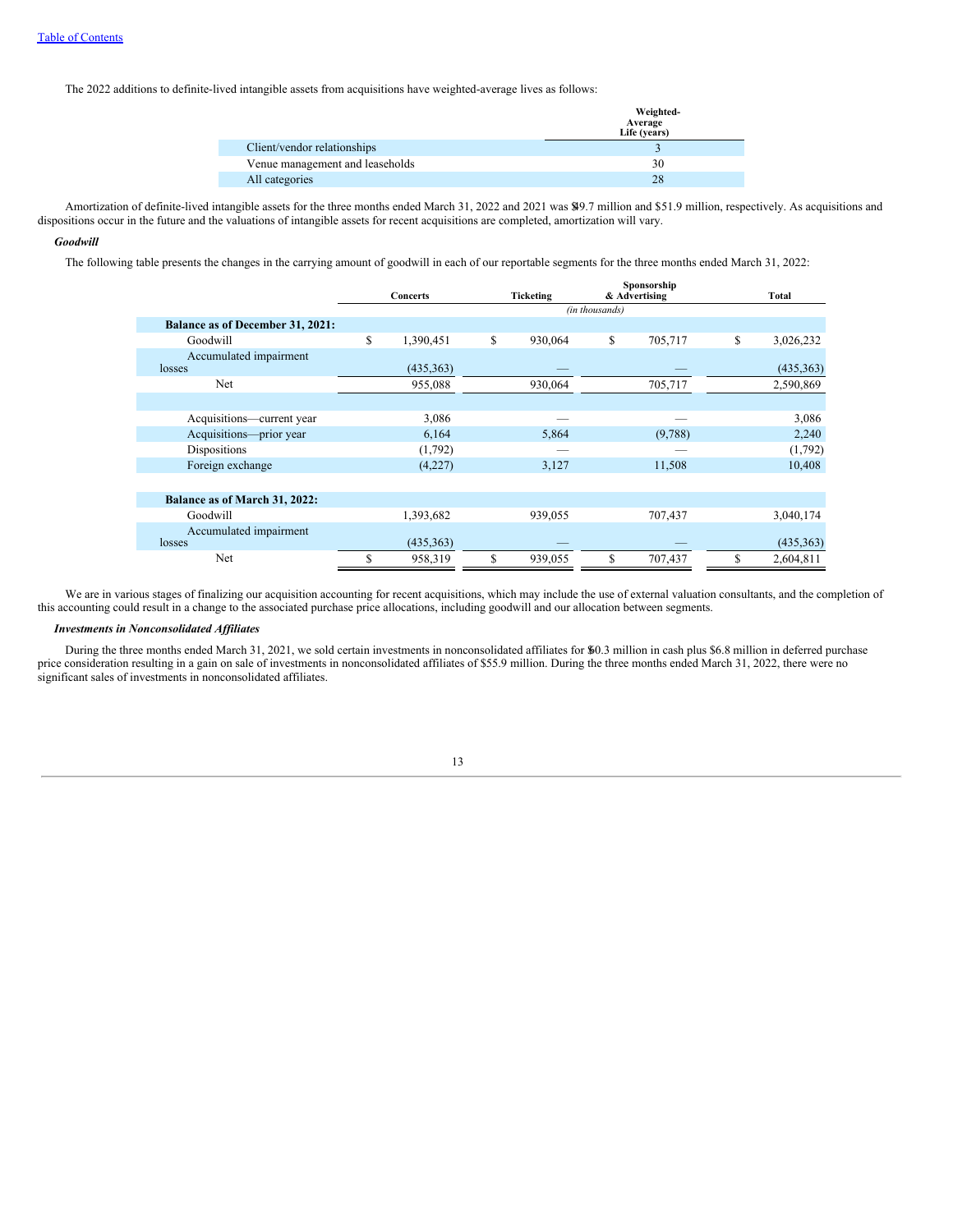### **NOTE 4—LEASES**

The significant components of operating lease expense are as follows:

|                                    |              | <b>Three Months Ended</b><br>March 31, |   |          |  |  |  |
|------------------------------------|--------------|----------------------------------------|---|----------|--|--|--|
|                                    | 2021<br>2022 |                                        |   |          |  |  |  |
|                                    |              |                                        |   |          |  |  |  |
| Operating lease cost               | ъ            | 63,761                                 | D | 55,299   |  |  |  |
| Variable and short-term lease cost |              | 18,032                                 |   | 9,453    |  |  |  |
| Sublease income                    |              | (970)                                  |   | (2, 282) |  |  |  |
| Net lease cost                     |              | 80.823                                 |   | 62,470   |  |  |  |

Many of our leases contain contingent rent obligations based on revenue, tickets sold or other variables, while others include periodic adjustments to rent obligations based on the prevailing inflationary index or market rental rates. Contingent rent obligations are not included in the initial measurement of the lease asset or liability and are recorded as rent expense in the period that the contingency is resolved.

Supplemental cash flow information for our operating leases is as follows:

|                                                                              | <b>Three Months Ended</b><br>March 31. |         |                |        |
|------------------------------------------------------------------------------|----------------------------------------|---------|----------------|--------|
|                                                                              |                                        | 2022    |                | 2021   |
|                                                                              |                                        |         | (in thousands) |        |
| Cash paid for amounts included in the measurement of lease liabilities       |                                        | 66.232  |                | 58.914 |
| Lease assets obtained in exchange for lease obligations, net of terminations |                                        | 157.244 |                | 6.771  |

Future maturities of our operating lease liabilities at March 31, 2022 are as follows:

|                                    |    | (in thousands) |
|------------------------------------|----|----------------|
| April 1 - December 31, 2022        | \$ | 166,639        |
| 2023                               |    | 247,013        |
| 2024                               |    | 232,688        |
| 2025                               |    | 216,901        |
| 2026                               |    | 205,071        |
| Thereafter                         |    | 1,689,663      |
| Total lease payments               |    | 2,757,975      |
| Less: Interest                     |    | 910,315        |
| Present value of lease liabilities | S  | 1,847,660      |

The weighted average remaining lease term and weighted average discount rate for our operating leases are as follows:

|                                                  | March 31, 2022 | December 31, 2021 |
|--------------------------------------------------|----------------|-------------------|
| Weighted average remaining lease term (in years) |                |                   |
| Weighted average discount rate                   | 5 94           | $\frac{0}{0}$     |

As of March 31, 2022, we have additional operating leases that have not yet commenced, with total lease payments of \$84.2 million. These operating leases, which are not included on our consolidated balance sheets, have commencement dates ranging from April 2022 to June 2030, with lease terms ranging from 2 to 27 years.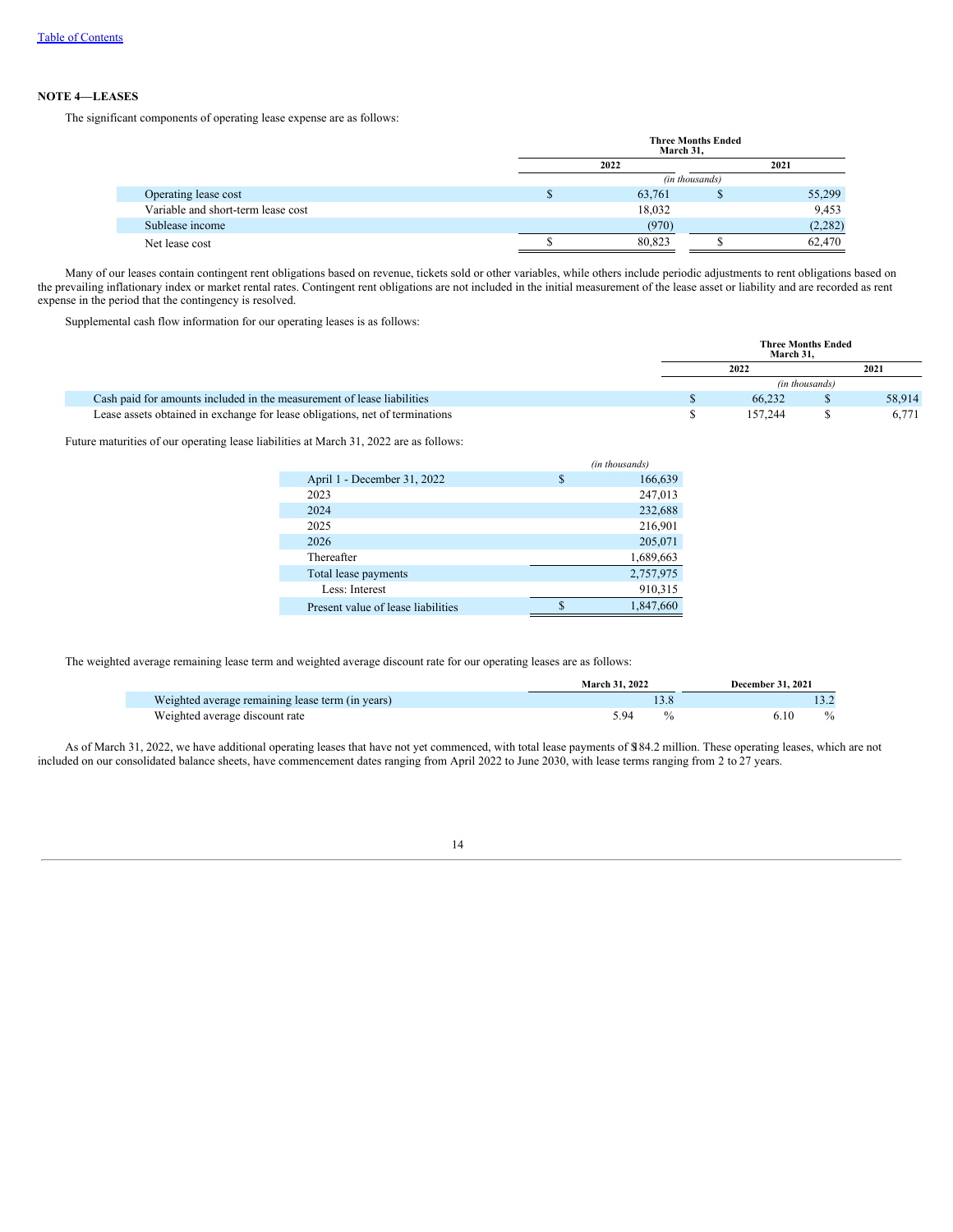# **NOTE 5—FAIR VALUE MEASUREMENTS**

### *Recurring*

The following table shows the fair value of our significant financial assets that are required to be measured at fair value on a recurring basis, which are classified on the consolidated balance sheets as cash and cash equivalents.

|                  |                       |         |                  |         | <b>Estimated Fair Value</b> |         |                          |         |
|------------------|-----------------------|---------|------------------|---------|-----------------------------|---------|--------------------------|---------|
|                  | <b>March 31, 2022</b> |         |                  |         |                             |         | <b>December 31, 2021</b> |         |
|                  | Level 1               | Level 2 |                  | Total   |                             | Level 1 | Level 2                  | Total   |
|                  |                       |         |                  |         | (in thousands)              |         |                          |         |
| Assets:          |                       |         |                  |         |                             |         |                          |         |
| Cash equivalents | 852,653 \$            |         | $\hspace{0.5cm}$ | 852,653 | w                           | 620,980 |                          | 620,980 |

Cash equivalents consist of money market funds. Fair values for cash equivalents are based on quoted prices in an active market.

Our outstanding debt held by third-party financial institutions is carried at cost, adjusted for any discounts or debt issuance costs. Our debt is not publicly traded and the carrying amounts typically approximate fair value for debt that accrues interest at a variable rate, which are considered to be Level 2 inputs as defined in the FASB guidance.

The following table presents the estimated fair values of our senior secured notes, senior notes and convertible senior notes:

|                                        | <b>Estimated Fair Value at</b>             |           |                |           |  |  |  |
|----------------------------------------|--------------------------------------------|-----------|----------------|-----------|--|--|--|
|                                        | December 31, 2021<br><b>March 31, 2022</b> |           |                |           |  |  |  |
|                                        |                                            |           | Level 2        |           |  |  |  |
|                                        |                                            |           | (in thousands) |           |  |  |  |
| 6.5% Senior Secured Notes due 2027     | S                                          | 1,278,408 | \$             | 1,315,284 |  |  |  |
| 3.75% Senior Secured Notes due 2028    | \$                                         | 471.290   | S              | 498,380   |  |  |  |
| 4.75% Senior Notes due 2027            | \$                                         | 927.134   | S              | 978,358   |  |  |  |
| 4.875% Senior Notes due 2024           | S                                          | 578,404   | S              | 582,952   |  |  |  |
| 5.625% Senior Notes due 2026           | \$                                         | 305,865   | S              | 310,284   |  |  |  |
| 2.5% Convertible Senior Notes due 2023 | S                                          | 972.725   | \$             | 996,369   |  |  |  |
| 2.0% Convertible Senior Notes due 2025 | \$                                         | 518.376   | \$             | 531.040   |  |  |  |

The estimated fair value of our third-party fixed-rate debt is based on quoted market prices in active markets for the same or similar debt, which are considered to be Level 2 inputs.

# **NOTE 6—COMMITMENTS AND CONTINGENT LIABILITIES**

# **Litigation**

# *Consumer Class Actions*

The following putative class action lawsuits were filed against Live Nation and/or Ticketmaster in Canada: Thompson-Marcial and Smith v. Ticketmaster Canada Holdings ULC (Ontario Superior Court of Justice, filed September 2018); McPhee v. Live Nation Entertainment, Inc., et al. (Superior Court of Quebec, District of Montreal, filed September 2018); Crystal Watch v. Live Nation Entertainment, Inc., et al. (Court of Queen's Bench for Saskatchewan, by amendments filed September 2018); and Gomel v. Live Nation Entertainment, Inc., et al. (Supreme Court of British Columbia, Vancouver Registry, filed October 2018). Similar putative class actions were filed in the United States during the same time period, but as of November 2020, each of the lawsuits filed in the United States has been dismissed with prejudice.

The Canadian lawsuits make similar factual allegations that Live Nation and/or Ticketmaster engage in conduct that is intended to encourage the resale of tickets on secondary ticket exchanges at elevated prices. Based on these allegations, each plaintiff asserts violations of different provincial and federal laws. Each plaintiff also seeks to represent a class of individuals

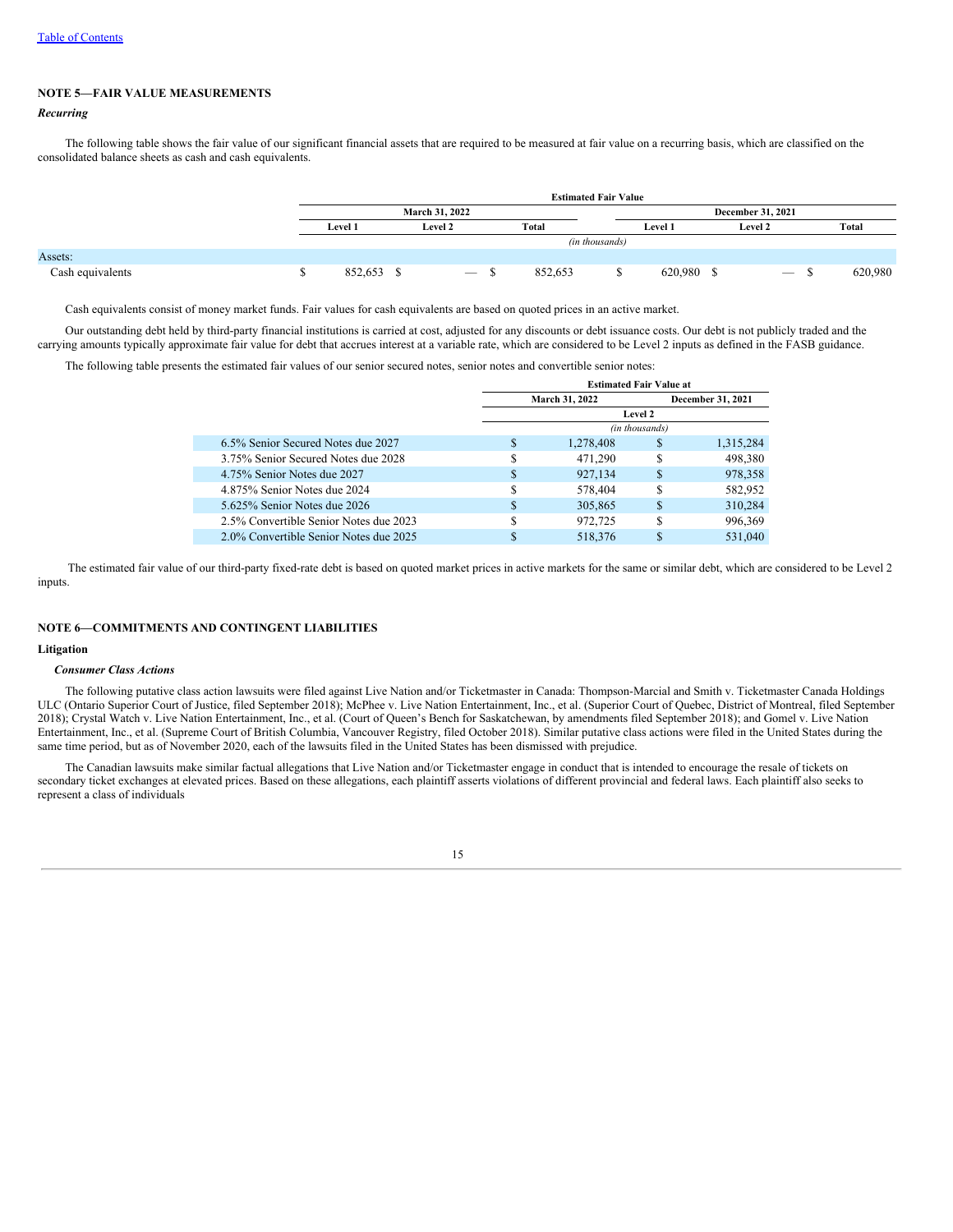who purchased tickets on a secondary ticket exchange, as defined in each plaintiff's complaint. The Watch complaint also makes claims related to Ticketmaster's fee display practices on the primary market. The complaints seek a variety of remedies, including unspecified compensatory damages, punitive damages, restitution, injunctive relief and attorneys' fees and costs.

The McPhee matter is stayed pending the outcome of the Watch matter, and the Thompson-Marcial, Watch, and Gomel cases are in the class certification phase. In April 2021, the court in the Gomel lawsuit refused to certify all claims other than those pled under British Columbia's Business Practices and Consumer Protection Act and claims for punitive damages, but the court did certify a class of British Columbia residents who purchased tickets to an event in Canada on any secondary market exchange from June 30, 2015 through April 15, 2021 that were initially purchased on Ticketmaster.ca. We filed a notice of appeal of the class certification ruling in May 2021, and the plaintiff filed a cross-appeal shortly thereafter. The appeals have been fully briefed, and we are awaiting the scheduling of a hearing date.

Based on information presently known to management, we do not believe that a loss is probable of occurring at this time, and we believe that the potential liability, if any, will not have a material adverse effect on our financial position, cash flows or results of operations. Further, we do not currently believe that the claims asserted in these lawsuits have merit, and considerable uncertainty exists regarding any monetary damages that will be asserted against us. We continue to vigorously defend these actions.

# *Astroworld Litigation*

On November 5, 2021, the Astroworld music festival was held in Houston, Texas. During the course of the festival, ten members of the audience sustained fatal injuries and others suffered non-fatal injuries. Following these events, approximately 450 civil lawsuits have been filed against Live Nation Entertainment, Inc. and related entities, asserting insufficient crowd control and other theories, seeking compensatory and punitive damages. Pursuant to a February 14, 2022 order of the state Multidistrict Litigation Panel, matter 21-1033, the civil cases have been assigned to Judge Kristen Hawkins of the 11th District Court of Harris County, Texas, for oversight of pretrial matters under Texas's rules governing multidistrict litigation.

We are currently unable to reliably predict the developments in, outcome of, and economic costs and other consequences of pending or future litigation related to these matters. We will continue to investigate the factual and legal defenses, and evaluate these matters based on subsequent events, new information and future circumstances. We currently expect that liability insurance can provide sufficient coverage, but at this time there are no assurances of such coverage. Given that these cases are in the early stages and in light of the uncertainties surrounding them, we do not currently possess sufficient information to determine a range of reasonably possible liability. Notwithstanding the foregoing, and without admitting liability or wrongdoing, we may incur material liabilities from the 2021 Astroworld event, which could have a material impact on our business, financial condition, results of operations and/or cash flows.

# **NOTE 7—EQUITY**

#### *Accumulated Other Comprehensive Loss*

The following table presents changes in the components of AOCI, net of taxes, for the three months ended March 31, 2022:

|                                                     | <b>Foreign Currency</b><br><b>Cash Flow Hedge</b><br>Items |         |  |            |  | Total      |  |  |
|-----------------------------------------------------|------------------------------------------------------------|---------|--|------------|--|------------|--|--|
|                                                     | (in thousands)                                             |         |  |            |  |            |  |  |
| <b>Balance at December 31, 2021</b>                 |                                                            | (8,558) |  | (139, 406) |  | (147, 964) |  |  |
| Other comprehensive income before reclassifications |                                                            | 23,969  |  | 37.752     |  | 61.721     |  |  |
| Amount reclassified from AOCI                       |                                                            | 1.902   |  | _          |  | 1,902      |  |  |
| Net other comprehensive income                      |                                                            | 25,871  |  | 37.752     |  | 63,623     |  |  |
| <b>Balance at March 31, 2022</b>                    |                                                            | 17.313  |  | (101.654)  |  | (84, 341)  |  |  |

# *Earnings Per Share*

Basic net loss per common share is computed by dividing the net loss available to common stockholders by the weighted average number of common shares outstanding during the period. The calculation of diluted net loss per common share includes the effects of the assumed exercise of any outstanding stock options, the assumed vesting of shares of restricted and deferred stock awards and the assumed conversion of our convertible senior notes, where dilutive. For the three months ended March 31, 2022 and 2021, there were no reconciling items to the weighted average common shares outstanding in the calculation of diluted net loss per common share.

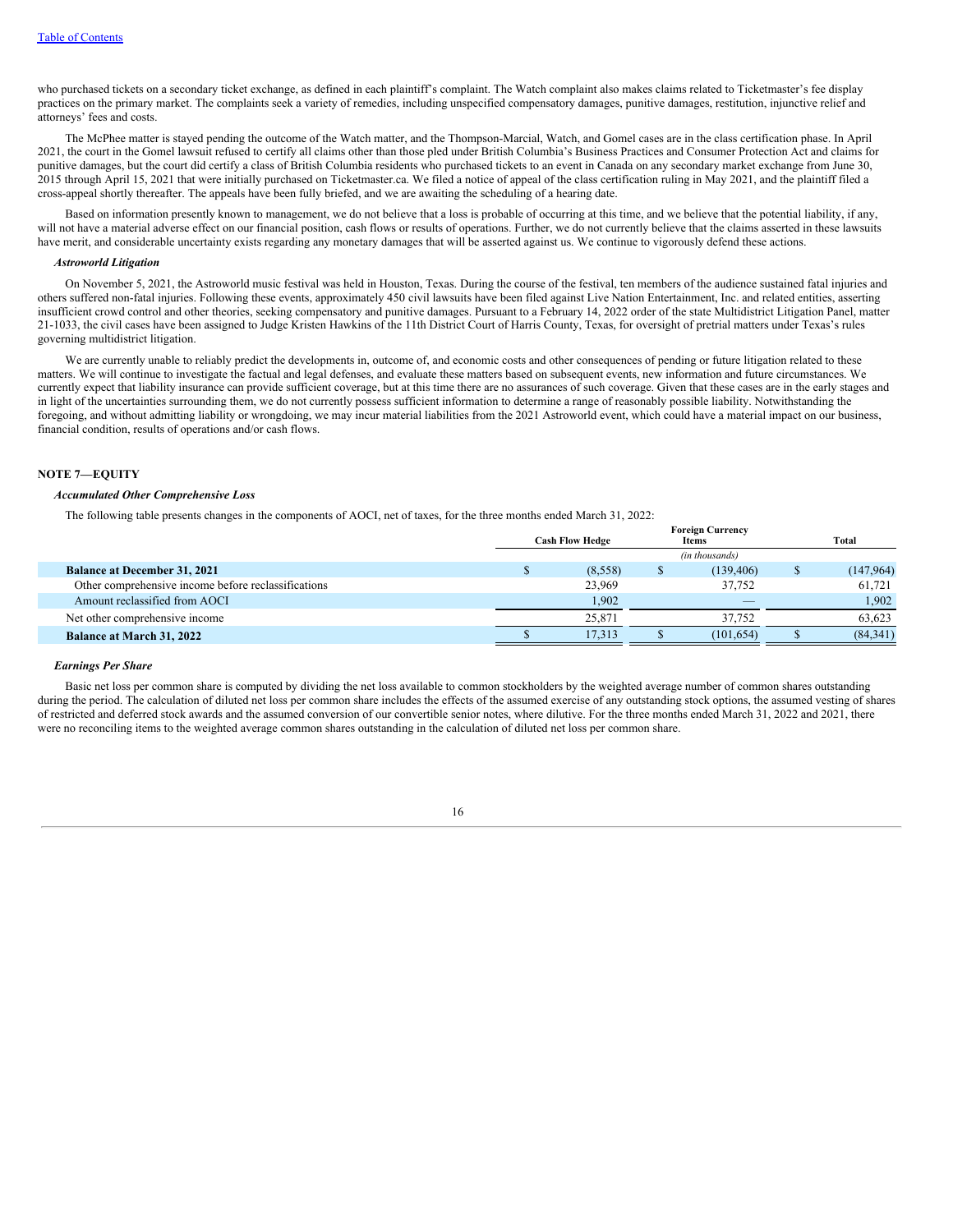The following table shows securities excluded from the calculation of diluted net loss per common share because such securities are anti-dilutive:

|                                                                                                     | <b>Three Months Ended</b><br>March 31. |            |  |  |
|-----------------------------------------------------------------------------------------------------|----------------------------------------|------------|--|--|
|                                                                                                     | 2022                                   |            |  |  |
| Options to purchase shares of common stock                                                          | 6,705,816                              | 8,334,027  |  |  |
| Restricted stock and deferred stock—unvested                                                        | 3.805.686                              | 3.066.145  |  |  |
| Conversion shares related to the convertible senior notes                                           | 11.864.035                             | 11.864.035 |  |  |
| Number of anti-dilutive potentially issuable shares excluded from diluted common shares outstanding | 22,375,537                             | 23.264.207 |  |  |

### **NOTE 8—REVENUE RECOGNITION**

The global COVID-19 pandemic significantly impacted revenue for our Concerts, Ticketing and Sponsorship & Advertising segments during 2021. Late in the second quarter of 2021 we began to see the positive impacts of successful vaccination rollouts in many of our key markets, mainly the United States and United Kingdom, with social distancing restrictions easing and live events resuming. In the third quarter of 2021, we saw a meaningful restart of our operations with outdoor amphitheater events and festivals taking place in both the United States and United Kingdom. As we moved into 2022, more of our larger markets began resuming shows with the exception of some of our Asia-Pacific markets who continued to experience disruptions from COVID-19 variants.

*Concerts*

Concerts revenue, including intersegment revenue, for the three months ended March 31, 2022 and 2021 are as follows:

|                                    | <b>Three Months Ended</b><br>March 31. |                |   |         |               |  |  |  |  |
|------------------------------------|----------------------------------------|----------------|---|---------|---------------|--|--|--|--|
|                                    | 2022                                   |                |   | 2021    |               |  |  |  |  |
|                                    |                                        | (in thousands) |   |         |               |  |  |  |  |
| <b>Total Concerts Revenue</b>      | 1.207.825                              |                | ъ | 239,416 |               |  |  |  |  |
| Percentage of consolidated revenue | 67.0                                   | $\frac{0}{0}$  |   | 82.4    | $\frac{0}{0}$ |  |  |  |  |

Our Concerts segment generates revenue from the promotion or production of live music events and festivals in our owned or operated venues and in rented third-party venues, artist management commissions and the sale of merchandise for music artists at events. As a promoter and venue operator, we earn revenue primarily from the sale of tickets, concessions, merchandise, parking, ticket rebates or service charges on tickets sold by Ticketmaster or third-party ticketing agreements, and rental of our owned or operated venues. As an artist manager, we earn commissions on the earnings of the artists and other clients we represent, primarily derived from clients' earnings for concert tours. Over 95% of Concerts' revenue, whether related to promotion, venue operations, artist management or artist event merchandising, is recognized on the day of the related event. The majority of consideration for our Concerts segment is collected in advance of, or on the day, of the event. Consideration received in advance of the event is recorded as deferred revenue or in other long-term liabilities if the event is more than twelve months from the balance sheet date. Any consideration not collected by the day of the event is typically received within three months after the event date.

#### *Ticketing*

Ticketing revenue, including intersegment revenue, for the three months ended March 31, 2022 and 2021 are as follows:

|                                    |         | March 31,      | <b>Three Months Ended</b> |        |               |
|------------------------------------|---------|----------------|---------------------------|--------|---------------|
|                                    | 2022    |                |                           | 2021   |               |
|                                    |         | (in thousands) |                           |        |               |
| <b>Total Ticketing Revenue</b>     | 480,399 |                |                           | 28.322 |               |
| Percentage of consolidated revenue | 26.6    | $\frac{0}{0}$  |                           | 9.7    | $\frac{0}{0}$ |

Ticket fee revenue is generated from convenience and order processing fees, or service charges, charged at the time a ticket for an event is sold in either the primary or secondary markets. Our Ticketing segment is primarily an agency business that sells tickets for events on behalf of its clients, which include venues, concert promoters, professional sports franchises and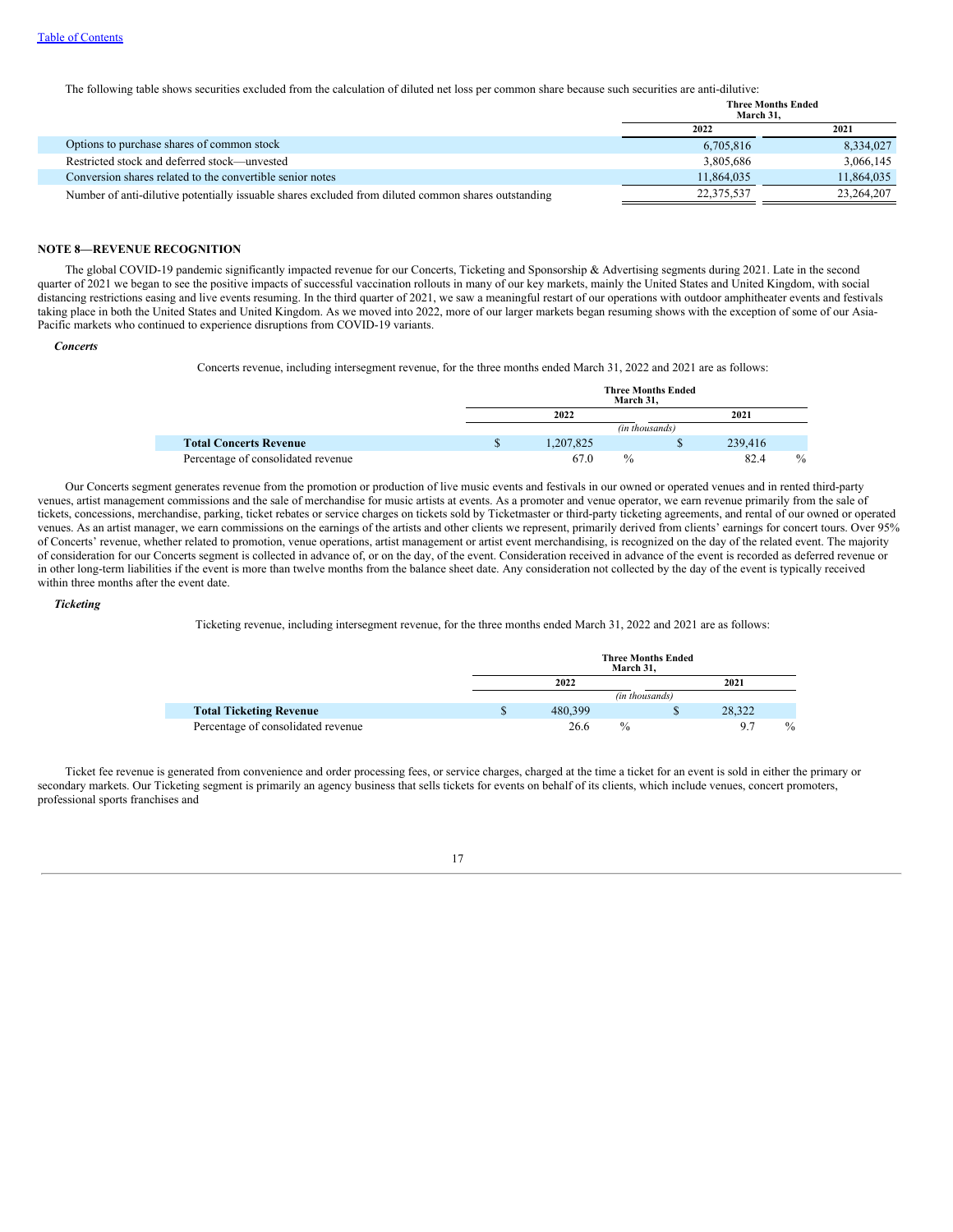leagues, college sports teams, theater producers and museums. Our Ticketing segment records revenue arising from the portion of convenience and order processing fees it retains, regardless of whether these fees are related to tickets sold in the primary or secondary market, and regardless of whether these fees are associated with our concert events or thirdparty clients' concert events. Our Ticketing segment does not record the face value of the tickets as revenue. Ticket fee revenue is recognized when the ticket is sold for third-party clients and secondary market sales, as we have no further obligation to our client's customers following the sale of the ticket. For our concert events where our concert promoters control ticketing, ticket fee revenue is recognized when the event occurs because we also have the obligation to deliver the event to the fan. The delivery of the ticket to the fan is not considered a distinct performance obligation for our concert events because the fan cannot receive the benefits of the ticket unless we also fulfill our obligation to deliver the event. The majority of ticket fee revenue is collected within the month of the ticket sale. Revenue received from the sale of tickets in advance of our concert events is recorded as deferred revenue or in other long-term liabilities if the date of the event is more than twelve months from the balance sheet date. Reported revenue is net of any refunds made or committed to and also the impact of any cancellations of events that occurred during the period.

Ticketing contract advances, which can be either recoupable or non-recoupable, represent amounts paid in advance to our clients pursuant to ticketing agreements and are reflected in prepaid expenses or in long-term advances if the amount is expected to be recouped or recognized over a period of more than twelve months. Recoupable ticketing contract advances are generally recoupable against future royalties earned by the client, based on the contract terms, over the life of the contract. Royalties are typically earned by the client when tickets are sold. Royalties paid to clients are recorded as a reduction to revenue when the tickets are sold and the corresponding service charge revenue is recognized. Non-recoupable ticketing contract advances, excluding those amounts paid to support clients' advertising costs, are fixed additional incentives occasionally paid by us to certain clients to secure the contract and are typically amortized over the life of the contract on a straight-line basis as a reduction to revenue.

At March 31, 2022 and December 31, 2021, we had ticketing contract advances of \$87.6 million and \$90.5 million, respectively, recorded in prepaid expenses and \$97.5 million and \$86.5 million, respectively, recorded in long-term advances on the consolidated balance sheets. We amortized \$18.5 million and \$10.6 million for the three months ended March 31, 2022 and 2021, respectively, related to non-recoupable ticketing contract advances.

#### *Sponsorship & Advertising*

Sponsorship & Advertising revenue, including intersegment revenue, for the three months ended March 31, 2022 and 2021 are as follows:

|                                                    | <b>Three Months Ended</b><br>March 31. |         |                |  |        |      |  |  |
|----------------------------------------------------|----------------------------------------|---------|----------------|--|--------|------|--|--|
|                                                    | 2022<br>2021                           |         |                |  |        |      |  |  |
|                                                    |                                        |         | (in thousands) |  |        |      |  |  |
| <b>Total Sponsorship &amp; Advertising Revenue</b> |                                        | 115,689 |                |  | 22,647 |      |  |  |
| Percentage of consolidated revenue                 |                                        | 6.4     | $\frac{0}{0}$  |  | 7.8    | $\%$ |  |  |

Our Sponsorship & Advertising segment generates revenue from sponsorship and marketing programs that provide its sponsors with strategic, international, national and local opportunities to reach customers through our venue, concert and ticketing assets, including advertising on our websites. These programs can also include custom events or programs for the sponsors' specific brands, which are typically experienced exclusively by the sponsors' customers. Sponsorship agreements may contain multiple elements, which provide several distinct benefits to the sponsor over the term of the agreement, and can be for a single or multi-year term. We also earn revenue from exclusive access rights provided to sponsors in various categories such as ticket pre-sales, beverage pouring rights, venue naming rights, media campaigns, signage within our venues, and advertising on our websites. Revenue from sponsorship agreements is allocated to the multiple elements based on the relative stand-alone selling price of each separate element, which are determined using vendor-specific evidence, third-party evidence or our best estimate of the fair value. Revenue is recognized over the term of the agreement or operating season as the benefits are provided to the sponsor unless the revenue is associated with a specific event, in which case it is recognized when the event occurs. Revenue is collected in installment payments during the year, typically in advance of providing the benefit or the event. Revenue received in advance of the event or the sponsor receiving the benefit is recorded as deferred revenue or in other long-term liabilities if the date of the event is more than twelve months from the balance sheet date.

At March 31, 2022, we had contracted sponsorship agreements with terms greater than one year that had approximately \$1.2 billion of revenue related to future benefits to be provided by us. We expect to recognize, based on current projections, approximately 39%, 22%, 19% and 20% of this revenue in the remainder of 2022, 2023, 2024 and thereafter, respectively.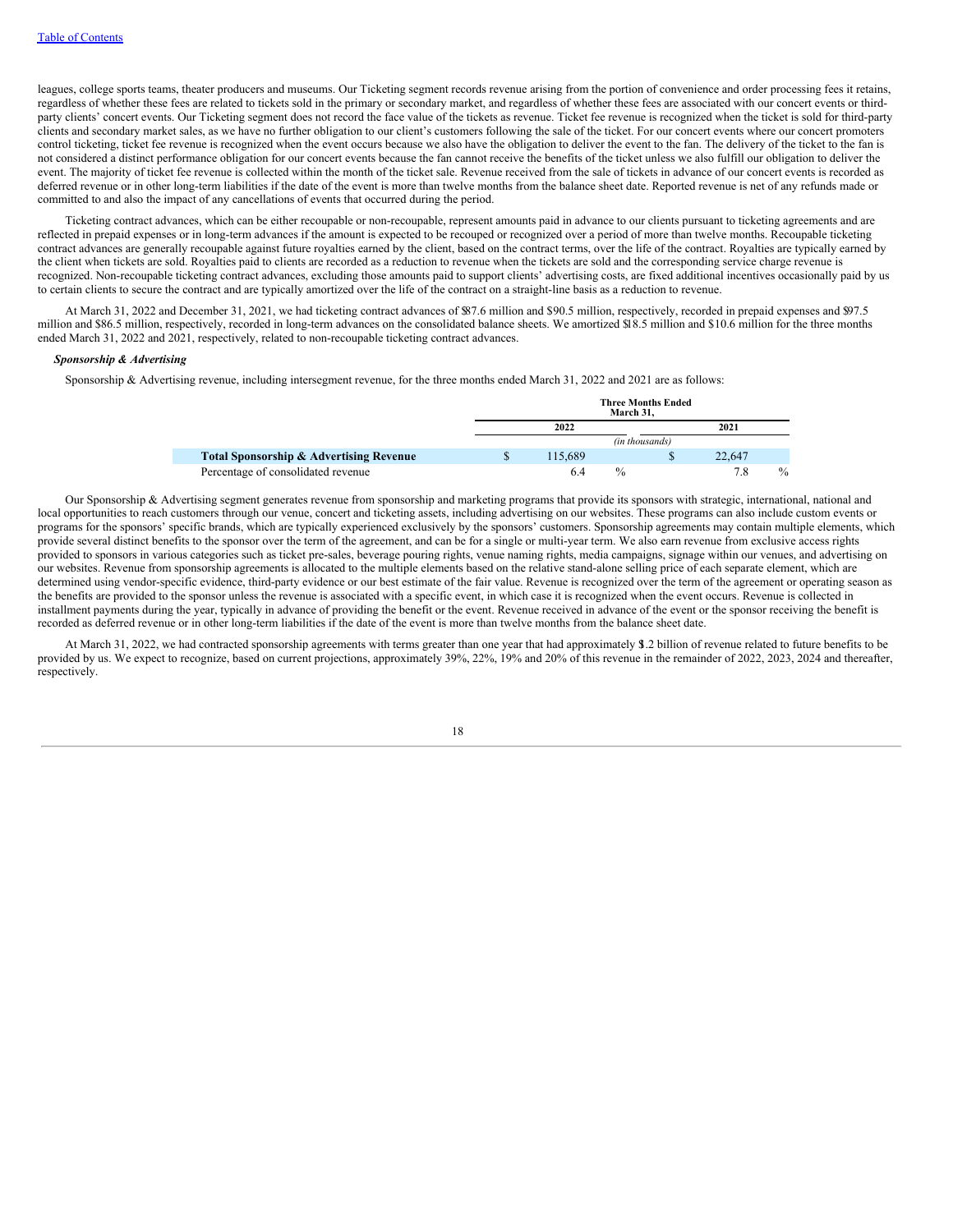#### *Deferred Revenue*

The majority of our deferred revenue is typically classified as current and is shown as a separate line item on the consolidated balance sheets. Deferred revenue that is not expected to be recognized within the next twelve months is classified as long-term and reflected in other long-term liabilities on the consolidated balance sheets. We had current deferred revenue of \$2.8 billion and \$1.8 billion at December 31, 2021 and 2020, respectively.

The table below summarizes the amount of the preceding December 31 current deferred revenue recognized during the three months ended March 31, 2022 and 2021:

|                           | <b>Three Months Ended</b><br>March 31, |                |   |        |  |  |  |  |
|---------------------------|----------------------------------------|----------------|---|--------|--|--|--|--|
|                           |                                        | 2022           |   | 2021   |  |  |  |  |
|                           |                                        | (in thousands) |   |        |  |  |  |  |
| Concerts                  |                                        | 278,546        | Φ | 37,824 |  |  |  |  |
| Ticketing                 |                                        | 23,043         |   | 4,421  |  |  |  |  |
| Sponsorship & Advertising |                                        | 34.239         |   | 5,583  |  |  |  |  |
|                           |                                        | 335,828        |   | 47.828 |  |  |  |  |

# **NOTE 9—SEGMENT DATA**

Our reportable segments are Concerts, Ticketing and Sponsorship & Advertising. Our Concerts segment involves the promotion of live music events globally in our owned or operated venues and in rented third-party venues, the production of music festivals, the operation and management of music venues, the creation or streaming of associated content and the provision of management and other services to artists. Our Ticketing segment involves the management of our global ticketing operations, including providing ticketing software and services to clients, and consumers with a marketplace, both online and mobile, for tickets and event information, and is responsible for our primary ticketing website, *www.ticketmaster.com*. Our Sponsorship & Advertising segment manages the development of strategic sponsorship programs in addition to the sale of international, national and local sponsorships and placement of advertising such as signage, promotional programs, rich media offerings, including advertising associated with live streaming and musicrelated content, and ads across our distribution network of venues, events and websites.

Revenue and expenses earned and charged between segments are eliminated in consolidation. Our capital expenditures below include accruals for amounts incurred but not yet paid for, but are not reduced by reimbursements received from outside parties such as landlords and noncontrolling interest partners or replacements funded by insurance proceeds.

We manage our working capital on a consolidated basis. Accordingly, segment assets are not reported to, or used by, our management to allocate resources to or assess performance of our segments, and therefore, total segment assets have not been presented.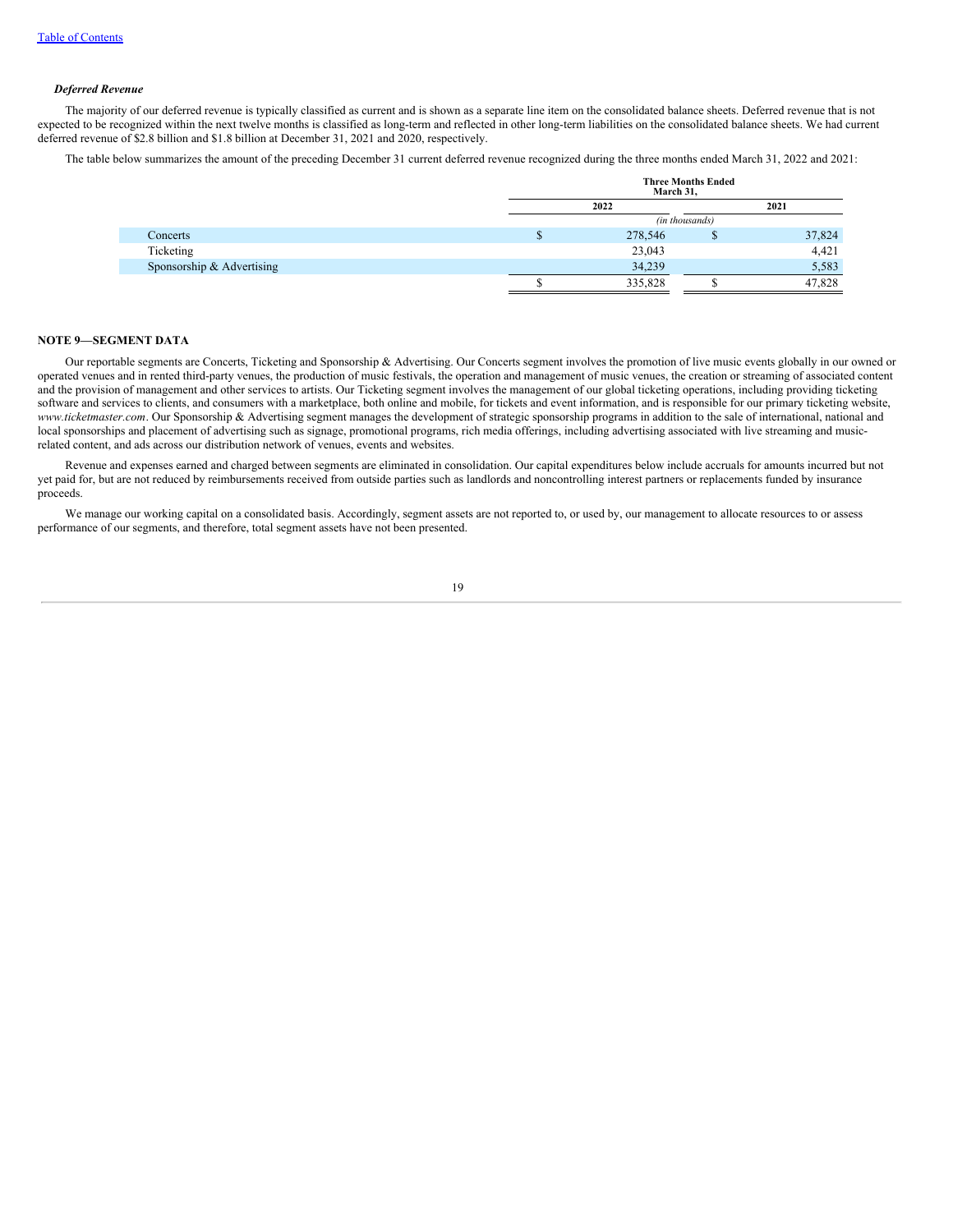The following table presents the results of operations for our reportable segments for the three months ended March 31, 2022 and 2021:

<span id="page-20-0"></span>

|                                                 | <b>Concerts</b> |                          |               | Ticketing  |               | Sponsorship<br>& Advertising |                | Other   |               | Corporate |               | <b>Eliminations</b> |               | Consolidated |
|-------------------------------------------------|-----------------|--------------------------|---------------|------------|---------------|------------------------------|----------------|---------|---------------|-----------|---------------|---------------------|---------------|--------------|
|                                                 |                 |                          |               |            |               |                              | (in thousands) |         |               |           |               |                     |               |              |
| Three Months Ended March 31, 2022               |                 |                          |               |            |               |                              |                |         |               |           |               |                     |               |              |
| Revenue                                         | S               | 1,207,825                | -S            | 480,399    | -S            | 115,689                      | S              | 813     | S             |           | S             | $(1,918)$ \$        |               | 1,802,808    |
| Direct operating expenses                       |                 | 910,277                  |               | 150,306    |               | 12,357                       |                |         |               |           |               | (1,918)             |               | 1,071,022    |
| Selling, general and administrative<br>expenses |                 | 384,118                  |               | 147,456    |               | 36,100                       |                | 2,508   |               |           |               |                     |               | 570,182      |
| Depreciation and amortization                   |                 | 61,163                   |               | 28,052     |               | 8,225                        |                | 51      |               | 2,978     |               |                     |               | 100,469      |
| Loss (gain) on disposal of operating<br>assets  |                 | 1.868                    |               | (203)      |               |                              |                |         |               |           |               |                     |               | 1,665        |
| Corporate expenses                              |                 |                          |               |            |               |                              |                |         |               | 32,410    |               |                     |               | 32,410       |
| Operating income (loss)                         |                 | (149,601)                | -S            | 154,788    | S             | 59,007                       | S.             | (1,746) | -S            | (35,388)  | -S            |                     | S             | 27,060       |
| Intersegment revenue                            | $\mathbf{s}$    | 652                      | <sup>\$</sup> | 1,266      | <sup>\$</sup> |                              | $\mathbf{s}$   |         |               |           | \$.           | (1,918)             | $\mathcal{S}$ |              |
| Capital expenditures                            | \$              | 31,993                   | <sup>\$</sup> | 11,503     | \$            | 1,752                        | S              |         | S             | 1,241     | <sup>\$</sup> |                     | \$            | 46,489       |
|                                                 |                 |                          |               |            |               |                              |                |         |               |           |               |                     |               |              |
| Three Months Ended March 31, 2021               |                 |                          |               |            |               |                              |                |         |               |           |               |                     |               |              |
| Revenue                                         | \$              | 239,416 \$               |               | 28,322 \$  |               | 22,647                       | S              | 815     | $\mathcal{S}$ |           | S             | $(591)$ \$          |               | 290,609      |
| Direct operating expenses                       |                 | 113,904                  |               | 17,832     |               | 2,821                        |                |         |               |           |               | (591)               |               | 133,966      |
| Selling, general and administrative<br>expenses |                 | 207,847                  |               | 94,668     |               | 19,103                       |                | 1,235   |               |           |               |                     |               | 322,853      |
| Depreciation and amortization                   |                 | 62.886                   |               | 36,478     |               | 7,164                        |                | 11      |               | 2,337     |               |                     |               | 108,876      |
| Loss on disposal of operating assets            |                 | 138                      |               |            |               |                              |                |         |               |           |               |                     |               | 138          |
| Corporate expenses                              |                 | $\overline{\phantom{a}}$ |               |            |               |                              |                |         |               | 27,948    |               |                     |               | 27,948       |
| Operating loss                                  |                 | (145, 359)               | <sup>\$</sup> | (120, 656) | <sup>\$</sup> | (6, 441)                     | \$             | (431)   | <sup>\$</sup> | (30, 285) | -S            |                     |               | (303, 172)   |
| Intersegment revenue                            |                 | 591                      | \$            |            |               |                              |                |         |               |           | \$            | (591)               | S             |              |
| Capital expenditures                            | \$              | 6.653                    | <sup>\$</sup> | 9.675      | <sup>\$</sup> | 1.160                        | <sup>\$</sup>  |         | <b>S</b>      | 1.449     | <sup>\$</sup> |                     | $\mathbb{S}$  | 18.937       |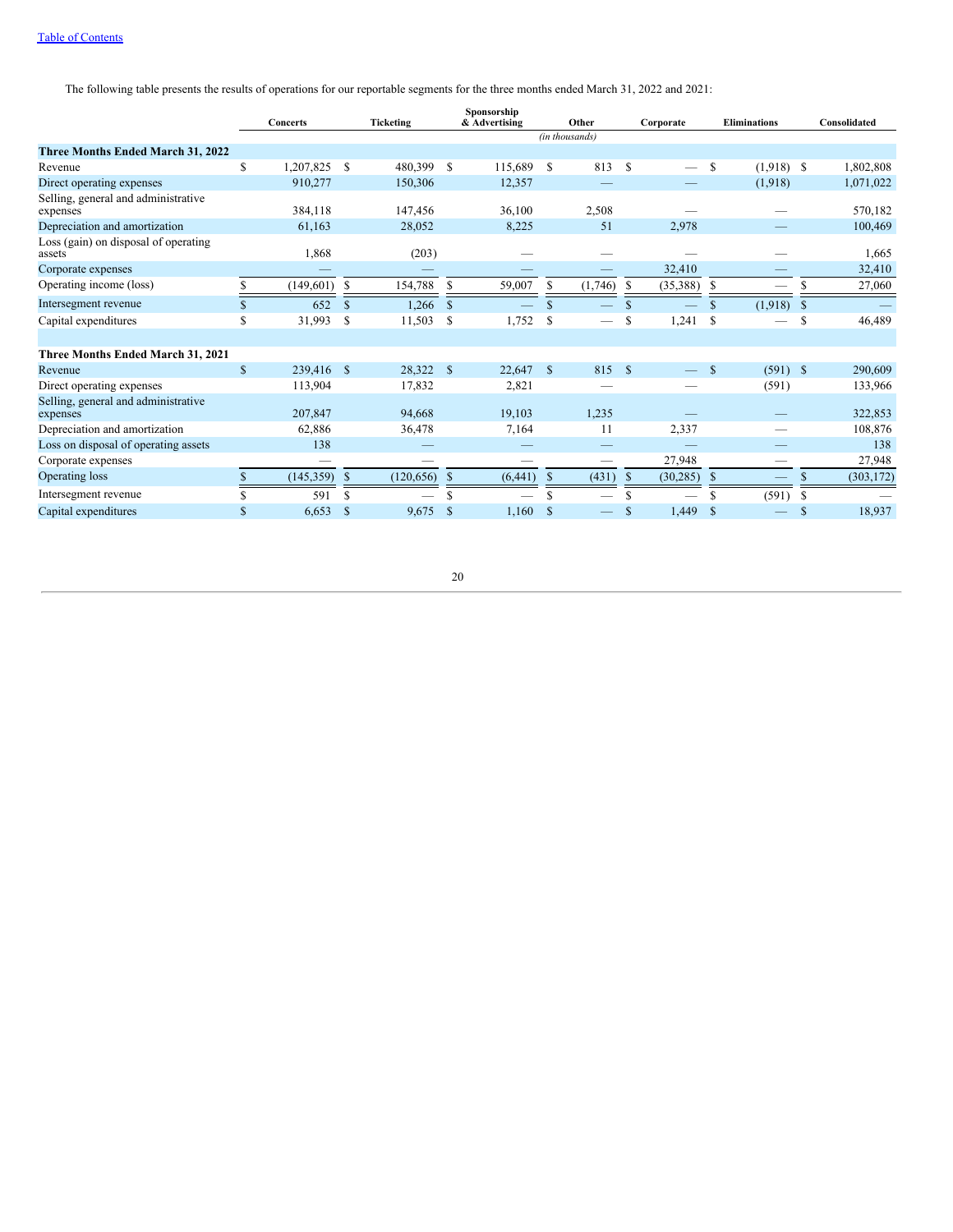#### **Item 2. Management's Discussion and Analysis of Financial Condition and Results of Operations**

"Live Nation" (which may be referred to as the "Company," "we," "us" or "our") means Live Nation Entertainment, Inc. and its subsidiaries, or one of our segments or subsidiaries, as the context requires. You should read the following discussion of our financial condition and results of operations together with the unaudited consolidated *financial statements and notes to the financial statements included elsewhere in this quarterly report.*

#### **Special Note About Forward-Looking Statements**

Certain statements contained in this quarterly report (or otherwise made by us or on our behalf from time to time in other reports, filings with the SEC, news releases, conferences, internet postings or otherwise) that are not statements of historical fact constitute "forward-looking statements" within the meaning of Section 27A of the Securities Act of 1933, as amended, and Section 21E of the Exchange Act of 1934, as amended, notwithstanding that such statements are not specifically identified. Forward-looking statements include, but are not limited to, statements about our financial position, business strategy, competitive position, potential growth opportunities, potential operating performance improvements, the effects of competition, the effects of future legislation or regulations and plans and objectives of our management for future operations. We have based our forward-looking statements on our beliefs and assumptions considering the information available to us at the time the statements are made. Use of the words "may," "should," "continue," "plan," "potential," "anticipate," "believe," "estimate," "expect," "intend," "outlook," "could," "target," "project," "seek," "predict," or variations of such words and similar expressions are intended to identify forward-looking statements but are not the exclusive means of identifying such statements.

Forward-looking statements are not guarantees of future performance and are subject to risks and uncertainties that could cause actual results to differ materially from those in such statements. Factors that could cause actual results to differ from those discussed in the forward-looking statements include, but are not limited to, those set forth below under Part II—Other Information—Item 1A.—Risk Factors, in Part I—Item IA.—Risk Factors of our 2021 Annual Report on Form 10-K as well as other factors described herein or in our annual, quarterly and other reports we file with the SEC (collectively, "cautionary statements"). Based upon changing conditions, should any risk or uncertainty that has already materialized, such as, for example, the risks and uncertainties posed by the global COVID-19 pandemic, worsen in scope, impact or duration, or should one or more of the currently unrealized risks or uncertainties materialize, or should any underlying assumptions prove incorrect, actual results may vary materially from those described in any forward-looking statements. All subsequent written and oral forward-looking statements attributable to us or persons acting on our behalf are expressly qualified in their entirety by the applicable cautionary statements. You are cautioned not to place undue reliance on these forward-looking statements, which speak only as of the date on which they are made. We do not intend to update these forward-looking statements, except as required by applicable law.

### **Executive Overview**

The first quarter of 2022 was a record start to the year for our company, a remarkable feat considering our position one year ago and the fact that many of our markets remained closed for at least some portion of the quarter. Despite some disruption caused by COVID-19 variants, the general trend has been towards re-opening business and restarting shows as the prevalence of COVID-19 shifts from pandemic to endemic in our larger markets. Fan demand has never been stronger, which led to a record first quarter for our Ticketing segment and sets us up for a strong year across all three of our segments.

Even with the challenges associated with the pandemic, the conflict in Eastern Europe, supply chain issues, labor shortages and inflationary pressures, the supply and demand dynamic with artists and fans continues to strengthen. Live shows offer a unique and uplifting experience for people of all ages – perhaps even more powerful in these times than ever before. The appeal of live concerts and sporting events is evidenced by the ticket sales we have seen so far this year. The first quarter of 2022 was our second highest quarter ever for transacted GTV and two of our top three transacted volume months occurred in the first quarter.

Our overall revenue increased by nearly \$1.5 billion for the quarter. All three of our segments had revenue growth in the quarter with the largest increase coming from our Concerts segment as a result of major markets re-opening for shows, most notably the United States and the United Kingdom. We had operating income of \$27 million in the first quarter of 2022 compared to an operating loss of \$303 million in the first quarter of 2021, an improvement of \$330 million, resulting from shows and sponsorship restarting leading to notably improved ticketing sales. The impact of changes in foreign exchange rates did not materially impact our year-over-year variances.

Our Concerts segment revenue for the quarter increased by \$968 million, from \$239 million in the first quarter of 2021 to \$1.2 billion in the first quarter of 2022. The revenue growth was a result of more shows and fans coming back to venues to enjoy their favorite artists. The number of events for the quarter was approximately 6,600 compared to approximately 670 in the first quarter of 2021. The number of fans for the quarter was 10.8 million compared to approximately 0.5 million last year. The growth was largely in the United States and United Kingdom. Concerts operating loss for the quarter increased by \$4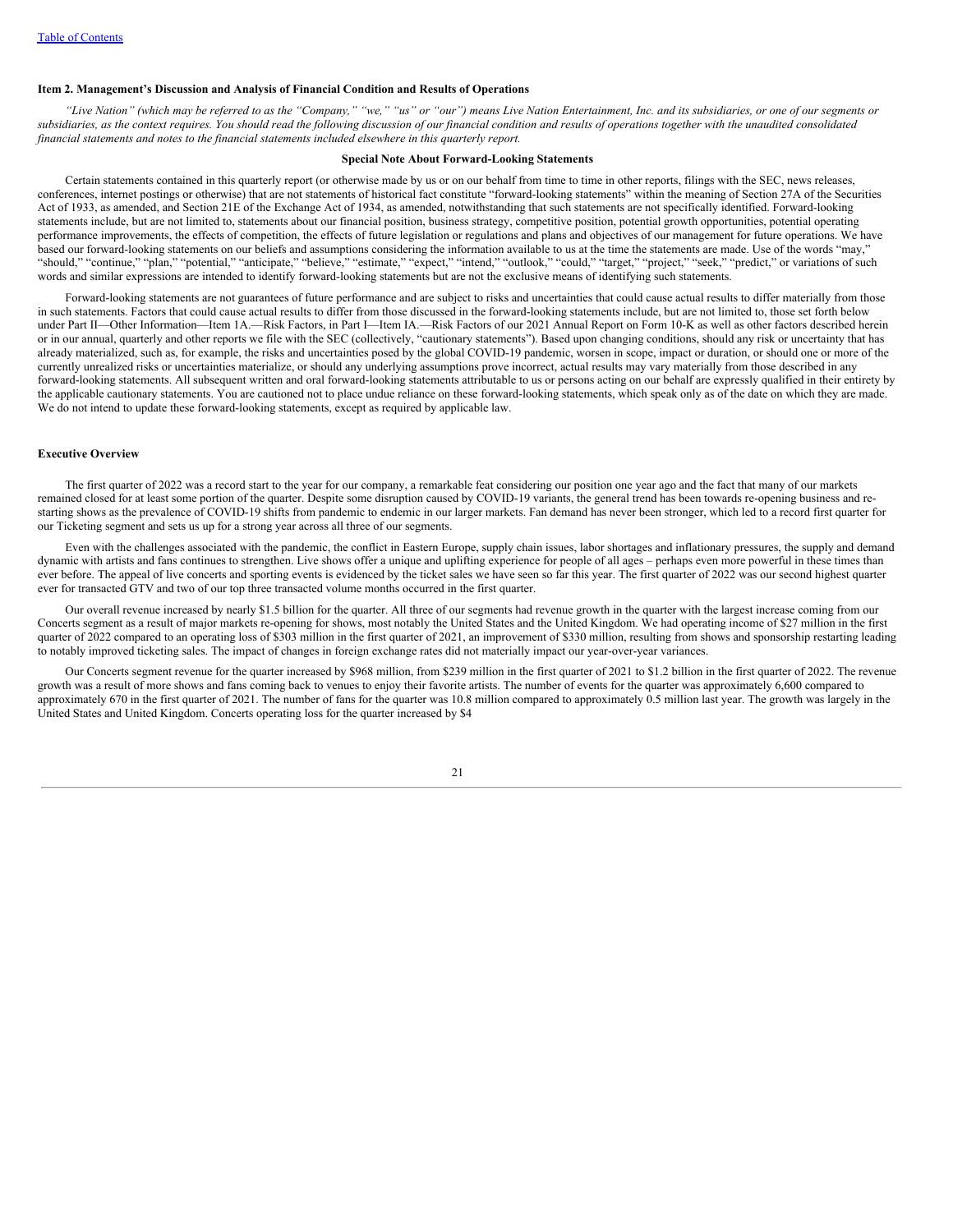million, from a loss of \$145 million in the first quarter of 2021 to a loss of \$150 million in the first quarter of 2022. While there were more shows and fans in the quarter, this activity was more than offset by the increase in expenses as we ramped up our staffing and infrastructure to prepare for what we expect will be our busiest summer ever. The first quarter is typically our lightest with respect to show count and fans, but even based on the limited activity we have, we saw improvements to profit per show in the arena, theater and club events in the quarter. So while we are seeing increases to some of our expenses such as labor and fuel, the ticket pricing and spend per fan has more than offset these cost increases.

Our Ticketing segment revenue for the quarter increased by \$452 million, from \$28 million in the first quarter of 2021 to \$480 million in the first quarter of 2022. The improvement resulted from an increase in ticket sales, upward pricing momentum due to higher fan demand, and higher ancillary revenue streams. Excluding refunds, we sold 57 million fee-bearing tickets in the first quarter compared to 10 million tickets in the same period of the prior year. The increase was largely driven by sales in the United States, the United Kingdom and the addition of OCESA. We also started to see sales pick up in some of our other major European markets. Pricing on our fee-bearing tickets increased by double-digits, reflecting strong consumer demand, particularly for premium seats and VIP experiences. Platinum sales volumes and GTV have more than doubled compared to the first quarter of 2019 this quarter. Our resale business continued its pronounced rebound in the first quarter, with our second highest resale quarter ever, and double our sales from the first quarter of 2019. Ticketing operating income for the quarter improved by \$275 million, from a \$121 million loss in the first quarter of 2021 to income of \$155 million in the first quarter of 2022. The growth in operating results was largely driven by increased ticket sales, upward pricing momentum due to higher fan demand and higher ancillary revenue streams.

Our Sponsorship & Advertising segment revenue for the quarter increased by \$93 million, from \$23 million in the first quarter of 2021 to \$116 million in the first quarter of 2022. The improvement was due to higher activations with our marketing partners driven by more events going on sale, venues re-opening and supplying more advertising content to our clients. Operating income for the quarter increased by \$65 million, from a loss of \$6 million in the first quarter of 2021 to income of \$59 million in the first quarter of 2022. The improvement was due to more sponsor and online advertising resulting from the restart of live events and rapidly increasing ticket sales, particularly in the United States.

As ticket sales and events scale up in key markets, we are balancing our ramp-up with the cost-savings initiatives we implemented across the organization and are also protecting our liquidity by managing cash outflows associated with all our major expenditures: operating expenses, capital expenditures, acquisitions, and advances in both our ticketing and concert businesses. We are optimistic about the long-term potential of our company and are focused on the key elements of our business model: expanding our concerts platform and improving the on-site experience for our fans, driving conversion of ticket sales through development of innovative products to sell more tickets, and developing unique marketing and content programs for top brands.

# **Impact of the Global COVID-19 Pandemic**

The global COVID-19 pandemic significantly impacted the business of our Concerts, Ticketing and Sponsorship & Advertising segments from mid-March 2020 through the first half of 2021. In the third quarter of 2021, we saw a meaningful restart of our operations with outdoor amphitheater events and festivals taking place in both the United States and United Kingdom. As we moved into 2022, more of our larger markets began resuming shows with the exception of some of our Asia-Pacific markets which continued to experience disruptions from COVID-19 variants. As discussed above and in our segment operating results below, the impact of the resumption of shows has resulted in significant improvement in both revenue and operating income in the first quarter of 2022 when compared to the same period of the prior year.

We believe the measures we took in 2020 and 2021 to expand our liquidity along with the cost-savings initiatives implemented during the global COVID-19 pandemic provided us the flexibility to manage our business through the disruption that we experienced while our operations were shut down. We will continue to evaluate future financing opportunities to further expand liquidity at a reasonable cost as we continue to resume concerts across all our markets and pursue growth opportunities through strategic acquisitions or investments.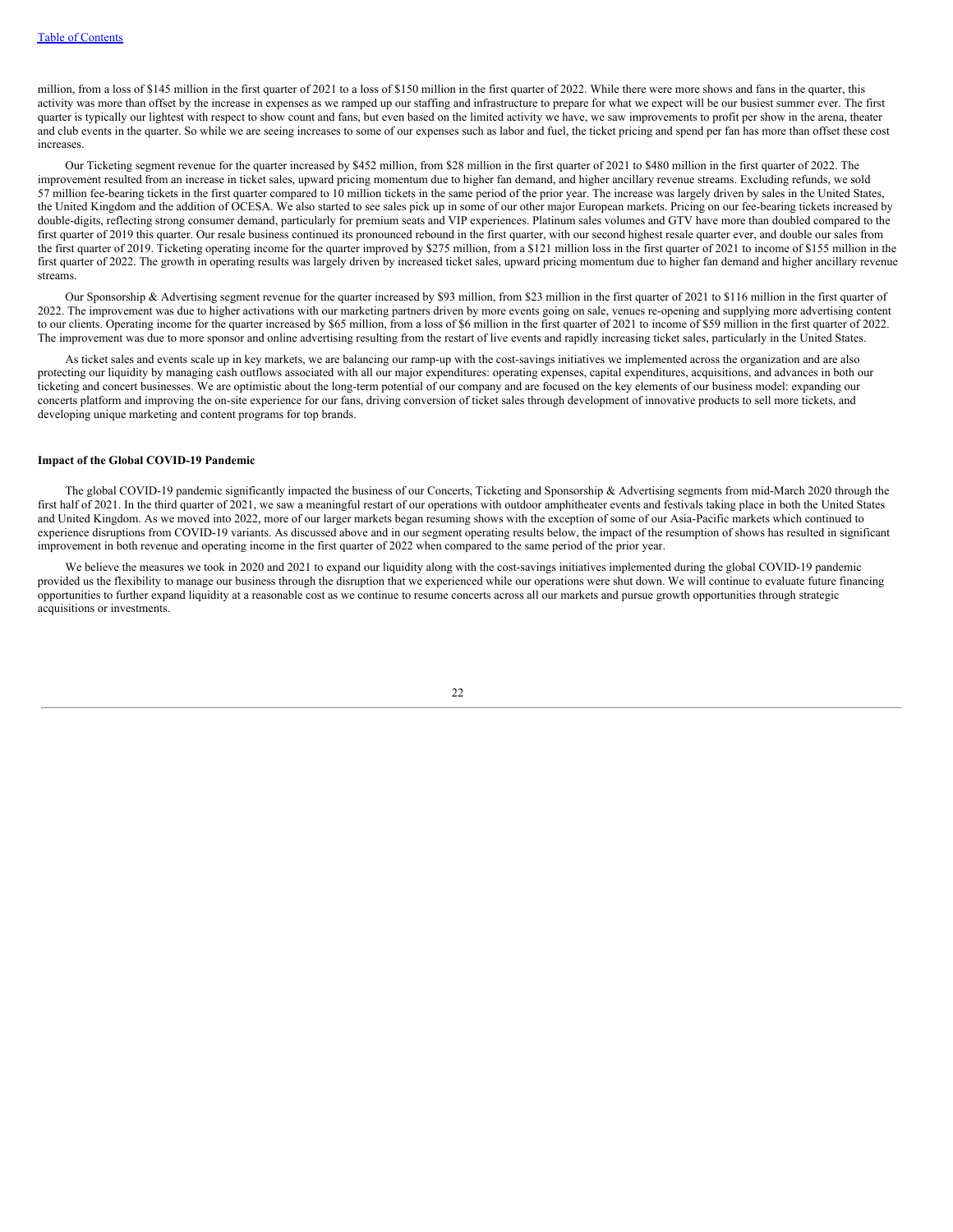#### **Segment Overview**

Our reportable segments are Concerts, Ticketing and Sponsorship & Advertising.

#### *Concerts*

Revenue and related costs for events are generally deferred and recognized when the event occurs. All advertising costs incurred during the year for shows in future years are expensed at the end of the year. If a current year event is rescheduled into a future year, all advertising costs incurred to date are expensed in the period when the event is rescheduled.

Concerts direct operating expenses include artist fees, event production costs, show-related marketing and advertising expenses, along with other costs.

To judge the health of our Concerts segment, we primarily monitor the number of confirmed events and fan attendance in our network of owned or operated and third-party venues, talent fees, average paid attendance, market ticket pricing, advance ticket sales and the number of major artist clients under management. In addition, at our owned or operated venues and festivals, we monitor ancillary revenue per fan and premium ticket sales. For business that is conducted in foreign markets, we also compare the operating results from our foreign operations to prior periods without the impact of changes in foreign exchange rates.

#### *Ticketing*

Revenue related to ticketing service charges is recognized when the ticket is sold for our third-party clients. For our own events, where our concert promoters control ticketing, revenue is deferred and recognized when the event occurs. GTV represents the total amount of the transaction related to a ticket sale and includes the face value of the ticket as well as the service charge. We use GTV to evaluate changes in ticket fee revenue that are driven by the pricing of our service charges.

Ticketing direct operating expenses include call center costs and credit card fees, along with other costs.

To judge the health of our Ticketing segment, we primarily review the GTV and the number of tickets sold through our ticketing operations, the number of clients renewed or added and the average royalty rate paid to clients who use our ticketing services. In addition, we review the number of visits to our websites, cost of customer acquisition, the purchase conversion rate, the overall number of customers in our database, the number and percentage of tickets sold via mobile and the number of app installs. For business that is conducted in foreign markets, we also compare the operating results from our foreign operations to prior periods without the impact of changes in foreign exchange rates.

#### *Sponsorship & Advertising*

Revenue related to sponsorship and advertising programs is recognized over the term of the agreement or operating season as the benefits are provided to the sponsor unless the revenue is associated with a specific event, in which case it is recognized when the event occurs.

Sponsorship & Advertising direct operating expenses include fulfillment costs related to our sponsorship programs, along with other costs.

To judge the health of our Sponsorship & Advertising segment, we primarily review the revenue generated through sponsorship arrangements and online advertising, and the percentage of expected revenue under contract. For business that is conducted in foreign markets, we also compare the operating results from our foreign operations to prior periods without the impact of changes in foreign exchange rates.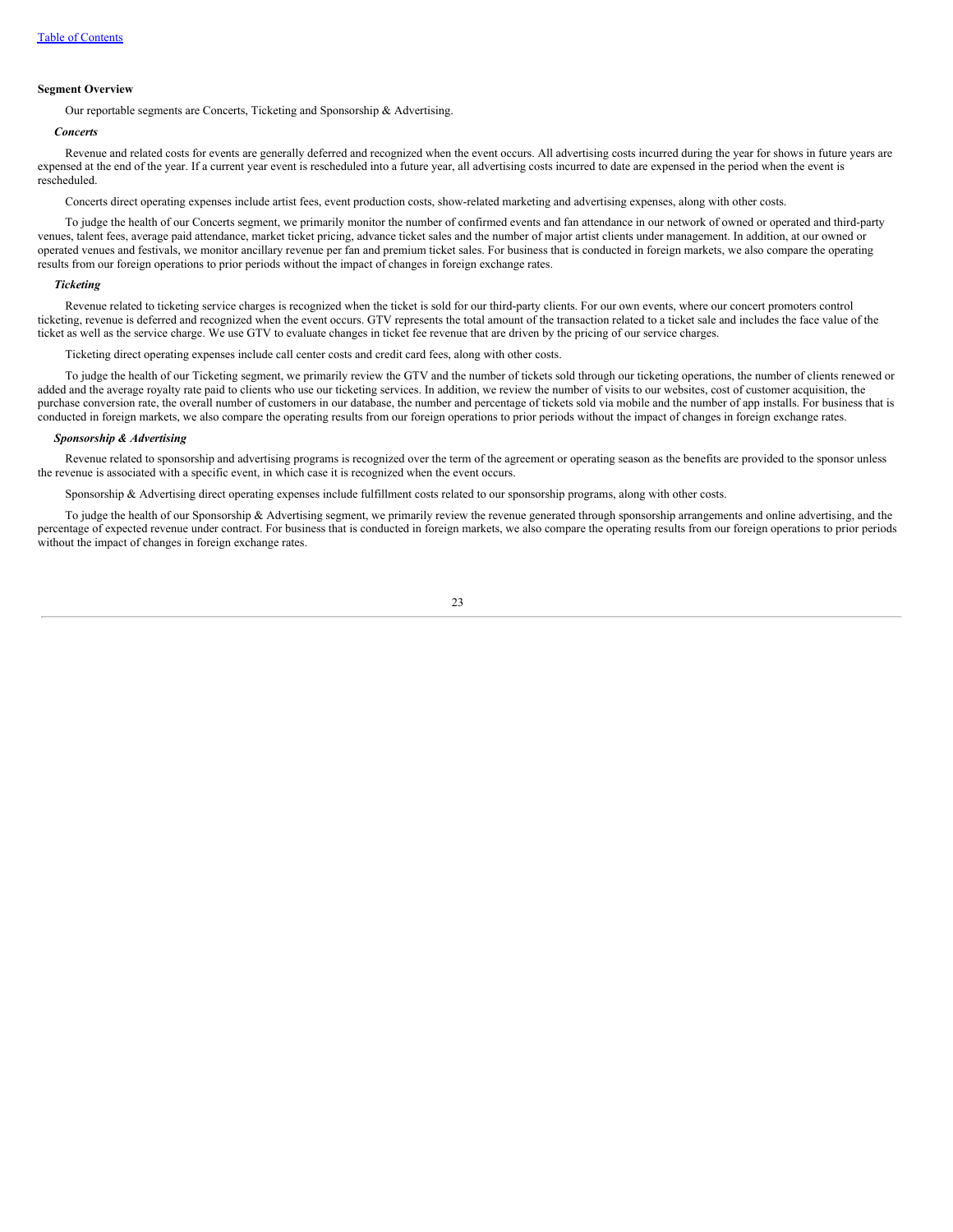$\mathcal{L}=\mathcal{L}$ 

# **Key Operating Metrics**

|                                                  | <b>Three Months Ended</b><br>March 31, |        |
|--------------------------------------------------|----------------------------------------|--------|
|                                                  | 2022                                   | 2021   |
|                                                  | (in thousands except estimated events) |        |
| Concerts <sup>(1)</sup>                          |                                        |        |
| Estimated events:                                |                                        |        |
| North America                                    | 4,716                                  | 304    |
| International                                    | 1,891                                  | 364    |
| Total estimated events                           | 6,607                                  | 668    |
| <b>Estimated fans:</b>                           |                                        |        |
| North America                                    | 6,780                                  | 69     |
| International                                    | 4,020                                  | 429    |
| Total estimated fans                             | 10,800                                 | 498    |
| Ticketing $(2)$                                  |                                        |        |
| Estimated number of fee-bearing tickets sold     | 51,380                                 | 6,593  |
| Estimated number of non-fee-bearing tickets sold | 59,912                                 | 10,558 |
| Total estimated tickets sold                     | 111,292                                | 17,151 |
|                                                  |                                        |        |

(1) Events generally represent a single performance by an artist. Fans generally represent the number of people who attend an event. Festivals are counted as one event in the quarter in which the festival begins, but the number of fans is based on the days the fans were present at the festival and thus can be reported across multiple quarters. Events and fan attendance metrics are estimated each quarter.

| I |  |
|---|--|
|   |  |

<sup>(2)</sup> The fee-bearing tickets estimated above include primary and secondary tickets that are sold using our Ticketmaster systems or that we issue through affiliates. This includes primary tickets sold during the year regardless of event timing, except for our own events where our concert promoters control ticketing which are reported when the events occur. The non-fee-bearing tickets estimated above include primary tickets sold using our Ticketmaster systems, through season seat packages and our venue clients' box offices, along with tickets sold on our "do it yourself" platform. These metrics are net of any refunds requested and any cancellations that occurred during the period, which may result in a negative number. Fee-bearing tickets sold above are net of refunds of 5.2 million and 3.0 million tickets for the three months ended March 31, 2022 and 2021, respectively.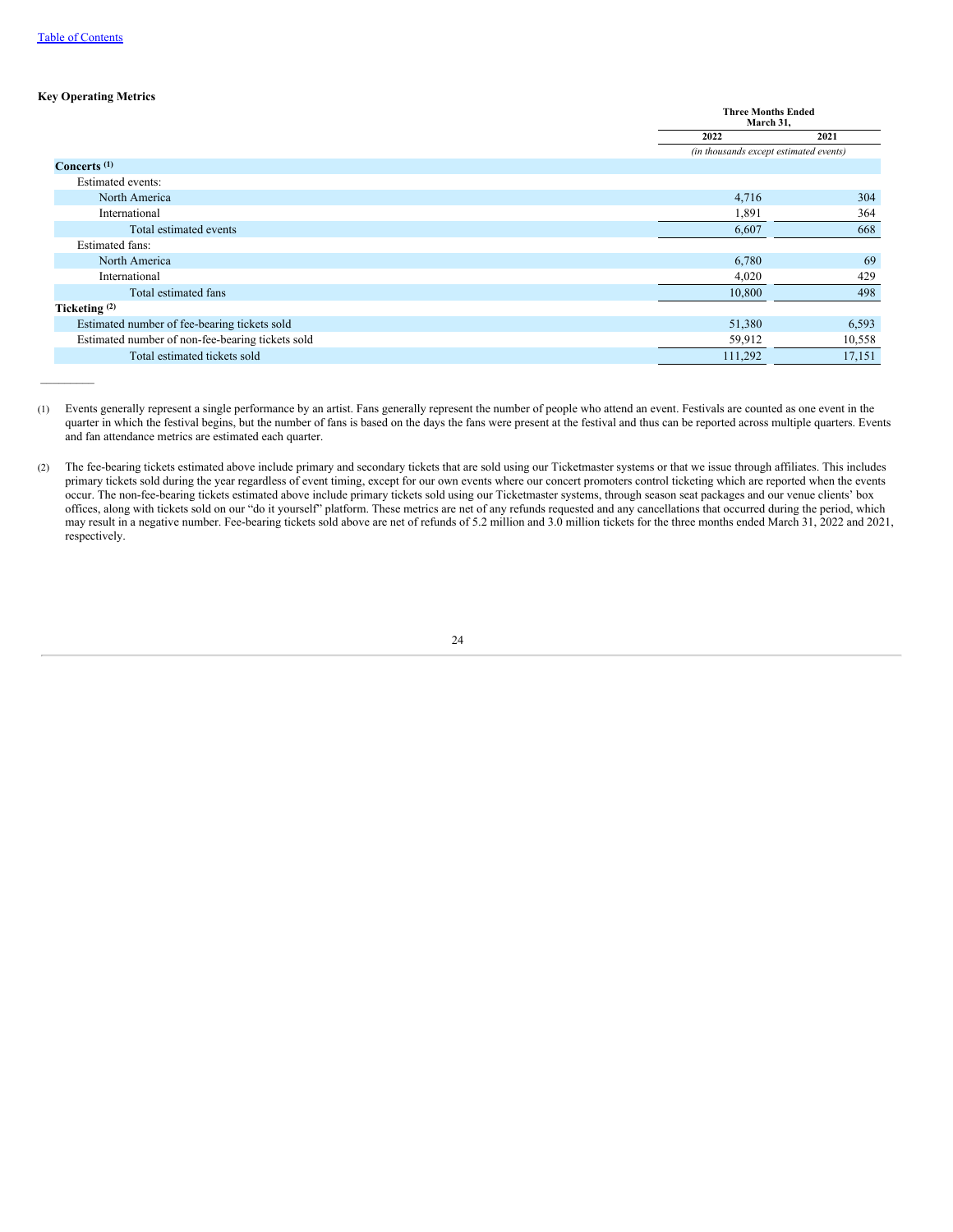#### **Non-GAAP Measures**

The following table sets forth the reconciliation of AOI to operating income (loss):

|                                   |     | Operating<br>income<br>$(\text{loss})$ |              | Stock-<br>based<br>compensation<br>expense | Loss (gain)<br>on disposal of<br>operating<br>assets |                          |               | Depreciation<br>and<br>amortization | <b>Amortization of</b><br>non-recoupable<br>ticketing contract<br>advances |         | Acquisition<br>expenses |         |              | AOI        |
|-----------------------------------|-----|----------------------------------------|--------------|--------------------------------------------|------------------------------------------------------|--------------------------|---------------|-------------------------------------|----------------------------------------------------------------------------|---------|-------------------------|---------|--------------|------------|
|                                   |     |                                        |              |                                            |                                                      |                          |               | (in thousands)                      |                                                                            |         |                         |         |              |            |
| Three Months Ended March 31, 2022 |     |                                        |              |                                            |                                                      |                          |               |                                     |                                                                            |         |                         |         |              |            |
| Concerts                          | S.  | (149,601)                              | S            | 25,675                                     | \$                                                   | .868                     | S             | 61,163                              | S                                                                          |         | S                       | 11,729  | \$           | (49,166)   |
| Ticketing                         |     | 154,788                                |              | 2,371                                      |                                                      | (203)                    |               | 28,052                              |                                                                            | 21,212  |                         |         |              | 206,220    |
| Sponsorship &<br>Advertising      |     | 59,007                                 |              | 2,468                                      |                                                      |                          |               | 8,225                               |                                                                            |         |                         |         |              | 69,700     |
| Other and<br>Eliminations         |     | (1,746)                                |              |                                            |                                                      |                          |               | 51                                  |                                                                            | (2,685) |                         |         |              | (4,380)    |
| Corporate                         |     | (35,388)                               |              | 18,727                                     |                                                      |                          |               | 2,978                               |                                                                            |         |                         | 348     |              | (13, 335)  |
| Total                             |     | 27,060                                 | \$           | 49,241                                     | \$.                                                  | 1,665                    | S             | 100,469                             | $\mathbf{s}$                                                               | 18,527  | \$                      | 12,077  | \$.          | 209,039    |
| Three Months Ended March 31, 2021 |     |                                        |              |                                            |                                                      |                          |               |                                     |                                                                            |         |                         |         |              |            |
| Concerts                          | \$. | (145, 359)                             | $\mathbb{S}$ | 17,475                                     | $\mathbb{S}$                                         | 138                      | <sup>\$</sup> | 62,886                              | $\mathbf S$                                                                |         | \$                      | (9,679) | $\mathbb{S}$ | (74, 539)  |
| Ticketing                         |     | (120, 656)                             |              | 7,806                                      |                                                      | $\overline{\phantom{a}}$ |               | 36,478                              |                                                                            | 12,423  |                         | 1,197   |              | (62, 752)  |
| Sponsorship $\&$<br>Advertising   |     | (6,441)                                |              | 2,793                                      |                                                      |                          |               | 7,164                               |                                                                            |         |                         |         |              | 3,516      |
| Other and<br>Eliminations         |     | (431)                                  |              |                                            |                                                      |                          |               | 11                                  |                                                                            | (1,802) |                         |         |              | (2,222)    |
| Corporate                         |     | (30, 285)                              |              | 11,943                                     |                                                      |                          |               | 2,337                               |                                                                            |         |                         | 258     |              | (15, 747)  |
| Total                             | \$  | (303, 172)                             | S            | 40,017                                     | S                                                    | 138                      | S             | 108,876                             | \$                                                                         | 10,621  | \$                      | (8,224) | \$           | (151, 744) |

#### *Adjusted Operating Income (Loss)*

AOI is a non-GAAP financial measure that we define as operating income (loss) before certain stock-based compensation expense, loss (gain) on disposal of operating assets, depreciation and amortization (including goodwill impairment), amortization of non-recoupable ticketing contract advances and acquisition expenses (including transaction costs, changes in the fair value of accrued acquisition-related contingent consideration obligations, and acquisition-related severance and compensation)*.* We use AOI to evaluate the performance of our operating segments. We believe that information about AOI assists investors by allowing them to evaluate changes in the operating results of our portfolio of businesses separate from non-operational factors that affect net income (loss), thus providing insights into both operations and the other factors that affect reported results. AOI is not calculated or presented in accordance with GAAP. A limitation of the use of AOI as a performance measure is that it does not reflect the periodic costs of certain amortizing assets used in generating revenue in our business. Accordingly, AOI should be considered in addition to, and not as a substitute for, operating income (loss), net income (loss), and other measures of financial performance reported in accordance with GAAP. Furthermore, this measure may vary among other companies; thus, AOI as presented herein may not be comparable to similarly titled measures of other companies.

# *AOI Margin*

AOI margin is a non-GAAP financial measure that we calculate by dividing AOI by revenue. We use AOI margin to evaluate the performance of our operating segments. We believe that information about AOI margin assists investors by allowing them to evaluate changes in the operating results of our portfolio of businesses separate from nonoperational factors that affect net income (loss), thus providing insights into both operations and the other factors that affect reported results. AOI margin is not calculated or presented in accordance with GAAP. A limitation of the use of AOI margin as a performance measure is that it does not reflect the periodic costs of certain amortizing assets used in generating revenue in our business. Accordingly, AOI margin should be considered in addition to, and not as a substitute for, operating income (loss) margin, and other measures of financial performance reported in accordance with GAAP. Furthermore, this measure may vary among other companies; thus, AOI margin as presented herein may not be comparable to similarly titled measures of other companies.

#### *Constant Currency*

Constant currency is a non-GAAP financial measure. We calculate currency impacts as the difference between current period activity translated using the current period's currency exchange rates and the comparable prior period's currency exchange rates. We present constant currency information to provide a framework for assessing how our underlying businesses performed excluding the effect of foreign currency rate fluctuations.

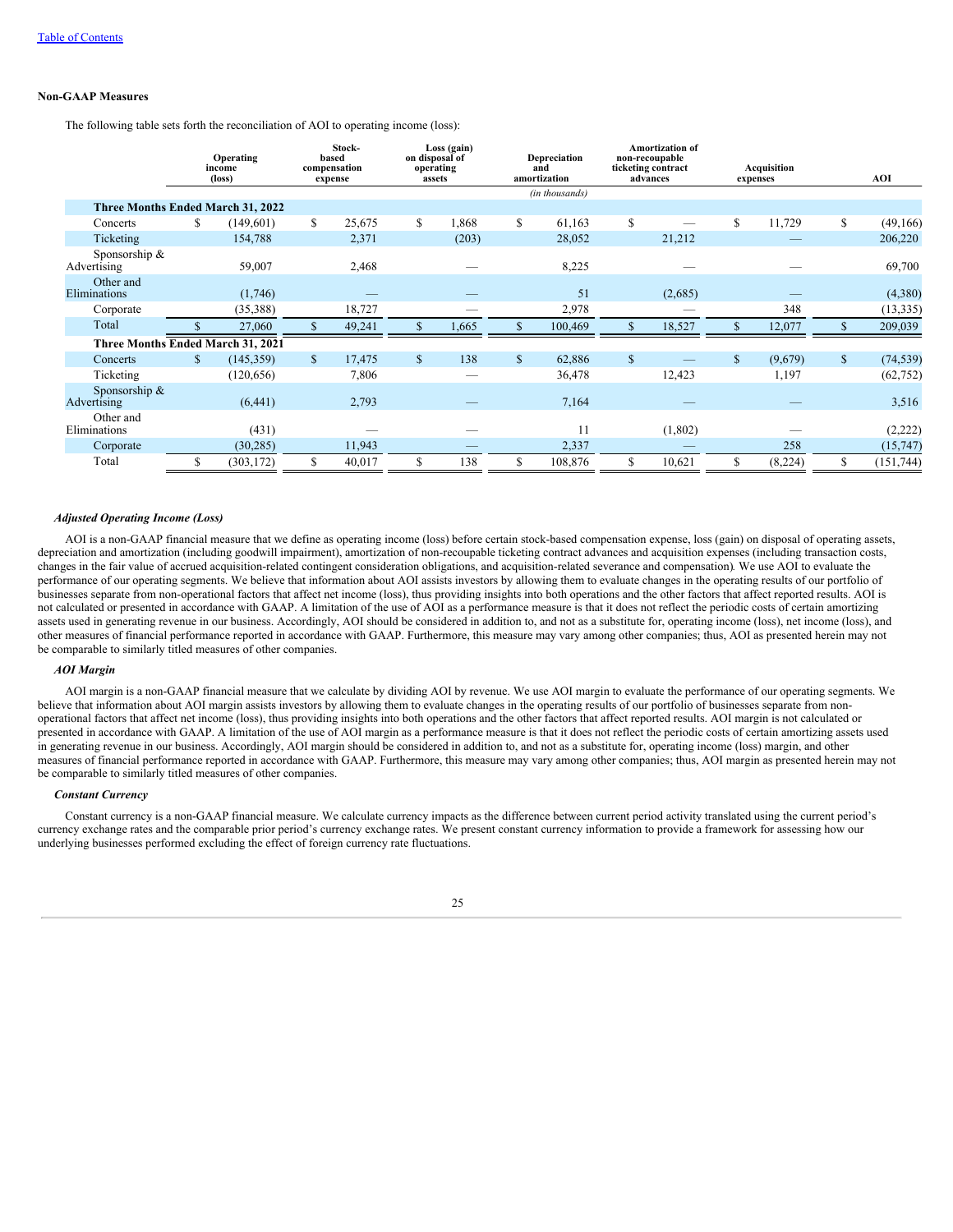### **Segment Operating Results**

#### **Concerts**

|                 |   |                             | $\frac{0}{0}$<br>Change                                                                                                             |
|-----------------|---|-----------------------------|-------------------------------------------------------------------------------------------------------------------------------------|
| 2022            |   | 2021                        |                                                                                                                                     |
|                 |   |                             |                                                                                                                                     |
| \$<br>1,207,825 | S | 239,416                     | $\ast$                                                                                                                              |
| 910.277         |   | 113.904                     | *                                                                                                                                   |
| 384,118         |   | 207,847                     | 85%                                                                                                                                 |
| 61,163          |   | 62,886                      | $(3)\%$                                                                                                                             |
| 1.868           |   | 138                         | $\ast$                                                                                                                              |
| (149,601)       |   | (145, 359)                  | $(3)\%$                                                                                                                             |
| $(12.4\%)$      |   | $(60.7\%)$                  |                                                                                                                                     |
| \$<br>(49, 166) | S | (74, 539)                   | 34%                                                                                                                                 |
| $(4.1\%)$       |   | $(31.1\%)$                  |                                                                                                                                     |
|                 |   | March 31,<br>(in thousands) | Our Concerts segment operating results were, and discussions of significant variances are, as follows:<br><b>Three Months Ended</b> |

\* Percentages are not meaningful.

\*\* See "—Non-GAAP Measures" above for the definition of AOI and AOI margin as well as reconciliation of AOI.

### *Three Months*

 $\mathcal{L}_\text{max}$ 

### *Revenue*

Concerts revenue increased \$968.4 million during the three months ended March 31, 2022 as compared to the same period of the prior year primarily due to the resumption of shows and festivals in major markets including the United States and United Kingdom as compared to the lack of events during the same period in 2021 driven by the global COVID-19 pandemic. Concerts had incremental revenue of \$131.0 million during the three months ended March 31, 2022 from acquisitions, including OCESA.

# *Operating results*

Concerts operating loss increased \$4.2 million during the three months ended March 31, 2022 as compared to the same period of the prior year primarily driven by an increase in selling, general and administrative expenses due to higher compensation costs resulting from increased headcount and higher venue-related costs as shows and festivals resumed in 2022. This decline was partially offset by improved results from the resumption of shows and festivals discussed above. Concerts operating results during the three months ended March 31, 2022 include net operating losses of \$25.2 million related to acquisitions and new venues.

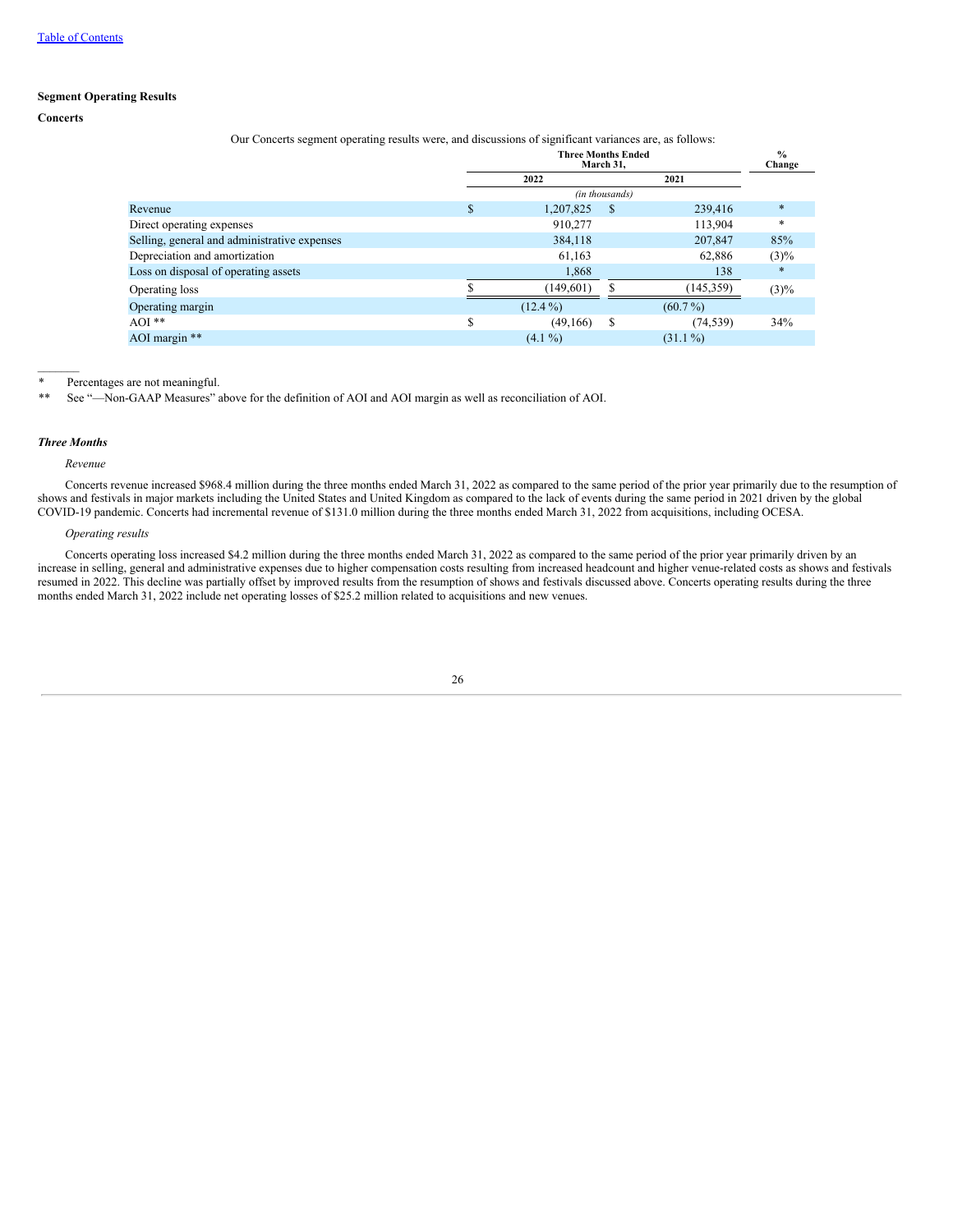# **Ticketing**

### Our Ticketing segment operating results were, and discussions of significant variances are, as follows:

|                                              |    | <b>Three Months Ended</b><br>March 31, |              |            |          |  |  |  |
|----------------------------------------------|----|----------------------------------------|--------------|------------|----------|--|--|--|
|                                              |    | 2022                                   |              | 2021       |          |  |  |  |
|                                              |    | (in thousands)                         |              |            |          |  |  |  |
| Revenue                                      | \$ | 480,399                                | <sup>S</sup> | 28,322     | $\ast$   |  |  |  |
| Direct operating expenses                    |    | 150,306                                |              | 17,832     | *        |  |  |  |
| Selling, general and administrative expenses |    | 147,456                                |              | 94,668     | 56%      |  |  |  |
| Depreciation and amortization                |    | 28,052                                 |              | 36,478     | $(23)\%$ |  |  |  |
| Gain on disposal of operating assets         |    | (203)                                  |              |            | $\ast$   |  |  |  |
| Operating income (loss)                      |    | 154,788                                |              | (120, 656) | $*$      |  |  |  |
| Operating margin                             |    | $\frac{0}{0}$<br>32.2                  |              | $*$        |          |  |  |  |
| $AOI**$                                      | S  | 206,220                                |              | (62, 752)  | *        |  |  |  |
| AOI margin **                                |    | 42.9%                                  |              | $*$        |          |  |  |  |

\* Percentages are not meaningful.<br>\*\* See "Non GAAR Measures".

See "-Non-GAAP Measures" above for the definition of AOI and AOI margin as well as reconciliation of AOI.

## *Three Months*

 $\mathcal{L}_\text{max}$ 

#### *Revenue*

Ticketing revenue increased \$452.1 million during the three months ended March 31, 2022 as compared to the same period of the prior year primarily due to an increase in North America primary and secondary ticket fees driven by more events on sale due to the resumption of concerts and sporting events starting in the second quarter of 2021 and upward pricing momentum due to higher fan demand. Ticketing had incremental revenue of \$27.5 million during three months ended March 31, 2022 due to the OCESA acquisition.

# *Operating results*

Ticketing operating income for the three months ended March 31, 2022 was \$154.8 million as compared to an operating loss of \$120.7 million for the same period of the prior year primarily driven by the increased ticketing activity discussed above partially offset by higher selling, general and administrative expenses driven by increased compensation expenses from increased headcount as operations have resumed.

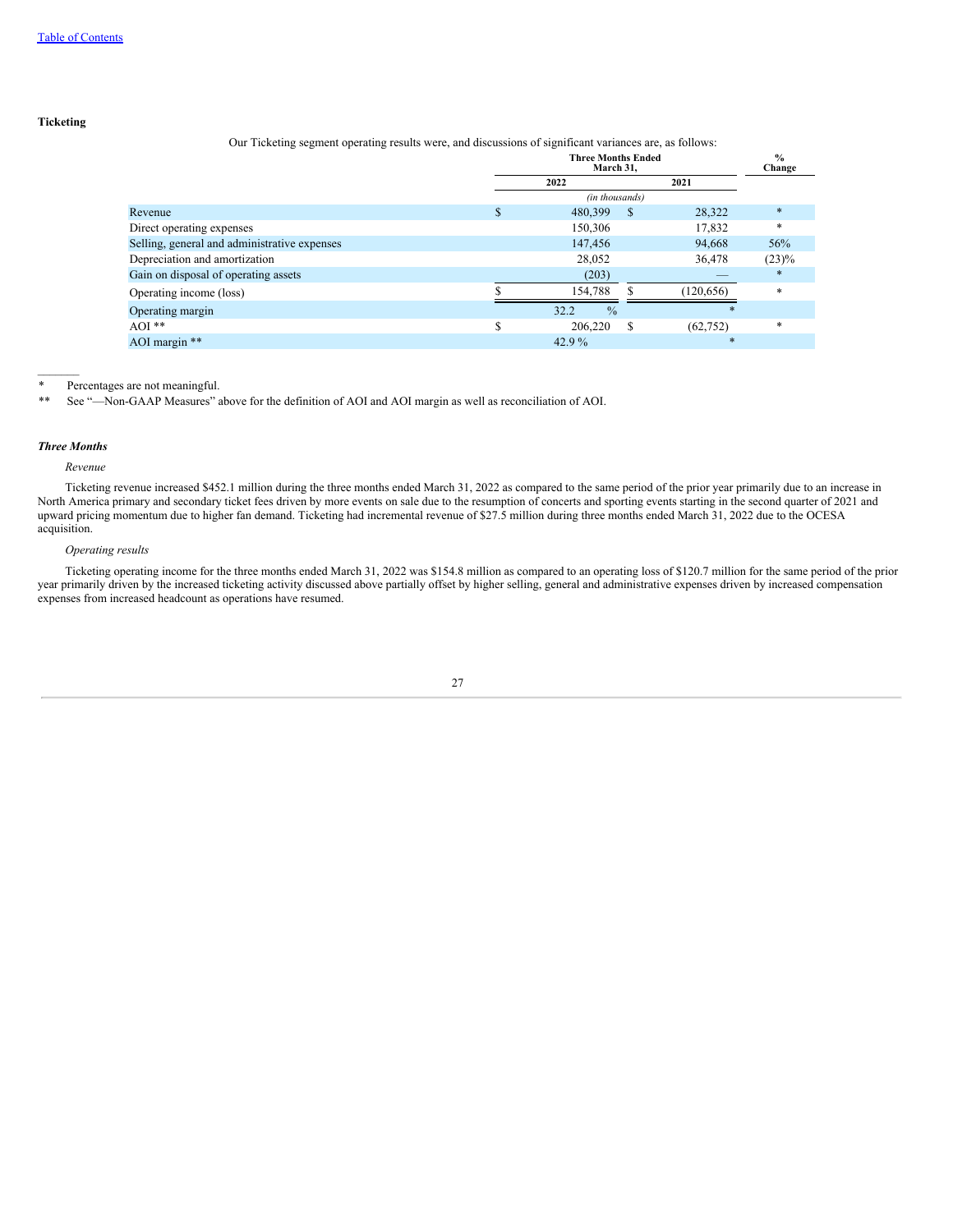#### **Sponsorship & Advertising**

Our Sponsorship & Advertising segment operating results were, and discussions of significant variances are, as follows:

|                                              |    | <b>Three Months Ended</b><br>March 31,<br>2021 |               |              |        |          |        |  |  |  |
|----------------------------------------------|----|------------------------------------------------|---------------|--------------|--------|----------|--------|--|--|--|
|                                              |    | 2022                                           |               |              |        |          |        |  |  |  |
|                                              |    |                                                |               |              |        |          |        |  |  |  |
| Revenue                                      | \$ |                                                | 115,689       | \$           |        | 22,647   | $\ast$ |  |  |  |
| Direct operating expenses                    |    |                                                | 12,357        |              |        | 2,821    | $\ast$ |  |  |  |
| Selling, general and administrative expenses |    |                                                | 36,100        |              |        | 19,103   | 89%    |  |  |  |
| Depreciation and amortization                |    |                                                | 8,225         |              |        | 7,164    | 15%    |  |  |  |
| Operating income (loss)                      |    |                                                | 59,007        |              |        | (6, 441) | $\ast$ |  |  |  |
| Operating margin                             |    | 51.0                                           | $\frac{0}{0}$ |              | (28.4) | $\%$     |        |  |  |  |
| $AOI$ **                                     | \$ |                                                | 69,700        | $\mathbb{S}$ |        | 3,516    | $\ast$ |  |  |  |
| AOI margin **                                |    | 60.2                                           | $\frac{0}{0}$ |              | 15.5   | $\%$     |        |  |  |  |

Percentages are not meaningful.

\*\* See "—Non-GAAP Measures" above for the definition of AOI and AOI margin as well as reconciliation of AOI.

#### *Three Months*

 $\frac{1}{2}$ 

### *Revenue*

Sponsorship & Advertising revenue increased \$93.0 million during the three months ended March 31, 2022 as compared to the same period of the prior year primarily due to increased activity in national and local sponsorship programs, festival sponsorships and online advertising in North America due to the resumption of concert events and festivals starting in the second quarter of 2021. Sponsorship & Advertising had incremental revenue of \$24.0 million during three months ended March 31, 2022 from acquisitions, including OCESA.

# *Operating results*

Sponsorship & Advertising operating income for the three months ended March 31, 2022 was \$59.0 million as compared to an operating loss of \$6.4 million for the same period of the prior year primarily driven by higher sponsorship activity discussed above along with incremental operating income from acquisitions including OCESA.

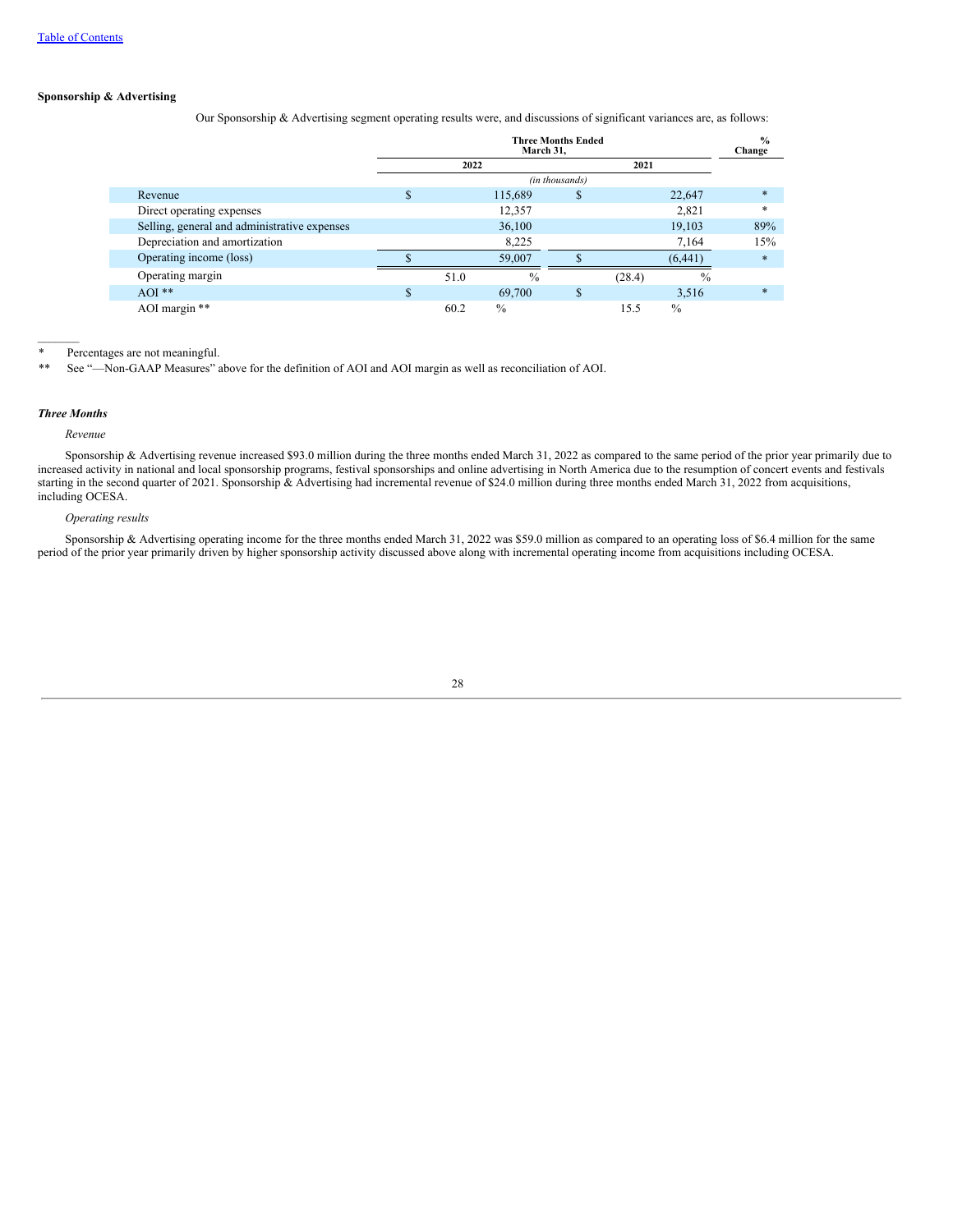# **Consolidated Results of Operations**

# *Three Months*

|                                                                       |                    | Three Months Ended March 31, |                     |      |                                  |              |                    |                    |                                  |  |
|-----------------------------------------------------------------------|--------------------|------------------------------|---------------------|------|----------------------------------|--------------|--------------------|--------------------|----------------------------------|--|
|                                                                       |                    |                              | 2022                |      |                                  |              | 2021               | % Change           |                                  |  |
|                                                                       | <b>As Reported</b> |                              | Currency<br>Impacts |      | <b>At Constant</b><br>Currency** |              | <b>As Reported</b> | <b>As Reported</b> | <b>At Constant</b><br>Currency** |  |
|                                                                       |                    |                              |                     |      | (in thousands)                   |              |                    |                    |                                  |  |
| Revenue                                                               | \$<br>1,802,808    | <sup>\$</sup>                | 14,020              | - \$ | 1,816,828                        | $\mathbb{S}$ | 290,609            | $\ast$             | $\ast$                           |  |
| Operating expenses:                                                   |                    |                              |                     |      |                                  |              |                    |                    |                                  |  |
| Direct operating expenses                                             | 1,071,022          |                              | 7,841               |      | 1,078,863                        |              | 133,966            | $\ast$             | $\ast$                           |  |
| Selling, general and administrative expenses                          | 570,182            |                              | 7,310               |      | 577,492                          |              | 322,853            | 77%                | 79%                              |  |
| Depreciation and amortization                                         | 100,469            |                              | 950                 |      | 101,419                          |              | 108,876            | $(8)\%$            | (7)%                             |  |
| Loss on disposal of operating assets                                  | 1,665              |                              | (2)                 |      | 1,663                            |              | 138                | $*$                | *                                |  |
| Corporate expenses                                                    | 32,410             |                              | 20                  |      | 32,430                           |              | 27,948             | 16%                | 16%                              |  |
| Operating income (loss)                                               | 27,060             |                              | (2,099)             | -S   | 24,961                           |              | (303, 172)         | $\ast$             | $\ast$                           |  |
| Operating margin                                                      | $1.5\%$            |                              |                     |      | $1.4\%$                          |              | $\mathcal{H}$      |                    |                                  |  |
| Interest expense                                                      | 66,773             |                              |                     |      |                                  |              | 70,830             |                    |                                  |  |
| Interest income                                                       | (7, 564)           |                              |                     |      |                                  |              | (1,149)            |                    |                                  |  |
| Equity in earnings of nonconsolidated affiliates                      | (4,288)            |                              |                     |      |                                  |              | (581)              |                    |                                  |  |
| Loss (gain) from sale of investments in nonconsolidated<br>affiliates | 132                |                              |                     |      |                                  |              | (55, 933)          |                    |                                  |  |
| Other expense (income), net                                           | 9,267              |                              |                     |      |                                  |              | (6)                |                    |                                  |  |
| Loss before income taxes                                              | (37,260)           |                              |                     |      |                                  |              | (316, 333)         |                    |                                  |  |
| Income tax expense                                                    | 11,696             |                              |                     |      |                                  |              | 6,389              |                    |                                  |  |
| Net loss                                                              | (48, 956)          |                              |                     |      |                                  |              | (322, 722)         |                    |                                  |  |
| Net income (loss) attributable to noncontrolling interests            | 1,226              |                              |                     |      |                                  |              | (15,529)           |                    |                                  |  |
| Net loss attributable to common stockholders of Live<br><b>Nation</b> | (50, 182)          |                              |                     |      |                                  |              | (307, 193)         |                    |                                  |  |

\* Percentages are not meaningful.<br>\*\* See "Non-GAAP Measures" s

See "—Non-GAAP Measures" above for the definition of constant currency.

### *Loss (gain) from sale of investments in nonconsolidated af iliates*

Loss (gain) from sale of investments in nonconsolidated affiliates during the three months ended March 31, 2022 was a loss of \$0.1 million as compared to a gain of \$55.9 million for the same period of the prior year primarily due to the sale of certain cost basis investments during the first three months of 2021.

# *Income tax expense*

 $\mathcal{L}_\text{max}$ 

For the three months ended March 31, 2022, we had a net tax expense of \$11.7 million on a loss before income taxes of \$37.3 million compared to a net tax expense of \$6.4 million on a loss before income taxes of \$316.3 million for the three months ended March 31, 2021. For the three months ended March 31, 2022, the income tax expense consisted of \$9.5 million related to foreign entities, \$1.9 million related to United States federal taxes, and \$0.3 million related to state and local income taxes. The net increase in tax expense of \$5.3 million was primarily due to profits in certain non-United States jurisdictions.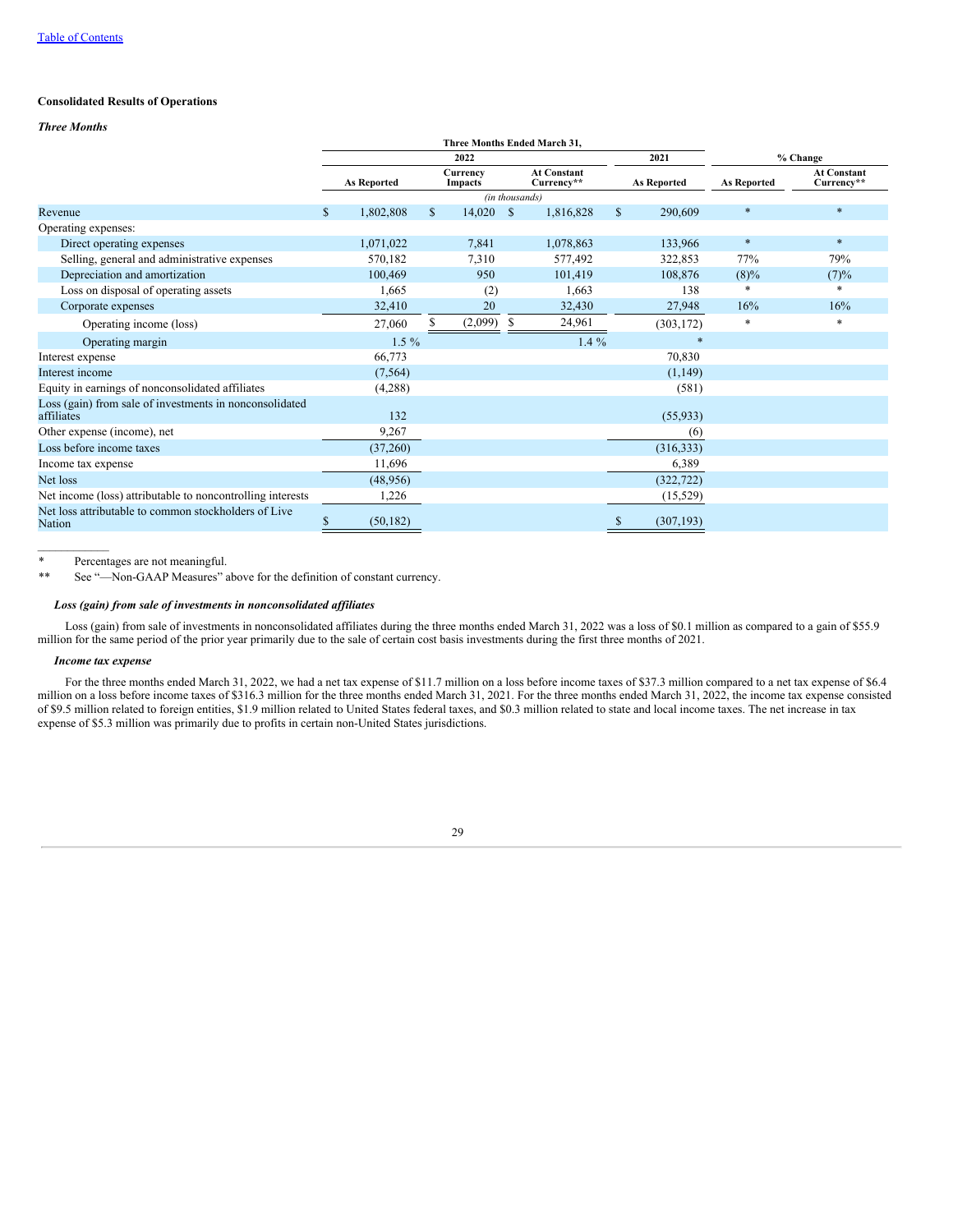# **Liquidity and Capital Resources**

Our cash is centrally managed on a worldwide basis. Our primary short-term liquidity needs are to fund general working capital requirements, capital expenditures and debt service requirements while our long-term liquidity needs are primarily related to acquisitions and debt repayment. Our primary sources of funds for our short-term liquidity needs will be cash flows from operations and borrowings under our amended senior secured credit facility, while our long-term sources of funds will be from cash flows from operations, long-term bank borrowings and other debt or equity financings. We may from time to time engage in open market purchases of our outstanding debt securities or redeem or otherwise repay such debt.

Our balance sheet reflects cash and cash equivalents of \$5.9 billion at March 31, 2022 and \$4.9 billion at December 31, 2021. Included in the March 31, 2022 and December 31, 2021 cash and cash equivalents balances are \$1.5 billion and \$1.3 billion, respectively, of cash received that includes the face value of tickets sold on behalf of our ticketing clients and their share of service charges, which we refer to as client cash. We generally do not utilize client cash for our own financing or investing activities as the amounts are payable to clients on a regular basis. Our foreign subsidiaries held approximately \$1.8 billion in cash and cash equivalents, excluding client cash, at March 31, 2022. We generally do not repatriate these funds, but if we did, we would need to accrue and pay United States state income taxes as well as any applicable foreign withholding or transaction taxes on future repatriations. We may from time to time enter into borrowings under our revolving credit facility. If the original maturity of these borrowings is 90 days or less, we present the borrowings and subsequent repayments on a net basis in the statement of cash flows to better represent our financing activities. Our balance sheet reflects total net debt of \$5.8 billion and \$5.7 billion at March 31, 2022 and December 31, 2021, respectively. Our weighted-average cost of debt, excluding unamortized debt discounts and debt issuance costs on our term loans and notes, was 4.3% at March 31, 2022.

Our cash and cash equivalents are held in accounts managed by third-party financial institutions and consist of cash in our operating accounts and invested cash. Cash held in non-interest-bearing and interest-bearing operating accounts in many cases exceeds the Federal Deposit Insurance Corporation insurance limits. The invested cash is in interestbearing funds consisting primarily of bank deposits and money market funds. While we monitor cash and cash equivalents balances in our operating accounts on a regular basis and adjust the balances as appropriate, these balances could be impacted if the underlying financial institutions fail. To date, we have experienced no loss or lack of access to our cash and cash equivalents; however, we can provide no assurances that access to our cash and cash equivalents will not be impacted by adverse conditions in the financial markets, including those resulting from the global COVID-19 pandemic.

For our Concerts segment, we often receive cash related to ticket revenue in advance of the event, which is recorded in deferred revenue until the event occurs. In the United States, this cash is largely associated with events in our owned or operated venues, notably amphitheaters, festivals, theaters and clubs. Internationally, this cash is from a combination of both events in our owned or operated venues, as well as events in third-party venues associated with our promoter's share of tickets in allocation markets. With the exception of some upfront costs and artist advances, which are recorded in prepaid expenses until the event occurs, we pay the majority of event-related expenses at or after the event. Artists are paid when the event occurs under one of several different formulas, which may include fixed guarantees and/or a percentage of ticket sales or event profits, net of any advance they have received. When an event is cancelled, any cash held in deferred revenue is reclassified to accrued expenses as those funds are typically refunded to the fan within 30 days of event cancellation. When a show is rescheduled, fans have the ability to request a refund if they do not want to attend the event on the new date, although historically we have had low levels of refund requests for rescheduled events.

We view our available cash as cash and cash equivalents, less ticketing-related client cash, less event-related deferred revenue, less accrued expenses due to artists and cash collected on behalf of others, plus event-related prepaid expenses. This is essentially our cash available to, among other things, repay debt balances, make acquisitions, pay artist advances and finance capital expenditures.

Our intra-year cash fluctuations are impacted by the seasonality of our various businesses. Examples of seasonal effects include our Concerts segment, which reports the majority of its revenue in the second and third quarters. Cash inflows and outflows depend on the timing of event-related payments but the majority of the inflows generally occur prior to the event. See "—Seasonality" below. We believe that we have sufficient financial flexibility to fund these fluctuations and to access the global capital markets on satisfactory terms and in adequate amounts, although there can be no assurance that this will be the case, and capital could be less accessible and/or more costly given current economic conditions, including those resulting from the global COVID-19 pandemic. We expect cash flows from operations and borrowings under our amended senior secured credit facility, along with other financing alternatives, to satisfy working capital requirements, capital expenditures and debt service requirements for at least the succeeding year.

We may need to incur additional debt or issue equity to make other strategic acquisitions or investments. There can be no assurance that such financing will be available to us on acceptable terms or at all. We may make significant acquisitions in the near term, subject to limitations imposed by our financing agreements and market conditions.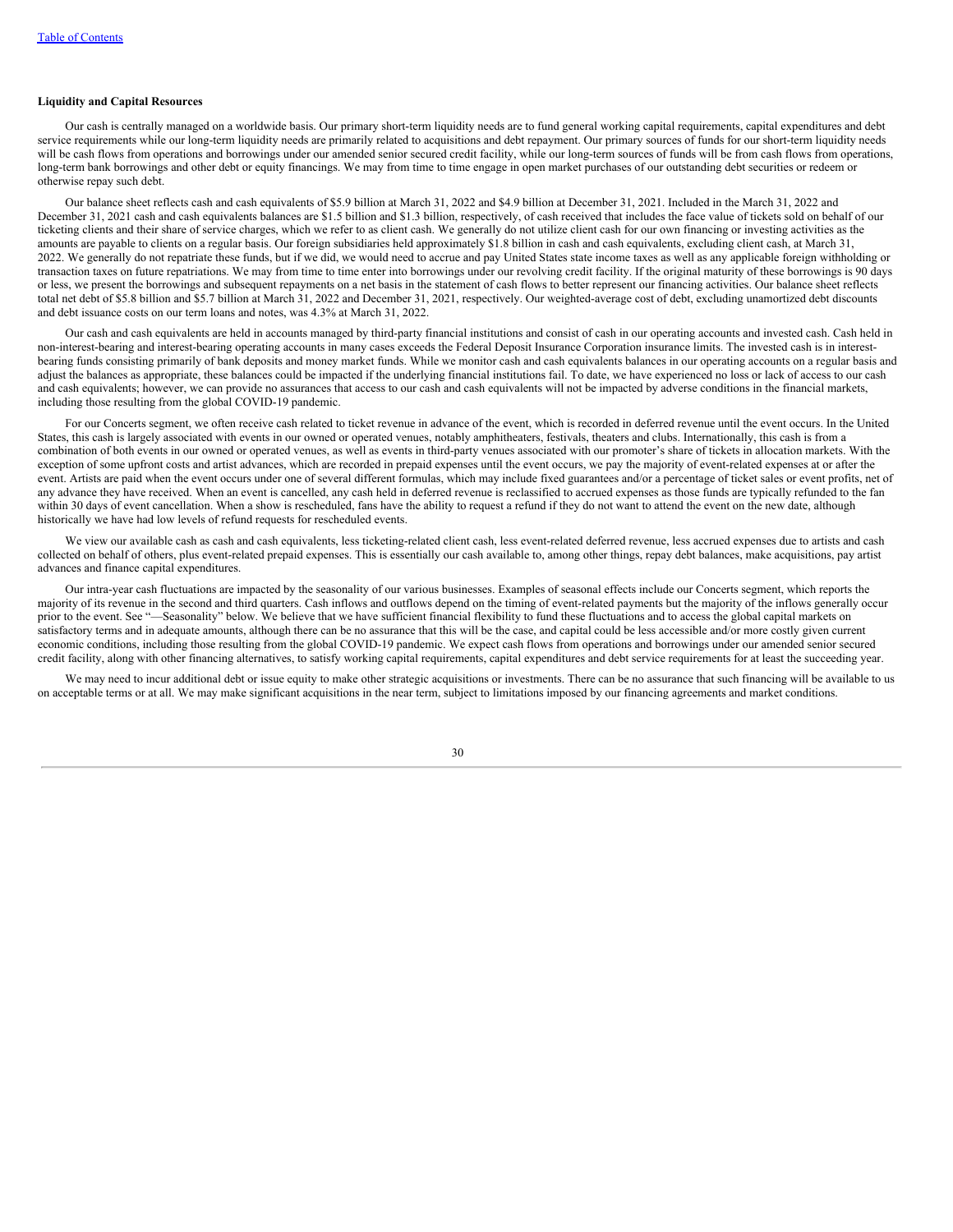The lenders under our revolving loans and counterparty to our interest rate hedge agreement consists of banks and other third-party financial institutions. While we currently have no indications or expectations that such lenders will be unable to fund their commitments as required, we can provide no assurances that future funding availability will not be impacted by adverse conditions in the financial markets, including those resulting from the global COVID-19 pandemic. Should an individual lender default on its obligations, the remaining lenders would not be required to fund the shortfall, resulting in a reduction in the total amount available to us for future borrowings, but would remain obligated to fund their own commitments. Should the counterparty to our interest rate hedge agreement default on its obligation, we could experience higher interest rate volatility during the period of any such default.

### **Sources of Cash**

In January 2021, we issued \$500 million principal amount of 3.75% senior secured notes due 2028. The proceeds were used to pay fees of \$7.7 million and repay \$75.0 million aggregate principal amount of our senior secured term loan B facility, leaving approximately \$417.3 million for general corporate purposes, including acquisitions and organic investment opportunities.

In September 2021, we elected to draw down the \$400 million term loan A under the amended senior secured credit facility prior to expiration of the drawdown period on October 17, 2021. We intend to use the proceeds from the drawdown for general corporate purposes. We also completed the public offering of 5,239,259 shares of common stock. A portion of the gross proceeds of \$455.3 million were used to pay fees of \$5.7 million, leaving \$449.6 million of net proceeds. We used the net proceeds to fund the acquisition of 51% of the capital stock of OCESA and any remaining proceeds for general corporate purposes.

#### *Amended Senior Secured Credit Facility*

At March 31, 2022, our senior secured credit facility consists of (i) a \$400 million term loan A facility, (ii) a \$950 million term loan B facility, (iii) a \$500 million revolving credit facility and (iv) a \$130 million incremental revolving credit facility. In addition, subject to certain conditions, we have the right to increase such facilities by an amount equal to the sum of  $(x)$  \$855 million,  $(y)$  the aggregate principal amount of voluntary prepayments of the term loan A and term loan B and permanent reductions of the revolving credit facility commitments, in each case, other than from proceeds of long-term indebtedness, and (z) additional amounts so long as the senior secured leverage ratio calculated on a proforma basis (as defined in the agreement) is no greater than 3.75x. The combined revolving credit facilities provide for borrowings up to \$630 million with sublimits of up to (i) \$150 million for the issuance of letters of credit, (ii) \$50 million for swingline loans, (iii) \$300 million for borrowings in Dollars, Euros or British Pounds and (iv) \$100 million for borrowings in those or one or more other approved currencies. The amended senior secured credit facility is secured by a first priority lien on substantially all of the tangible and intangible personal property of LNE and LNE's domestic subsidiaries that are guarantors, and by a pledge of substantially all of the shares of stock, partnership interests and limited liability company interests of our direct and indirect domestic subsidiaries and 65% of each class of capital stock of any first-tier foreign subsidiaries, subject to certain exceptions.

The interest rates per annum applicable to revolving credit facility loans and term loan A under the amended senior secured credit facility are, at our option, equal to either Eurodollar plus 2.25% or a base rate plus 1.25%. The interest rates per annum applicable to the term loan B are, at our option, equal to either Eurodollar plus 1.75% or a base rate plus 0.75%. We have an interest rate swap agreement that ensures the interest rate on \$500.0 million principal amount of our outstanding term loan B does not exceed 3.397% through October 2026. The interest rates per annum applicable to the incremental revolving credit facility are, at our option, equal to either Eurodollar plus 2.5% or a base rate plus 1.5%. We are required to pay a commitment fee of 0.5% per year on the undrawn portion available under the revolving credit facility and delayed draw term loan A, 1.75% per year on the undrawn portion available under the incremental revolving credit facility and variable fees on outstanding letters of credit.

For the term loan A, we are required to make quarterly payments increasing over time from \$2.5 million to \$5.0 million with the balance due at maturity in October 2024. For the term loan B, we are required to make quarterly payments of \$2.4 million with the balance due at maturity in October 2026. Both the existing and incremental revolving credit facilities mature in October 2024. We are also required to make mandatory prepayments of the loans under the amended credit agreement, subject to specified exceptions, from excess cash flow and with the proceeds of asset sales, debt issuances and specified other events.

There were no borrowings under the revolving credit facilities as of March 31, 2022. Based on our outstanding letters of credit of \$66.9 million, \$563.1 million was available for future borrowings from revolving credit facilities.

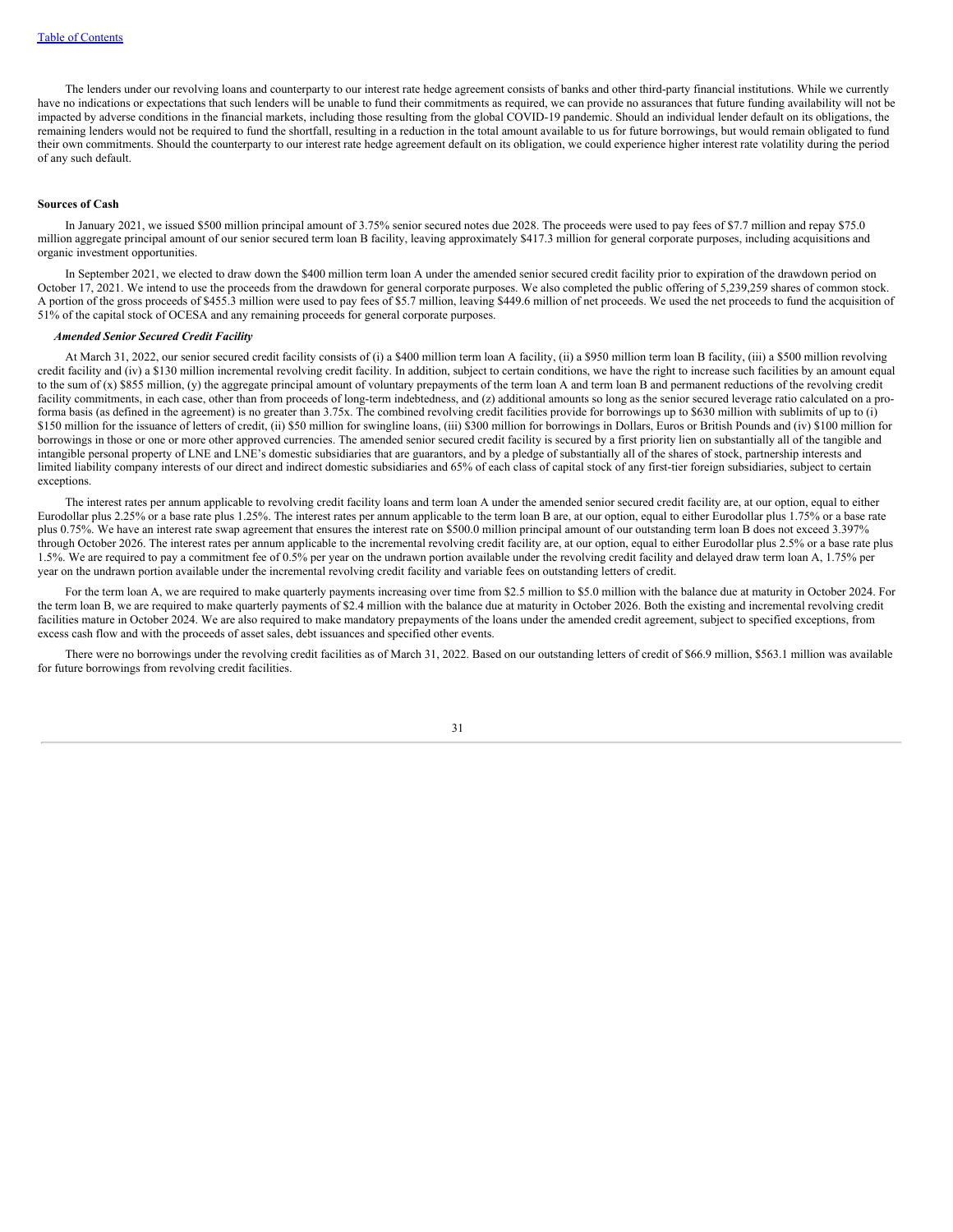#### *3.75% Senior Secured Notes Due 2028*

In January 2021, we issued \$500 million principal amount of 3.75% senior secured notes due 2028. Interest on the notes is payable semi-annually in cash in arrears on January 15 and July 15 of each year and began on July 15, 2021, and the notes will mature on January 15, 2028. We may redeem some or all of the notes, at any time prior to January 15, 2024, at a price equal to 100% of the aggregate principal amount, plus any accrued and unpaid interest to the date of redemption, plus a 'make-whole' premium. We may redeem up to 35% of the aggregate principal amount of the notes from the proceeds of certain equity offerings prior to January 15, 2024, at a price equal to 103.75% of the aggregate principal amount, plus accrued and unpaid interest thereon to the date of redemption. In addition, on or after January 15, 2024 we may redeem some or all of the notes at any time at redemption prices specified in the notes indenture, plus any accrued and unpaid interest to the date of redemption.

We must make an offer to redeem the notes at 101% of their aggregate principal amount, plus accrued and unpaid interest to the repurchase date, if we experience certain defined changes of control. The notes are secured by a first priority lien on substantially all of the tangible and intangible personal property of LNE and LNE's domestic subsidiaries that are guarantors, and by a pledge of substantially all of the shares of stock, partnership interests and limited liability company interests of our direct and indirect domestic subsidiaries.

#### *Debt Covenants*

Our amended senior secured credit facility contains a number of restrictions that, among other things, require us to satisfy a financial covenant and restrict our and our subsidiaries' ability to incur additional debt, make certain investments and acquisitions, repurchase our stock and prepay certain indebtedness, create liens, enter into agreements with affiliates, modify the nature of our business, enter into sale-leaseback transactions, transfer and sell material assets, merge or consolidate, and pay dividends and make distributions (with the exception of subsidiary dividends or distributions to the parent company or other subsidiaries on at least a pro-rata basis with any noncontrolling interest partners). Non-compliance with one or more of the covenants and restrictions could result in the full or partial principal balance of the credit facility becoming immediately due and payable. The amended senior secured credit facility agreement has one covenant, measured quarterly, that relates to net leverage. We are required to maintain a ratio of consolidated total net debt to consolidated EBITDA (both as defined in the amended credit agreement) for the trailing four consecutive quarters of 6.75x through September 30, 2022 with step downs to 6.25x on December 31, 2022, 5.75x on December 31, 2023, 5.50x on December 31, 2024 and 5.25x on June 30, 2025 through maturity, except that calculations of consolidated EBITDA (as defined in the agreement) will be substituted with an annualized consolidated EBITDA (as defined in the agreement) through June 30, 2022.

The indentures governing our 6.5% senior secured notes, 3.75% senior secured notes, 4.75% senior notes, 4.875% senior notes and 5.625% senior notes contain covenants that limit, among other things, our ability and the ability of our restricted subsidiaries to incur certain additional indebtedness and issue preferred stock, make certain distributions, investments and other restricted payments, sell certain assets, agree to any restrictions on the ability of restricted subsidiaries to make payments to us, merge, consolidate or sell all of our assets, create certain liens, and engage in transactions with affiliates on terms that are not on an arms-length basis. Certain covenants, including those pertaining to incurrence of indebtedness, restricted payments, asset sales, mergers, and transactions with affiliates will be suspended during any period in which the notes are rated investment grade by both rating agencies and no default or event of default under the indenture has occurred and is continuing. All of these notes contain two incurrence-based financial covenants, as defined, requiring a minimum fixed charge coverage ratio of 2.0x and a maximum secured indebtedness leverage ratio of 3.5x.

Some of our other subsidiary indebtedness includes restrictions on entering into various transactions, such as acquisitions and disposals, and prohibits payment of ordinary dividends. They also have financial covenants including minimum consolidated EBITDA to consolidated net interest payable, minimum consolidated cash flow to consolidated debt service, maximum consolidated debt to consolidated EBITDA and minimum liquidity, all as defined in the applicable debt agreements.

As of March 31, 2022, we believe we were in compliance with all of our debt covenants related to our senior secured credit facility and our corporate senior secured notes, senior notes and convertible senior notes. We expect to remain in compliance with all of these covenants throughout 2022.

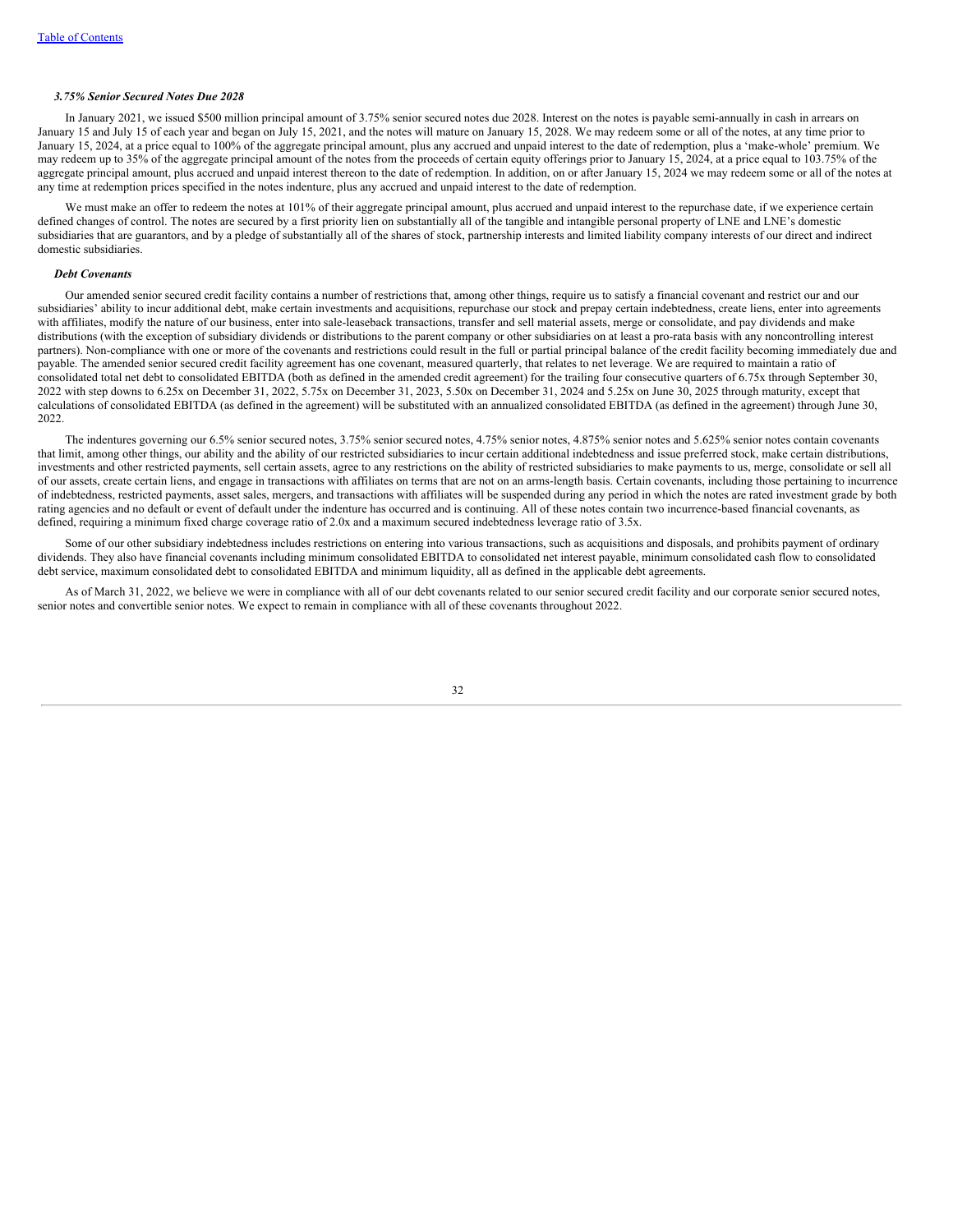#### **Uses of Cash**

# *Acquisitions*

When we make acquisitions, the acquired entity may have cash on its balance sheet at the time of acquisition. All amounts related to the use of cash for acquisitions discussed in this section are presented net of any cash acquired. During the three months ended March 31, 2022, we used \$14.0 million of cash primarily for the acquisition of a venue management business in the United States.

During the three months ended March 31, 2021, we used \$6.1 million of cash primarily for the acquisition of a venue in the United Kingdom.

#### *Capital Expenditures*

Venue and ticketing operations are capital intensive businesses, requiring continual investment in our existing venues and ticketing systems in order to address fan and artist expectations, technological industry advances and various federal, state and/or local regulations.

We categorize capital outlays between maintenance capital expenditures and revenue generating capital expenditures. Maintenance capital expenditures are associated with the renewal and improvement of existing venues and technology systems, web development and administrative offices. Revenue generating capital expenditures generally relate to the construction of new venues, major renovations to existing buildings or buildings that are being added to our venue network, the development of new ticketing tools and technology enhancements. Revenue generating capital expenditures can also include smaller projects whose purpose is to increase revenue and/or improve operating income. Capital expenditures typically increase during periods when our venues are not in operation since that is the time that such improvements can be completed.

Our capital expenditures, including accruals for amounts incurred but not yet paid for, but net of expenditures funded by outside parties such as landlords and noncontrolling interest partners or expenditures funded by insurance proceeds, consisted of the following:

|                            |      | <b>Three Months Ended</b><br>March 31, |      |        |  |
|----------------------------|------|----------------------------------------|------|--------|--|
|                            | 2022 |                                        | 2021 |        |  |
|                            |      | (in thousands)                         |      |        |  |
| Maintenance                | S    | 13.761                                 |      | 5,657  |  |
| Revenue generating         |      | 33.127                                 |      | 11,438 |  |
| Total capital expenditures | ۰D   | 46.888                                 |      | 17,095 |  |

Maintenance capital expenditures during the first three months of 2022 increased from the same period of the prior year primarily due to leasehold improvements of certain office facilities and venue-related projects.

Revenue generating capital expenditures during the first three months of 2022 increased from the same period of the prior year primarily due to enhancements at our venues and higher investments in technology-related projects.

We currently expect capital expenditures to be approximately \$375 million for the full year of 2022.

# **Cash Flows**

|                             |    | <b>Three Months Ended</b><br>March 31, |         |  |
|-----------------------------|----|----------------------------------------|---------|--|
|                             |    | 2022                                   | 2021    |  |
|                             |    | (in thousands)                         |         |  |
| Cash provided by (used in): |    |                                        |         |  |
| Operating activities        | \$ | 1,198,300 \$                           | 74,574  |  |
| Investing activities        | P  | $(114,953)$ \$                         | 10,108  |  |
| Financing activities        | S  | $(75,041)$ \$                          | 417,017 |  |

#### *Operating Activities*

Cash provided by operating activities increased by \$1.1 billion for the three months ended March 31, 2022 as compared to the same period of the prior year primarily due to increases in deferred revenue resulting from the resumption of events in

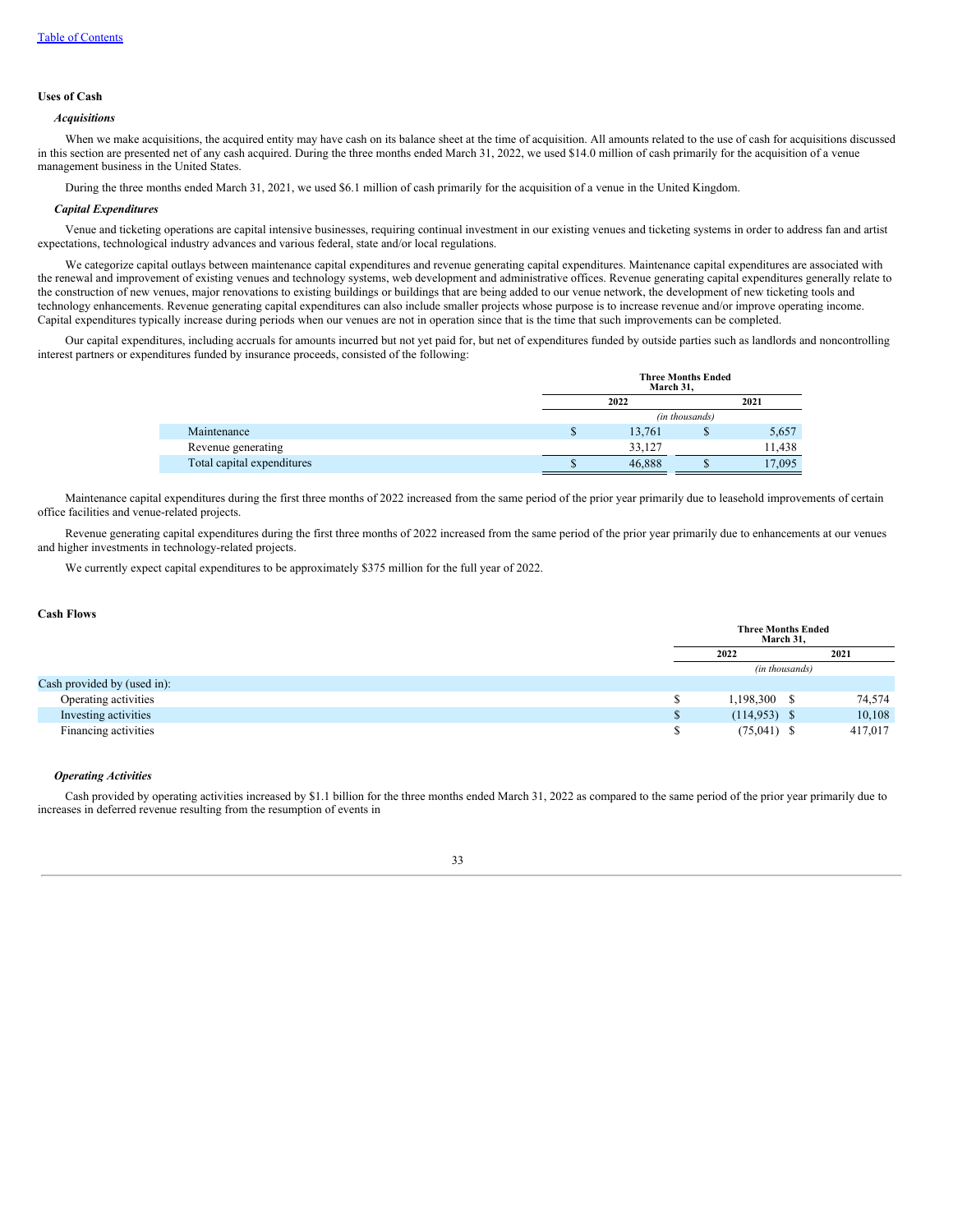certain markets starting late in the second quarter of 2021 and continuing into the first quarter of 2022 along with a reduction of net loss year over year.

# *Investing Activities*

Cash used in investing activities was \$115.0 million for the three months ended March 31, 2022 as compared to cash provided by investing activities of \$10.1 million for the same period of the prior year primarily due to more cash paid for capital expenditures along with higher proceeds from the sale of investments in nonconsolidated affiliates in 2021 that did not recur in 2022. See "—Uses of Cash" above for further discussion.

#### *Financing Activities*

Cash used in financing activities was \$75.0 million for the three months ended March 31, 2022 as compared to cash provided by financing activities of \$417.0 million for the same period of the prior year primarily due to higher net proceeds in 2021 from debt issuances. See "—Sources of Cash" above for further discussion.

#### **Seasonality**

Information regarding the seasonality of our business can be found in Part I—Financial Information—Item 1.—Financial Statements—Note 1—Basis of Presentation and Other Information.

#### **Market Risk**

We are exposed to market risks arising from changes in market rates and prices, including movements in foreign currency exchange rates and interest rates.

#### *Foreign Currency Risk*

We have operations in countries throughout the world. The financial results of our foreign operations are measured in their local currencies. Our foreign subsidiaries also carry certain net assets or liabilities that are denominated in a currency other than that subsidiary's functional currency. As a result, our financial results could be affected by factors such as changes in foreign currency exchange rates or weak economic conditions in the foreign markets in which we have operations. Currently, we do not have significant operations in hyper-inflationary countries. Our foreign operations reported an operating loss of \$45.4 million for the three months ended March 31, 2022. We estimate that a 10% change in the value of the United States dollar relative to foreign currencies would change our operating loss for the three months ended March 31, 2022 by \$4.5 million. As of March 31, 2022, our most significant foreign exchange exposure included the Euro, British Pound, Australian Dollar, Canadian Dollar and Mexican Peso. This analysis does not consider the implication such currency fluctuations could have on the overall economic conditions of the United States or other foreign countries in which we operate or on the results of operations of our foreign entities. In addition, the reported carrying value of our assets and liabilities, including the total cash and cash equivalents held by our foreign operations, will also be affected by changes in foreign currency exchange rates.

We primarily use forward currency contracts, in addition to options, to reduce our exposure to foreign currency risk associated with short-term artist fee commitments. We also may enter into forward currency contracts to minimize the risks and/or costs associated with changes in foreign currency rates on forecasted operating income. At March 31, 2022, we had forward currency contracts outstanding with a notional amount of \$93.0 million.

#### *Interest Rate Risk*

Our market risk is also affected by changes in interest rates. We had \$5.8 billion of total debt, excluding unamortized debt discounts and issuance costs, outstanding as of March 31, 2022. Of the total amount, we had \$5.0 billion of fixed-rate debt and \$0.8 billion of floating-rate debt.

Based on the amount of our floating-rate debt as of March 31, 2022, each 25-basis point increase or decrease in interest rates would increase or decrease our annual interest expense and cash outlay by approximately \$1.9 million. This potential increase or decrease is based on the simplified assumption that the level of floating-rate debt remains constant with an immediate across-the-board increase or decrease as of March 31, 2022 with no subsequent change in rates for the remainder of the period.

In January 2020, we entered into an interest rate swap agreement that is designated as a cash flow hedge for accounting purposes to effectively convert a portion of our floating-rate debt to a fixed-rate basis. The swap agreement expires in October 2026, has a notional amount of \$500.0 million and ensures that a portion of our floating-rate debt does not exceed 3.397%.

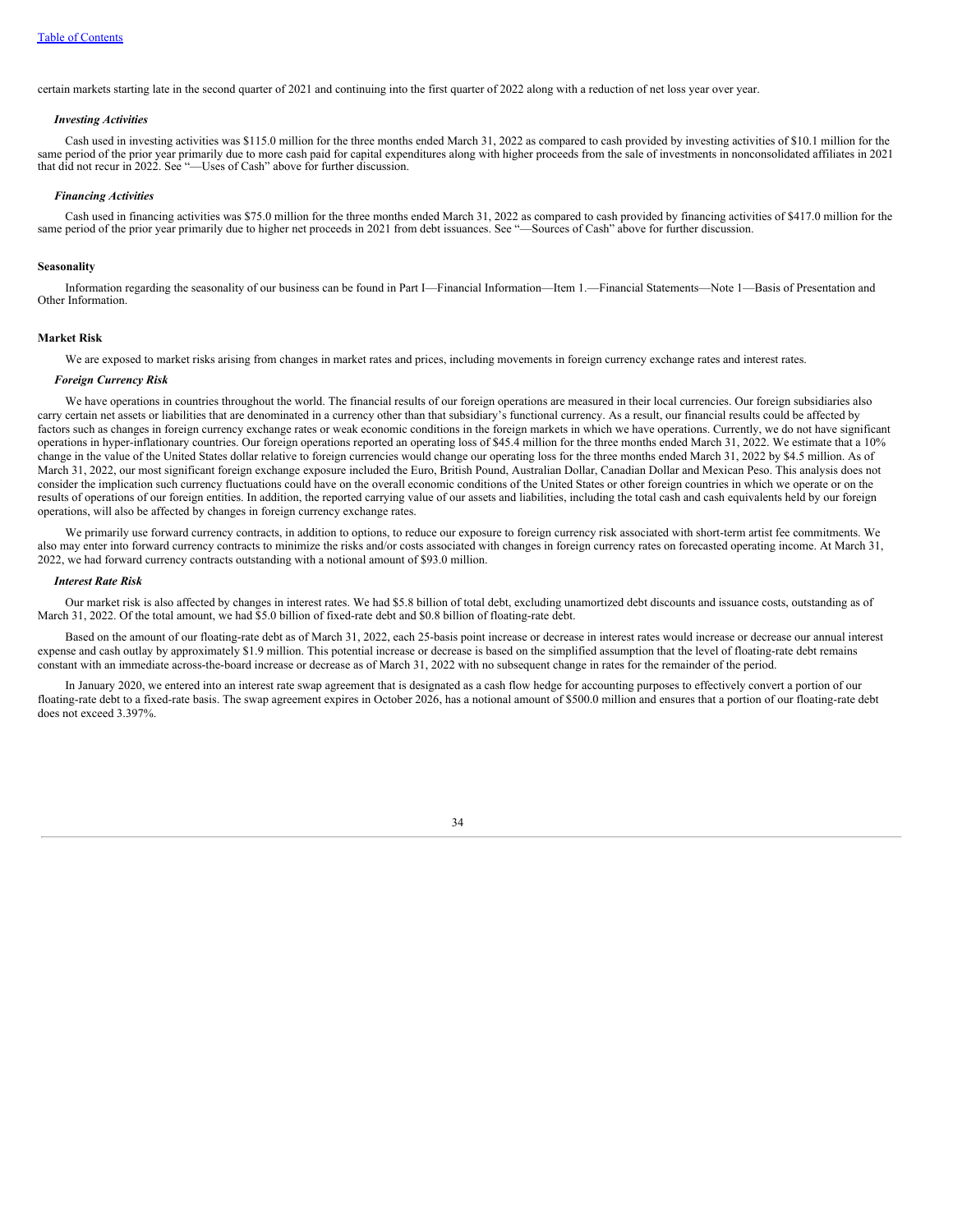#### **Accounting Pronouncements**

Information regarding recently issued and adopted accounting pronouncements can be found in Part I — Financial Information—Item 1.—Financial Statements—Note 1— Basis of Presentation and Other Information.

### **Critical Accounting Policies and Estimates**

The preparation of our financial statements in conformity with GAAP requires management to make estimates, judgments and assumptions that affect the reported amounts of assets and liabilities, disclosure of contingent assets and liabilities at the date of the financial statements and the reported amount of revenue and expenses during the reporting period. On an ongoing basis, we evaluate our estimates that are based on historical experience and on various other assumptions that are believed to be reasonable under the circumstances. The result of these evaluations forms the basis for making judgments about the carrying values of assets and liabilities and the reported amount of revenue and expenses that are not readily apparent from other sources. Because future events and their effects cannot be determined with certainty, actual results could differ from our assumptions and estimates, and such difference could be material.

Management believes that the accounting estimates involved in business combinations, impairment of long-lived assets and goodwill, revenue recognition, and income taxes are the most critical to aid in fully understanding and evaluating our reported financial results, and they require management's most difficult, subjective or complex judgments, resulting from the need to make estimates about the effect of matters that are inherently uncertain. These critical accounting estimates, the judgments and assumptions and the effect if actual results differ from these assumptions are described in Part II—Financial Information**—**Item 7. Management's Discussion and Analysis of Financial Condition and Results of Operations of our 2021 Annual Report on Form 10-K filed with the SEC on February 23, 2022.

<span id="page-35-0"></span>There have been no changes to our critical accounting policies during the three months ended March 31, 2022.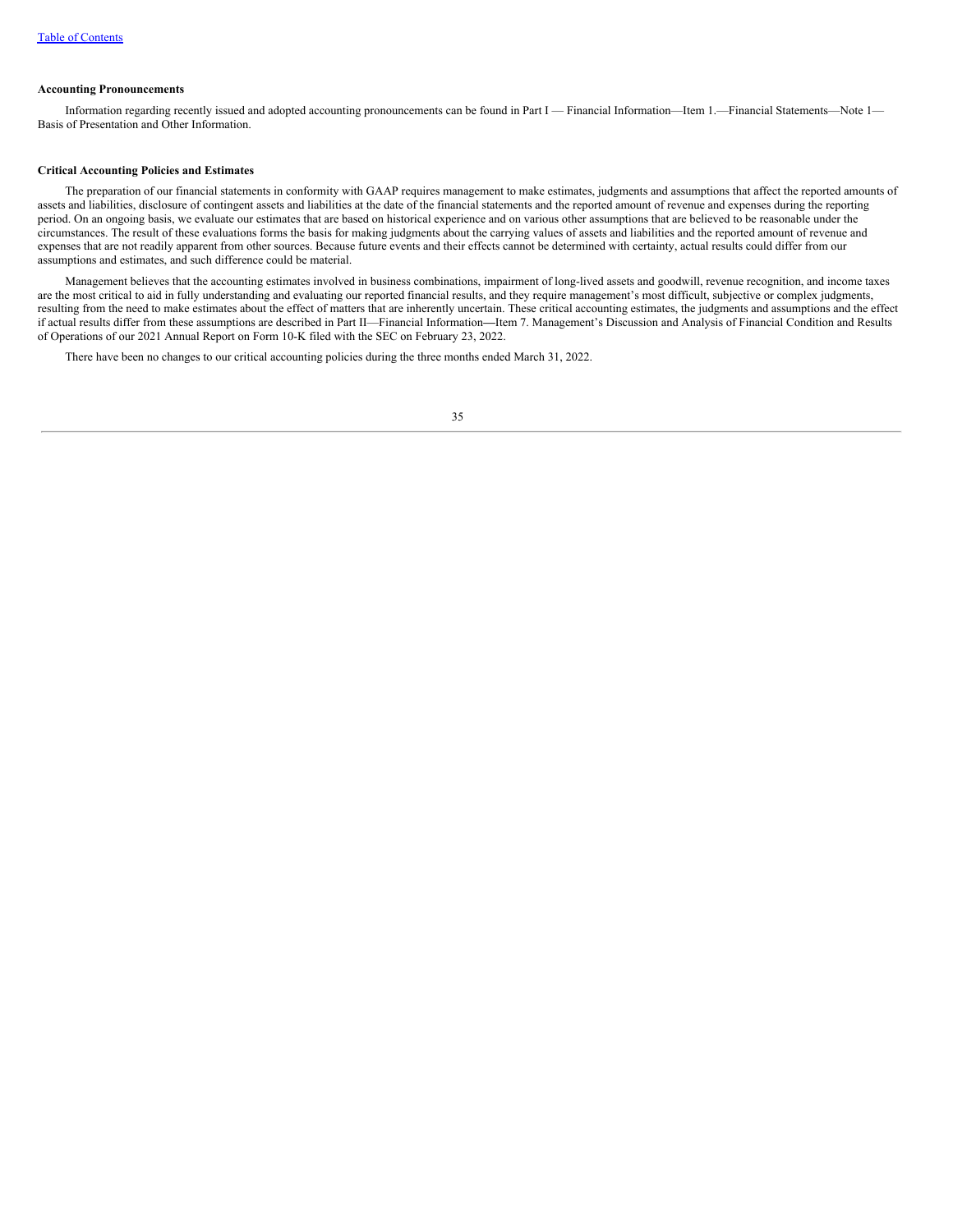#### **Item 3. Quantitative and Qualitative Disclosures About Market Risk**

Required information is within Part I — Financial Information—Item 2.—Management's Discussion and Analysis of Financial Condition and Results of Operations—Market Risk.

# <span id="page-36-0"></span>**Item 4. Controls and Procedures**

#### **Evaluation of Disclosure Controls and Procedures**

We have established disclosure controls and procedures to ensure that material information relating to our company, including our consolidated subsidiaries, is made known to the officers who certify our financial reports and to other members of senior management and our board of directors.

Based on their evaluation as of March 31, 2022, our Chief Executive Officer and Chief Financial Officer have concluded that our disclosure controls and procedures (as defined in Rules 13a-15(e) and 15d-15(e) under the Securities Exchange Act of 1934, as amended) are effective to ensure that (1) the information required to be disclosed by us in the reports that we file or submit under the Securities Exchange Act of 1934, as amended, is recorded, processed, summarized and reported within the time periods specified in SEC rules and forms, and (2) the information we are required to disclose in such reports is accumulated and communicated to management, including our Chief Executive Officer and Chief Financial Officer, as appropriate to allow timely decisions regarding required disclosure.

Our management, including our Chief Executive Officer and Chief Financial Officer, does not expect that our disclosure controls and procedures or internal controls will prevent all possible errors and fraud. Our disclosure controls and procedures are, however, designed to provide reasonable assurance of achieving their objectives, and our Chief Executive Officer and Chief Financial Officer have concluded that our disclosure controls and procedures are effective at that reasonable assurance level.

#### **Changes in Internal Control Over Financial Reporting**

We are in the process of integrating OCESA, which was acquired in December 2021, into our overall internal control over financial reporting process. Other than this integration, there have been no changes in our internal control over financial reporting during the period covered by this report that has materially affected, or is reasonably likely to materially affect, our internal control over financial reporting. We have not experienced any material impact to our internal controls over financial reporting resulting from the fact that employees are working remotely due to the global COVID-19 pandemic. We are continually monitoring and assessing the impact of the global COVID-19 pandemic on our internal controls to minimize the affects on their design and operating effectiveness.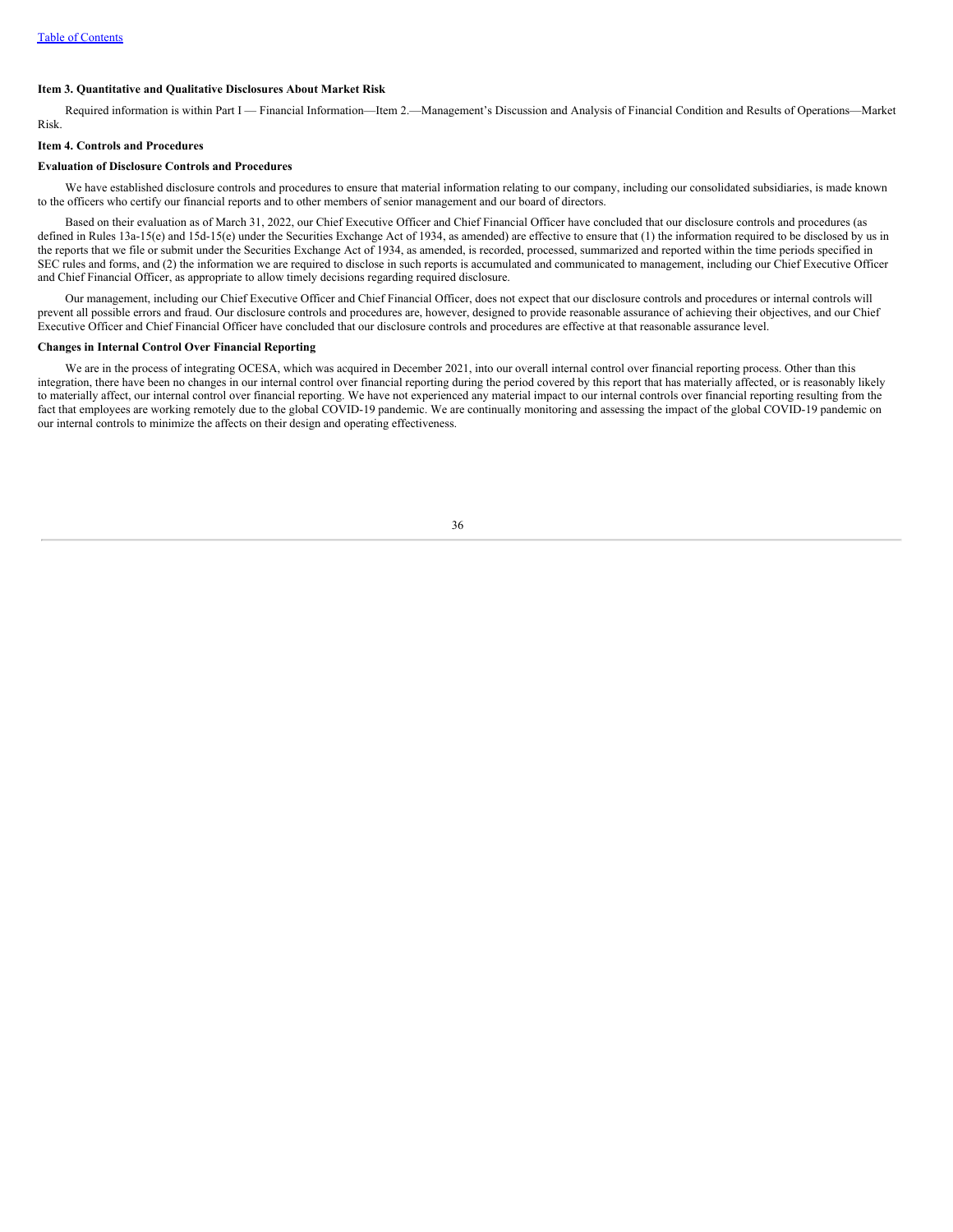### **PART II—OTHER INFORMATION**

# <span id="page-37-0"></span>**Item 1. Legal Proceedings**

Information regarding our legal proceedings can be found in Part I—Financial Information—Item 1. Financial Statements—Note 6—Commitments and Contingent Liabilities.

#### <span id="page-37-1"></span>**Item 1A. Risk Factors**

While we attempt to identify, manage and mitigate risks and uncertainties associated with our business to the extent practical under the circumstances, some level of risk and uncertainty will always be present. Part I—Item 1A.—Risk Factors of our 2021 Annual Report on Form 10-K filed with the SEC on February 23, 2022, describes some of the risks and uncertainties associated with our business which could materially and adversely affect our business, financial condition, cash flows and results of operations, and the trading price of our common stock could decline as a result. We do not believe that there have been any material changes to the risk factors previously disclosed in our 2021 Annual Report on Form 10-K.

#### <span id="page-37-2"></span>**Item 2. Unregistered Sales of Equity Securities and Use of Proceeds**

### **Purchase of Equity Securities**

The following table provides information regarding repurchases of our common stock during the three months ended March 31, 2022:

| Period        | <b>Total Number of Shares</b><br>Purchased <sup>(1)</sup> | Average Price Paid per<br>Share $(1)$ | <b>Total Number of Shares</b><br><b>Purchased as Part of Publicly</b><br>Announced Program <sup>(2)</sup> | <b>Maximum Fair Value of Shares</b><br>that May Yet Be Purchased Under the<br>Program $(2)$ |
|---------------|-----------------------------------------------------------|---------------------------------------|-----------------------------------------------------------------------------------------------------------|---------------------------------------------------------------------------------------------|
| January 2022  | 29,489                                                    | \$113.87                              |                                                                                                           |                                                                                             |
| February 2022 | 109.091                                                   | \$119.83                              |                                                                                                           |                                                                                             |
| March 2022    | 183.618                                                   | \$109.67                              |                                                                                                           |                                                                                             |
|               | 322,198                                                   |                                       |                                                                                                           |                                                                                             |

 $(1)$  Represents shares of common stock that employees surrendered as part of the default option to satisfy withholding taxes in connection with the vesting of restricted stock awards under our stock incentive plan. Pursuant to the terms of our stock plan, such shares revert to available shares under the plan.

We do not have a publicly announced program to purchase shares of our common stock. Accordingly, there were no shares purchased as part of a publicly (2) announced program.

#### <span id="page-37-3"></span>**Item 3. Defaults Upon Senior Securities**

None.

#### <span id="page-37-4"></span>**Item 5. Other Information**

(a) On May 5, 2022, Live Nation entered into an employment agreement with Brian Capo effective as of January 1, 2022 (the "Capo Agreement") to serve as Live Nation's Chief Accounting Officer. The term of the Capo Agreement ends on December 31, 2026. After that date, unless earlier terminated, Mr. Capo's employment with Live Nation will be on an at-will basis. Mr. Capo's existing employment agreement was extinguished upon execution of the Capo Agreement.

Under the Capo Agreement, Mr. Capo will receive a base salary of \$425,000 per year, and will be eligible to receive annual salary increases at the discretion of the Compensation Committee. Mr. Capo is eligible to receive an annual cash performance bonus with a target equal to 50% of his base salary, with such bonus based 50% on Live Nation achieving its adjusted operating income target for the applicable year, and 50% on the achievement of specific performance targets to be established annually.

If Mr. Capo is terminated by Live Nation without cause or Mr. Capo terminates his employment for good reason, subject to Mr. Capo's execution of a general release of claims, he will receive a cash payment equal to nine months of his base salary.

<span id="page-37-5"></span>The Capo Agreement also contains customary non-disclosure, non-solicitation and non-disparagement provisions. The description of the Capo Agreement set forth above is qualified in its entirety by the Capo Agreement attached as Exhibit 10.1 to this Quarterly Report on Form 10-Q and incorporated herein by reference.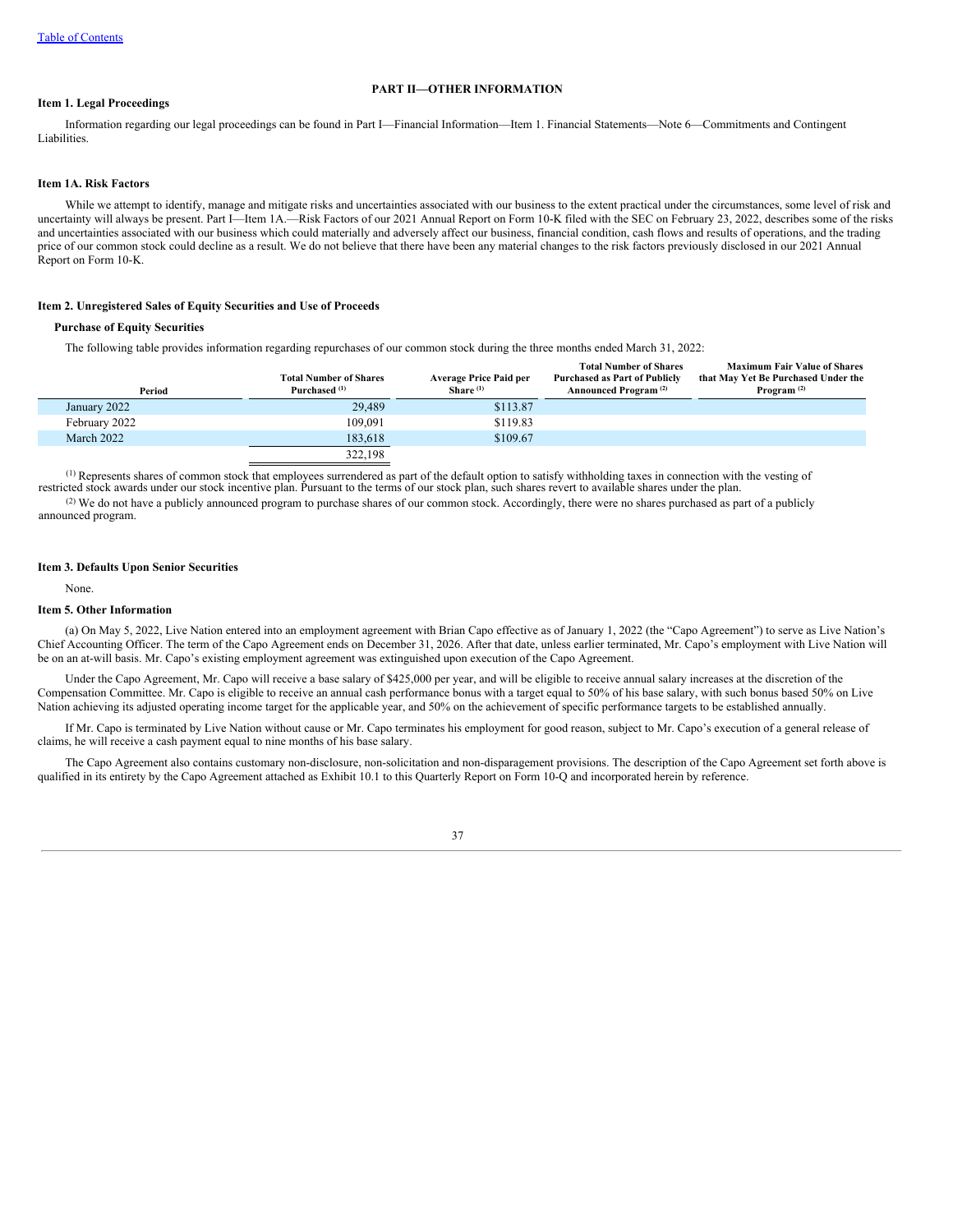# **Item 6. Exhibits**

|                |                                                                                                                                                                        | <b>Incorporated by Reference</b> |          |             |                    |                   |
|----------------|------------------------------------------------------------------------------------------------------------------------------------------------------------------------|----------------------------------|----------|-------------|--------------------|-------------------|
| Exhibit<br>No. | <b>Exhibit Description</b>                                                                                                                                             | Form                             | File No. | Exhibit No. | <b>Filing Date</b> | Filed<br>Herewith |
|                | Employment Agreement, effective January 1, 2022, between Live<br>Nation Worldwide, Inc. and Brian Capo.                                                                |                                  |          |             |                    | X                 |
| 31.1           | Certification of Chief Executive Officer.                                                                                                                              |                                  |          |             |                    | X                 |
| 31.2           | Certification of Chief Financial Officer.                                                                                                                              |                                  |          |             |                    | $\overline{X}$    |
| 32.1           | Section 1350 Certification of Chief Executive Officer.                                                                                                                 |                                  |          |             |                    | X                 |
| 32.2           | Section 1350 Certification of Chief Financial Officer.                                                                                                                 |                                  |          |             |                    | X                 |
| 101.INS        | XBRL Instance Document - this instance document does not appear in<br>the Interactive Data File because its XBRL tags are embedded within<br>the Inline XBRL document. |                                  |          |             |                    | Х                 |
| 101.SCH        | XBRL Taxonomy Schema Document.                                                                                                                                         |                                  |          |             |                    | X                 |
| 101.CAL        | XBRL Taxonomy Calculation Linkbase Document.                                                                                                                           |                                  |          |             |                    | X                 |
| 101.DEF        | XBRL Taxonomy Definition Linkbase Document.                                                                                                                            |                                  |          |             |                    | $\mathbf{X}$      |
| 101.LAB        | XBRL Taxonomy Label Linkbase Document.                                                                                                                                 |                                  |          |             |                    | Х                 |
| 101.PRE        | XBRL Taxonomy Presentation Linkbase Document.                                                                                                                          |                                  |          |             |                    | $\mathbf{X}$      |
| 104            | Cover Page Interactive Data File (Formatted as Inline XBRL and<br>contained in Exhibit 101)                                                                            |                                  |          |             |                    | X                 |

§ Management contract or compensatory plan or arrangement.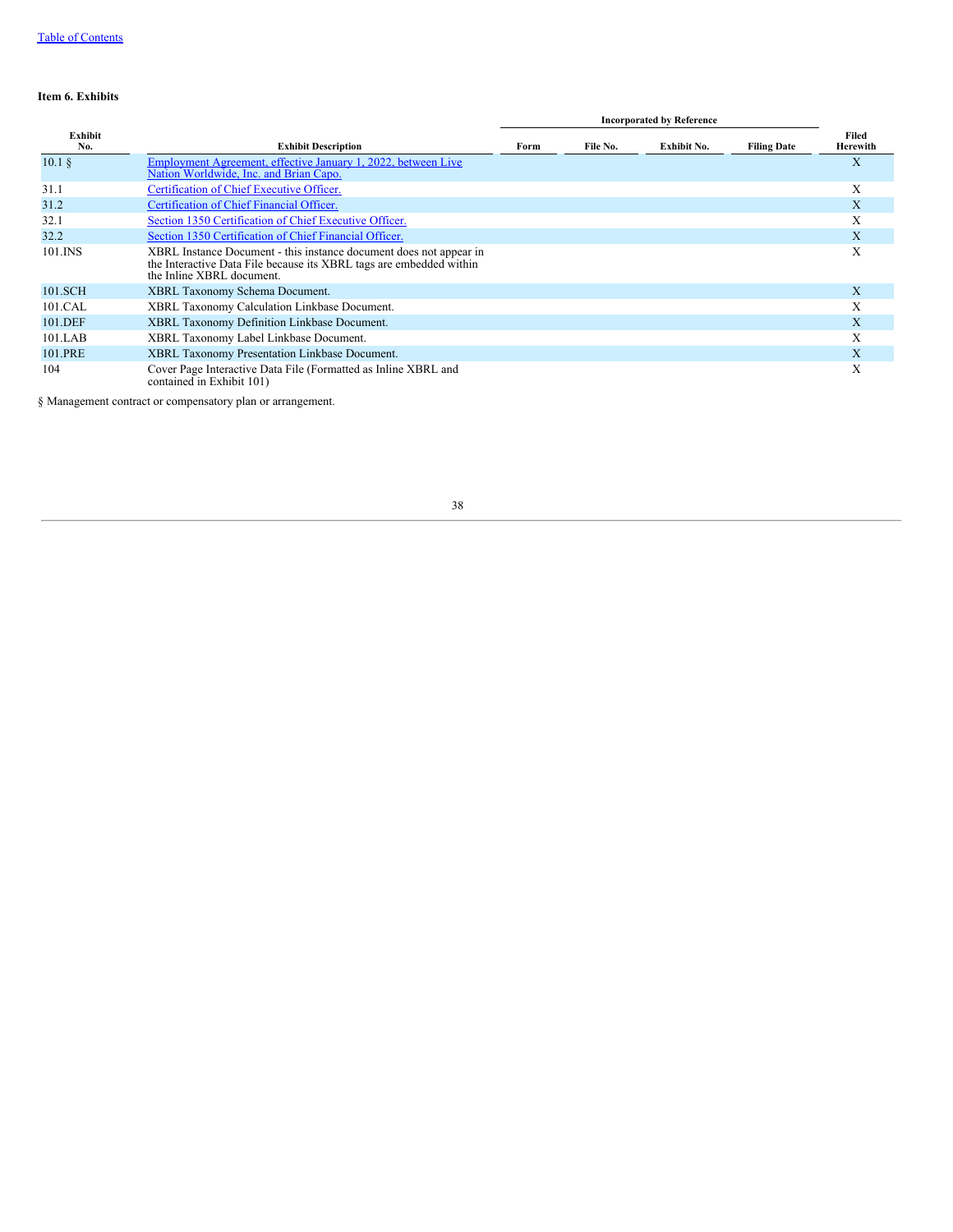# **SIGNATURES**

Pursuant to the requirements of the Securities Exchange Act of 1934, the registrant has duly caused this report to be signed on its behalf by the undersigned, thereunto duly authorized, on May 5, 2022.

LIVE NATION ENTERTAINMENT, INC.

By:  $\frac{1}{s}$  /s/ Brian Capo

**Brian Capo Chief Accounting Officer (Duly Authorized Officer)**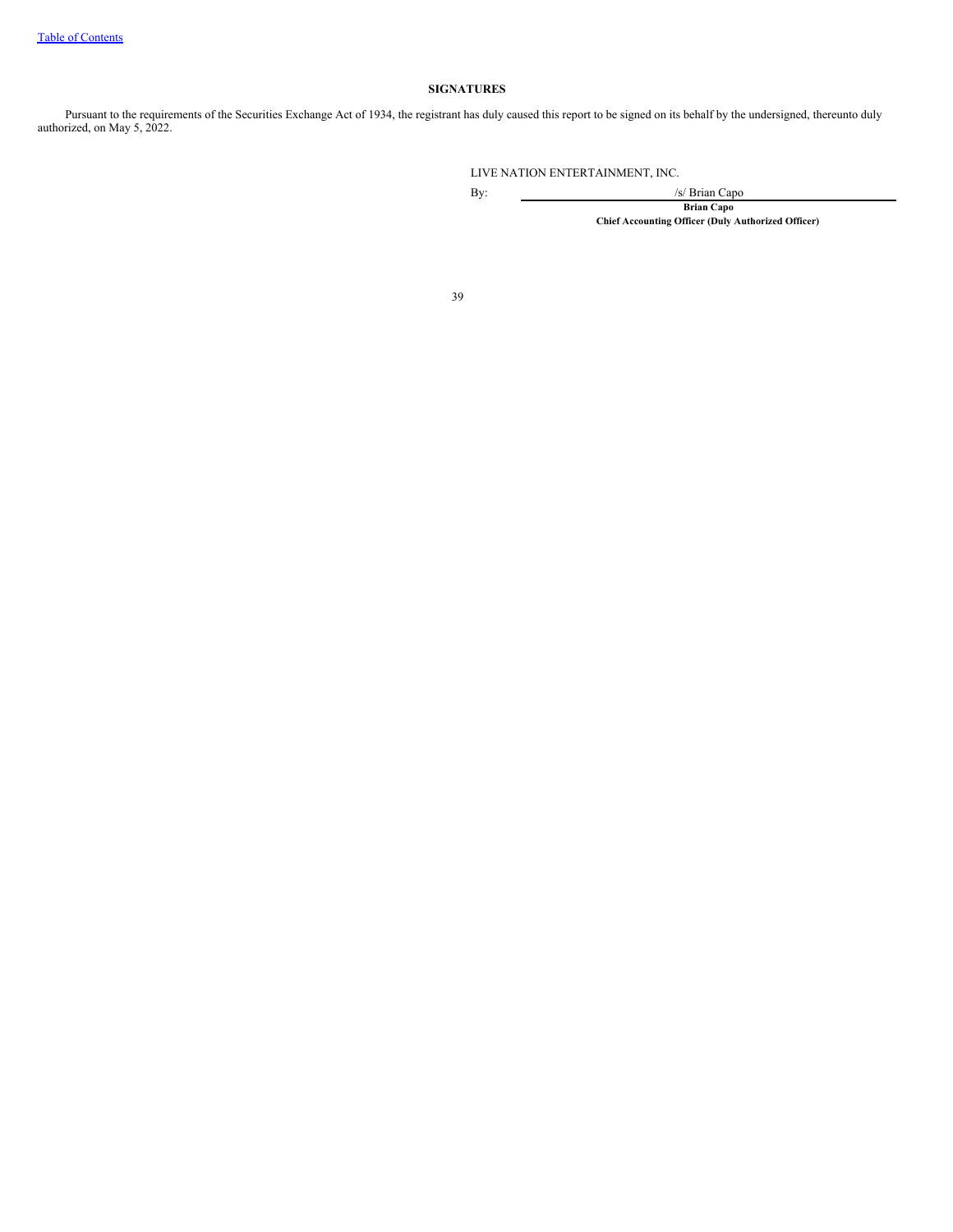### **EMPLOYMENT AGREEMENT**

This Employment Agreement (this "Agreement") is entered into and effective January 1, 2022 (the "Effective Date") by and between Live Nation Worldwide, Inc., a Delaware corporation (together with its parent, subsidiary and other affiliated entities, "Live Nation"), and Brian Capo (the "Employee").

WHEREAS, the Employee and Live Nation have previously entered into a Compensation Arrangement dated December 17, 2007, as amended effective December 31, 2008, as amended effective October 22, 2009, and as amended effective January 1, 2017 (the "2007 Agreement"); and

WHEREAS, Live Nation and the Employee desire to forever extinguish the 2007 Agreement and enter into an employment relationship under the terms and conditions set forth in this Agreement.

NOW, THEREFORE, in consideration of the mutual covenants and agreements included in this Agreement and other good and valuable consideration, the receipt and sufficiency of which are hereby acknowledged, the parties, intending to be legally bound, agree as follows:

# **1. TERM OF EMPLOYMENT.**

The Employee's term of employment starts on the Effective Date and ends on the close of business on December 31, 2026 (the "Term"), unless terminated earlier pursuant to the terms set forth in Section 5 below. If this Agreement is not terminated prior to the conclusion of the Term and the Agreement is not renewed in writing by Live Nation and the Employee, the Employee's employment will no longer be subject to the terms of this Agreement and the Employee's employment will remain at-will, meaning either Live Nation or the Employee will have the right to terminate the Employee's employment at any time, with or without advance notice and with or without Cause; provided, however, that any continuing obligations owed to Live Nation by the Employee in accordance with Live Nation's Employee Handbook, Code of Business Conduct and Ethics, or other policies will remain in full force and effect.

# **2. TITLE AND DUTIES; EXCLUSIVE SERVICES.**

a. Title and Duties. The Employee agrees to be employed by Live Nation as its Chief Accounting Officer as such title may change during the Term upon mutual agreement of the parties. The Employee will perform such job duties as are usual and customary for this position and will perform such additional services and duties as Live Nation may from time to time designate and which are consistent with this position (collectively, the "Services"). The Employee will report to Live Nation's President and Chief Financial Officer, currently Joe Berchtold, or his successor or designee (collectively, the "Reporting Manager"). The Employee agrees to abide by Live Nation's rules, regulations and practices as adopted or modified from time to time by Live Nation, including, without limitation, those set forth in Live Nation's Employee Handbook and its Code of Business Conduct and Ethics.

b. Exclusive Services. The Employee will devote the Employee's full working time and efforts to the business and affairs of Live Nation. During employment with Live Nation, the Employee shall not (i) accept any other employment or consultancy, (ii) serve on the board of directors or similar body of any other entity or (iii) engage, directly or indirectly, in any other business activity (whether or not pursued for pecuniary advantage) that is or may be competitive with, or that might place the Employee in a competing position to, that of Live Nation. Notwithstanding the foregoing, to the extent it does not materially interfere with the performance of the Employee's duties and responsibilities under this Agreement and is not for any entity or person that is competitive to Live Nation, the Employee will be permitted to serve on other corporate, trade associates, civic or charitable boards and committees and participate in cultural, philanthropic and community affairs and projects.

# **3. COMPENSATION AND BENEFITS.**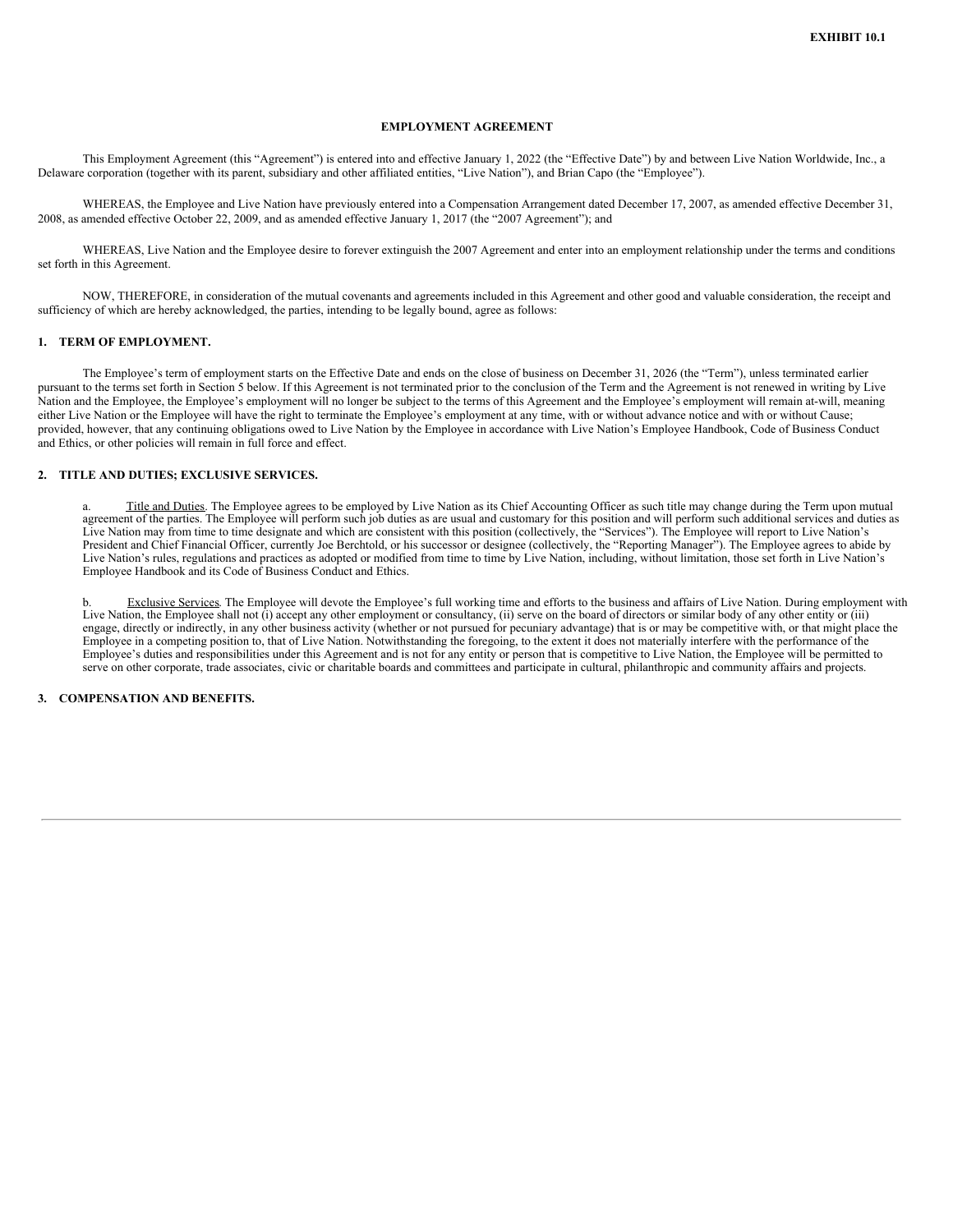Base Salary. As of January 1, 2022, Live Nation will pay the Employee an annual gross base salary of \$425,000 (the "Base Salary"), less appropriate payroll deductions and all required withholdings. Due to the COVID-19 pandemic and the impact it has had on Live Nation's business operations ("COVID-19 Issue"), the Employee previously agreed to temporary COVID-19 reductions of his annual gross base salary consistent with similarly situated Live Nation executives. Employee further agrees that Live Nation reserves the right to further temporarily reduce his base salary consistent with reductions to similarly situated Live Nation executives due to the COVID-19 Issue if Live Nation determines the COVID-19 Issue requires a further temporary reduction in base salary. The Employee will be eligible to receive annual increases in such Base Salary in the sole and absolute discretion of the Compensation Committee (the "Committee") of the Board of Directors of Live Nation (the "Board"). All payments of Base Salary, less appropriate payroll deductions and all required withholdings, are payable in regular installments in accordance with Live Nation's normal payroll practices, as in effect from time to time and prorated monthly or weekly or for any partial pay period of employment. Currently, pay dates are on the 15th and last day of each month.

b. Annual Bonus. During the Term, in addition to the Employee's Base Salary, the Employee will be eligible for an annual target bonus of up to 50% of the Employee's Base Salary to be calculated as follows: (i) 50% of the bonus is based upon Live Nation Entertainment, Inc. achieving its adjusted operating income  $(4\Delta OI^2)$  target for the applicable calendar year (as determined and calculated by Live Nation in its sole and absolute discretion), and (ii) the other 50% of the bonus is based upon the Employee achieving specific performance targets to be set and determined annually by the Reporting Manager ("Annual Bonus"); notwithstanding the foregoing, however, no Annual Bonus is due if Live Nation Entertainment, Inc. does not achieve its annual AOI target for the applicable calendar year (as determined and calculated by Live Nation in its sole and absolute discretion), regardless of whether the other performance targets are met. Live Nation reserves the right to modify any Annual Bonus in its sole discretion due to business circumstances such as business acquisitions, business sales, venue additions, accounting or non-operational circumstances. The Employee must remain employed by Live Nation through the date on which the Annual Bonus is actually paid in order to be eligible to receive any Annual Bonus.

c. Bonus Advance. Live Nation agreed to advance to the Employee \$350,000, less withholding for applicable taxes, as an advance on potential future bonuses and incorporated herein by this reference, which was paid to the Employee on June 30, 2021 (the "**Bonus Advance**"). Live Nation recouped \$200,000 of the 2021 Bonus to be paid to the Employee and will continue to recoup this Bonus Advance during the course of the Employee's employment through offsets of a minimum amount of 75% of each annual bonus earned by the Employee during the Term until the Bonus Advance is recouped in full. The current amount of the Bonus Advance remaining to be recouped is \$150,000. If the Employee's employment terminates for any reason before the Bonus Advance is fully recouped, the Employee shall pay any such remaining unrecouped amount in full within ten (10) business days following termination.

d. Employee Benefits. During the Term, the Employee will be eligible to participate in such group health, hospitalization, retirement, leave, time off, disability and other insurance plans, programs and policies as are maintained or sponsored by Live Nation from time to time and in which other similarly-situated employees of Live Nation may participate, subject to the terms and conditions of the applicable plans, programs or policies, as may be amended from time to time in Live Nation's sole and absolute discretion.

e. Expenses. Upon timely submission of proper documentation in accordance with Live Nation's applicable expense reimbursement policies, as in effect from time to time, Live Nation will pay or reimburse the Employee for all normal and reasonable business expenses actually incurred by the Employee in connection with the Employee's provision of the Services. To the extent that any reimbursements paid under this paragraph are deemed to constitute taxable compensation to which Treasury Regulation Section 1.409A-3(i)(1)(iv) would apply, such amounts shall be paid or reimbursed to the Employee promptly, but in no event later than December 31 of the year following the year in which the expense was incurred. The amount of any payments under this paragraph eligible for reimbursement in one year shall not affect the payments or expenses that are eligible for payment or reimbursement in any other taxable year, and the Employee's right to such payments or reimbursement shall not be subject to liquidation or exchange for any other benefit.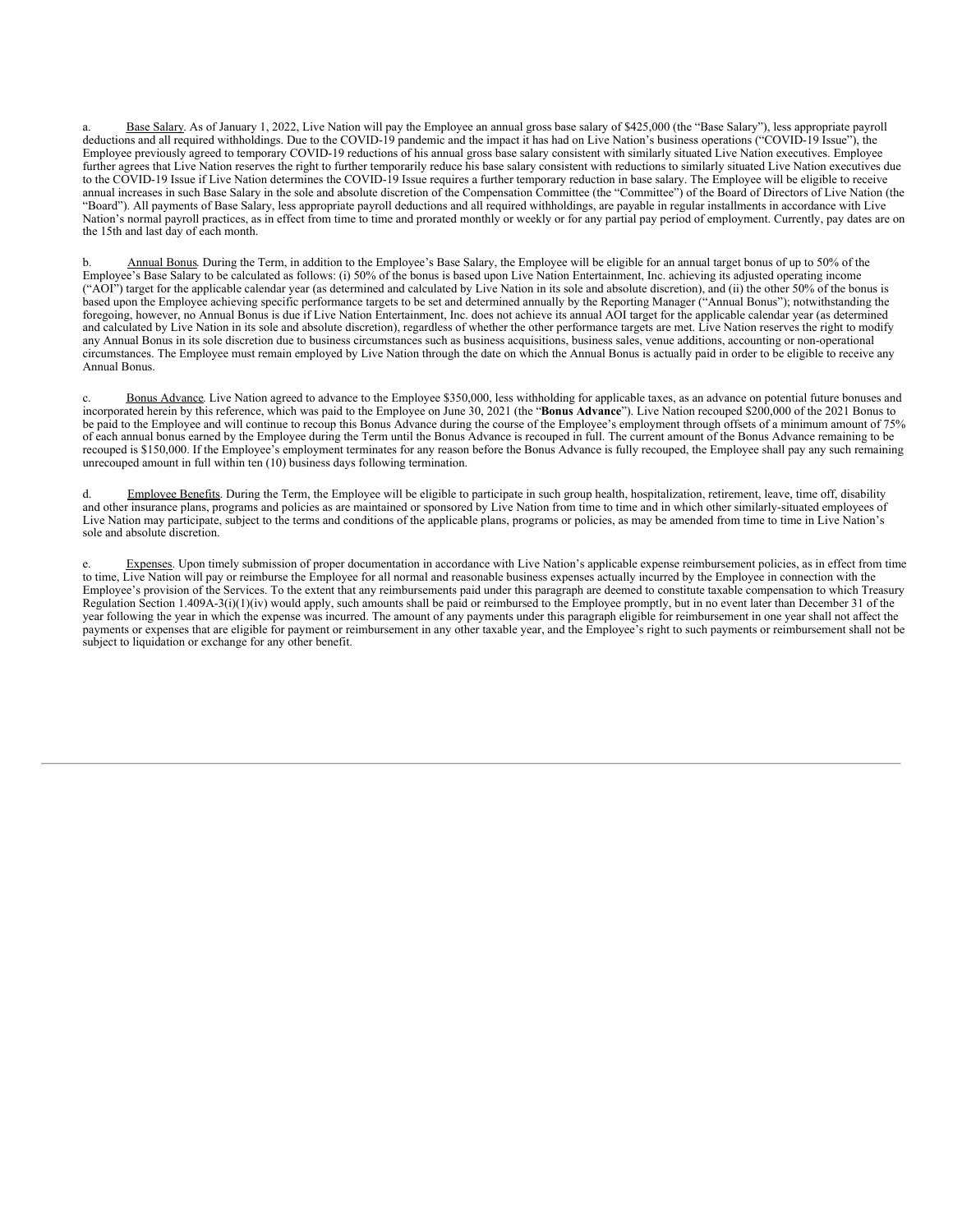# **4. COVENANTS.**

a. Live Nation Confidential Information. During the course of the Employee's employment with Live Nation, Live Nation will provide the Employee with access to certain confidential information, trade secrets and other matters which are of a confidential or proprietary nature, including, without limitation, Live Nation's customer lists, pricing information, production and cost data, compensation and fee information, strategic business plans, budgets, financial statements, employment pay information and data and other information Live Nation treats as confidential or proprietary (collectively, the "Confidential Information"). The Employee understands that Confidential Information shall not include the factual information related to any claim of unlawful employment practices, discrimination, or harassment occurring in the workplace, at work-related events, or off the employment premises involving employees, and/or employees and the employer, including claims of sexual misconduct, sexual assault, sexual harassment, or harassment or discrimination based on sex. Live Nation provides on an ongoing basis such Confidential Information as Live Nation deems necessary or desirable to aid the Employee in the performance of the Employee's duties. The Employee understands and acknowledges that such Confidential Information is confidential and proprietary, and agrees not to disclose such Confidential Information to anyone outside Live Nation except to the extent that: (i) the Employee deems such disclosure or use reasonably necessary or appropriate in connection with performing the Employee's duties on behalf of Live Nation; (ii) the Employee is required by order of a court of competent jurisdiction (by subpoena or similar process) to disclose or discuss any Confidential Information, provided that in such case, the Employee will promptly inform Live Nation of such event, will cooperate with Live Nation in attempting to obtain a protective order or to otherwise restrict such disclosure and will only disclose Confidential Information to the minimum extent necessary to comply with any such court order; or (iii) such Confidential Information becomes generally known to and available for use in the industries in which Live Nation does business, other than as a result of any breach by the Employee of this Section 4(a). Notwithstanding the foregoing, in accordance with the Defend Trade Secrets Act of 2016, Employee understands that Employee will not be held criminally or civilly liable under any federal or state trade secret law for the disclosure of any Confidential Information or trade secret that  $(A)$  is made  $(x)$  in confidence to a federal, state or local government official, either directly or indirectly, or to an attorney; and (y) solely for the purpose of reporting or investigating a suspected violation of law; or (B) is made in a complaint or other document filed in a lawsuit or other proceeding, if such filing is made under seal. The Employee further agrees that the Employee will not, during the Term and/or at any time thereafter, use such Confidential Information for any purpose other than legitimate purposes in the performance of the Employee's duties, including, without limitation, competing, directly or indirectly, with Live Nation. At such time as the Employee ceases to be employed by Live Nation or earlier upon Live Nation's request, the Employee will immediately turn over to Live Nation all Confidential Information, including papers, documents, writings, electronically stored information, other property and all copies of them, provided to or created by the Employee during the course of the Employee's employment with Live Nation.

b. Third-Party Confidential Information. The Employee agrees that any confidential or proprietary information and materials that the Employee receives from third parties in connection with or relating to the Employee's employment with Live Nation shall also be deemed "Confidential Information" for all purposes of this Agreement and will be subject to all limitations on use and disclosure set forth in this Agreement. The Employee will not use or disclose any such information and materials in any manner inconsistent with any of Live Nation's obligations towards such third party. Additionally, the Employee acknowledges the Employee's obligation to preserve the trade secrets and confidential and proprietary information of the Employee's prior employers.

Non-Solicitation. To further preserve the rights of Live Nation pursuant to the non-disclosure covenant above and to protect Live Nation's legitimate interest in the integrity of its workforce, the members of which would be unknown to the Employee absent the Employee's employment hereunder, during the Term and for a period of twelve (12) months following the termination of the Employee's employment with Live Nation for any reason, the Employee will not, directly or indirectly: (i) solicit or encourage any current employee to terminate his or her employment with Live Nation; (ii) solicit or encourage any current Live Nation employee or any former Live Nation employee whose employment terminated within six months of the termination of the Employee's employment with Live Nation (each, a "Current or Former") Employee") to accept employment with any business, person or entity with which the Employee may be associated; or (iii) encourage or assist in any way any such business, person or entity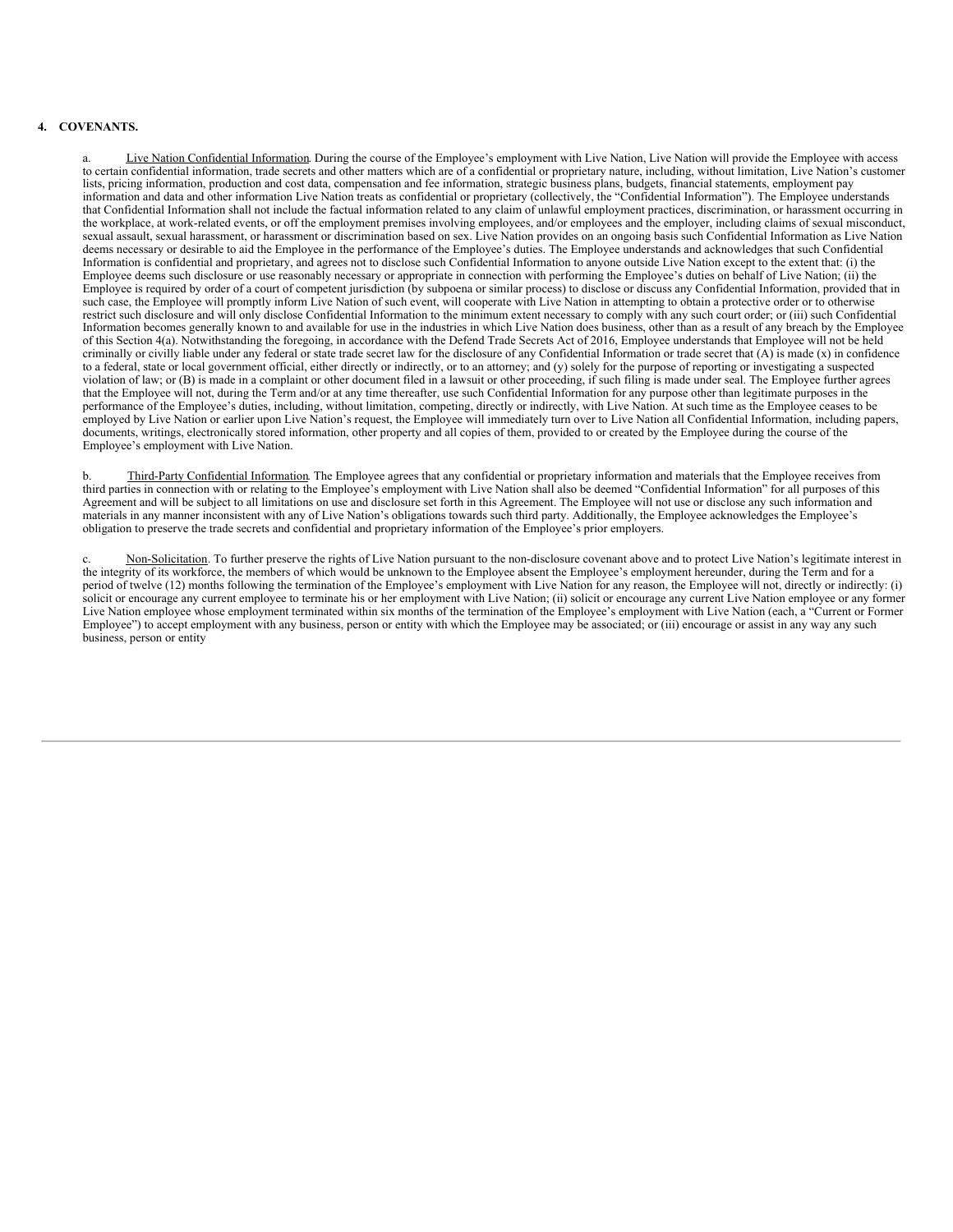from taking any action which the Employee could not take individually under this Section 4(c), including, without limitation, identifying any Current or Former Employee as a potential candidate for employment therewith.

d. Non-Competition. To further preserve the rights of Live Nation pursuant to the covenants in this Section 4, and for the consideration promised by Live Nation under this Agreement, during the Term and for a period of twelve (12) months following the termination of the Employee's employment with Live Nation for any reason, the Employee will not, directly or indirectly, including, without limitation, as an owner, director, principal, agent, officer, employee, partner, consultant or otherwise, carry on, operate, manage, control or become involved in any manner with any business, operation, corporation, partnership, association, agency or other person or entity which is in the same business as Live Nation in any location in which Live Nation operates, including any area within a 50-mile radius of any such location. The foregoing shall not prohibit the Employee from owning up to 5% of the outstanding capital stock of any publicly-held company.

To further preserve the rights of Live Nation pursuant to the non-disclosure covenant above, and for the consideration promised by Live Nation under this Agreement, during the Term and for a period of twelve (12) months following the termination of the Employee's employment with Live Nation for any reason, the Employee will not, directly or indirectly, either for the Employee or for any other business, operation, corporation, partnership, association, agency or other person or entity, call upon, compete for, solicit, divert, take away or attempt to divert or take away, current or prospective customers or clients of Live Nation, including, without limitation, any customer or client: (i) with whom Live Nation has an existing agreement or business relationship; or (ii) with whom Live Nation has had an agreement or business relationship within the six-month period preceding the Employee's last day of employment with Live Nation.

e. Non-Disparagement. During the Term and for a period of twelve (12) months following termination of the Employee's employment with Live Nation for any reason, the Employee agrees that the Employee shall not publicly or privately disparage, defame or criticize Live Nation or its officers, directors, employees or representatives. The Employee understands that this provision does not relate to the Employee disclosing factual information related to any claim of unlawful employment practices, discrimination, or harassment occurring in the workplace, at work-related events, or off the employment premises involving employees, and/or employees and the employer, including claims of sexual misconduct, sexual assault, sexual harassment, or harassment or discrimination based on sex.

f. Written, Printed or Electronic Material. All written, printed and electronic material, notebooks and records including, without limitation, computer disks used by the Employee in performing duties for Live Nation, including any Confidential Information and all copies thereof in any medium contained, are and shall remain the sole property of Live Nation. Upon termination of the Employee's employment or any earlier request by Live Nation, the Employee shall promptly return all such materials (including all copies, extracts and summaries thereof) to Live Nation.

Proprietary Rights; Assignment. All Employee Developments shall be made for hire by the Employee for Live Nation or any of its subsidiaries or affiliates. g. Proprietary Rights: Assignment. All Employee Developments statu be made to the Computer of Live Computer in the Second Computer program, machine, improvement, and the "Employee Development," machine, incomputer program, algorithm or other word or authorship that (i) relates to the business or operations of Live Nation or any of its subsidiaries or affiliates, or (ii) results from or is suggested by any undertaking assigned to the Employee or work performed by the Employee for or on behalf of Live Nation or any of its subsidiaries or affiliates, whether created alone or with others, during or after working hours. All Confidential Information and all Employee Developments shall remain the sole property of Live Nation or any of its subsidiaries or affiliates. The Employee shall acquire no proprietary interest in any Confidential Information or Employee Developments developed or acquired during the Term. To the extent the Employee may, by operation of law or otherwise, acquire any right, title or interest in or to any Confidential Information or Employee Development, the Employee hereby assigns to Live Nation all such proprietary rights. The Employee shall, both during and after the Term, upon Live Nation's request, promptly execute and deliver to Live Nation all such assignments, certificates and instruments, and shall promptly perform such other acts, as Live Nation may from time to time in its discretion deem necessary or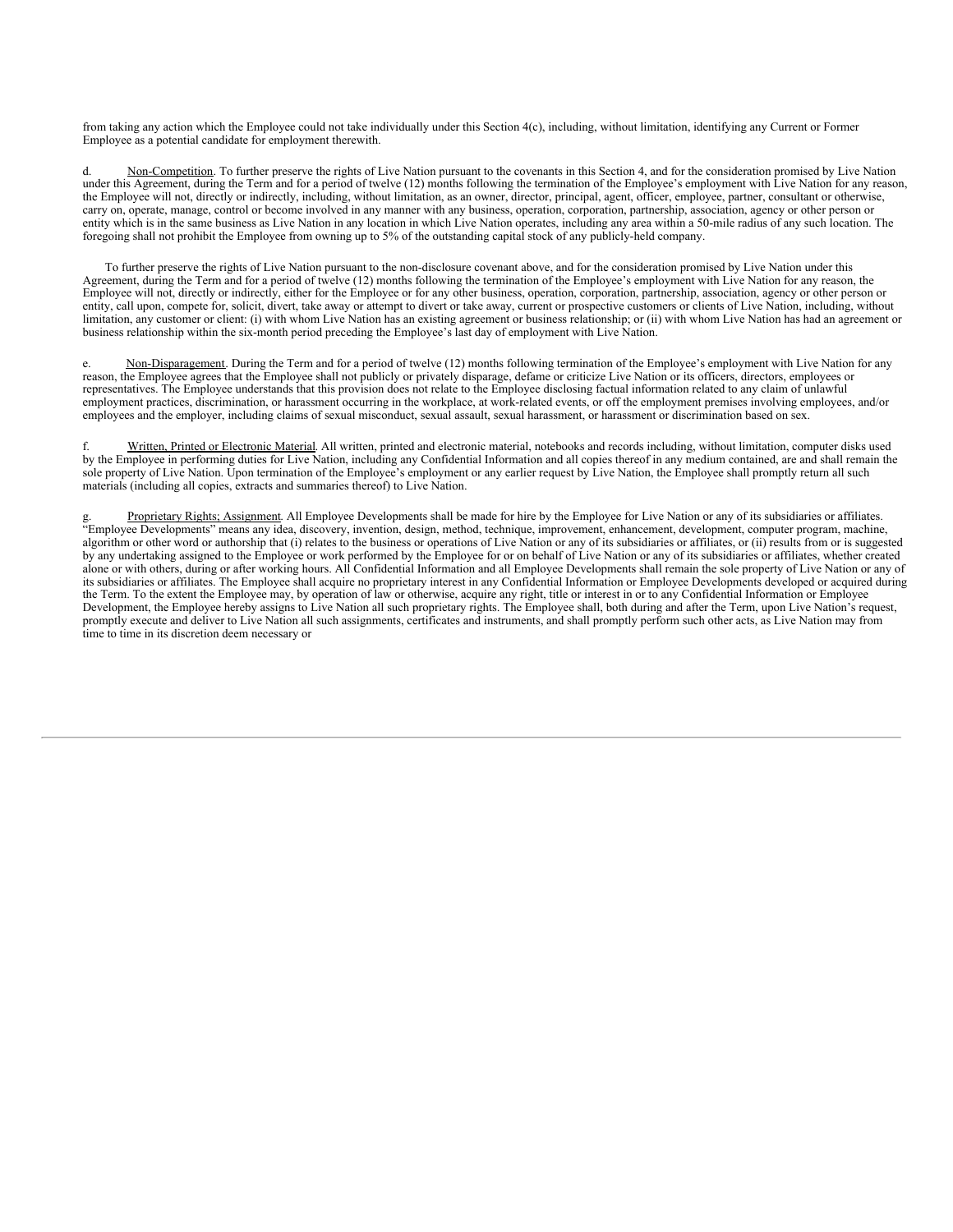desirable to evidence, establish, maintain, perfect, enforce or defend Live Nation's rights in Confidential Information and Employee Developments.

h. Reasonableness of Covenants. Live Nation and the Employee agree that the restrictions contained in this Section 4 are reasonable in scope and duration and are necessary to protect Live Nation's legitimate business interests and Confidential Information. If any provision of this Section 4 as applied to any party or to any circumstance is judged by a court or arbitrator to be invalid or unenforceable, the same will in no way affect the validity or enforceability of the remainder of this Agreement. If any such provision of this Section 4, or any part thereof, is held to be unenforceable because of the scope, duration or geographic area covered thereby, the parties agree that the court or arbitrator making such determination will have the power to reduce the scope and/or duration and/or geographic area of such provision, and/or to delete specific words or phrases, and in its reduced form, such provision shall then be enforceable and shall be enforced.

Breach of Covenants. The parties acknowledge and agree that any breach of this Section 4 by the Employee will cause irreparable damage to Live Nation, and upon any such breach of any provision of these covenants, Live Nation shall be entitled to injunctive relief, specific performance or other equitable relief without the need to post bond or other security therefor; provided, however, that this Section 4(h) shall in no way limit any other remedies which Live Nation may have (including, without limitation, the right to seek monetary damages). Should the Employee violate any provision of this Section 4, then, in addition to all other rights and remedies available to Live Nation at law or in equity, the duration of this covenant shall automatically be extended for the period of time from which the Employee began such violation until the Employee permanently ceases such violation.

# **5. TERMINATION.**

The Employee's employment with Live Nation may be terminated at any time under the following circumstances:

a. Termination Without Cause or for Good Reason. Live Nation may terminate the Employee's employment without Cause (as defined below) or the Employee may terminate the Employee's employment for Good Reason (as defined below) at any time during the Term. If the Employee experiences a "separation from service" (within the meaning of Section 409A(a)(2)(A)(i) of the Internal Revenue Code of 1986, as amended (the "Code"), and Treasury Regulation Section 1.409A-1(h)) (a "Separation from Service") due to the termination of the Employee's employment by Live Nation without Cause or the Employee's termination of the Employee's employment for Good Reason during the Term, Live Nation shall promptly or, in the case of obligations described in clause (iii) below, as such obligations become due, pay or provide to the Employee, (i) the Employee's earned but unpaid Base Salary accrued through the date of such Separation from Service (the "Termination Date"), (ii) reimbursement of any business expenses incurred by the Employee prior to the Termination Date that are reimbursable under Section 3(e) above, and (iii) any vested benefits and other amounts due to the Employee under any plan, program or policy of Live Nation (together, the "Accrued Obligations"). In addition, subject to the Employee's execution and non-revocation of a binding release in accordance with Section 5(g) below, in the event of the Employee's Separation from Service with Live Nation by reason of a termination without Cause or a termination by the Employee for Good Reason, Live Nation shall pay to the Employee in a lump-sum payment within 90 days of the Employee's Termination Date, but in no event later than March 15 of the calendar year immediately following the calendar year in which the Termination Date occurs, provided the Employee has executed and not revoked the binding release prior to that date, the equivalent of nine (9) months Base Salary, as in effect immediately prior to the Termination Date, less withholdings for applicable taxes and appropriate payroll deductions (the "Severance"). Additionally, if, due to the ongoing COVID-19 Issue or such similar pandemic or other infectious control measures, acts of God, mandates and / or restrictions imposed by applicable local, state or federal governments, live events and/or the concert business is significantly impeded or prevented from operating and there are company- or division-wide furloughs occurring related to similarly situated employees and the Employee's employment is temporarily furloughed or Base Salary is reduced, the Employee agrees that such temporary furlough or salary reduction shall not be deemed a termination without Cause under this Agreement or deemed a breach of this Agreement. Notwithstanding the foregoing, the Employee will remain eligible for Severance in accordance with the provisions contained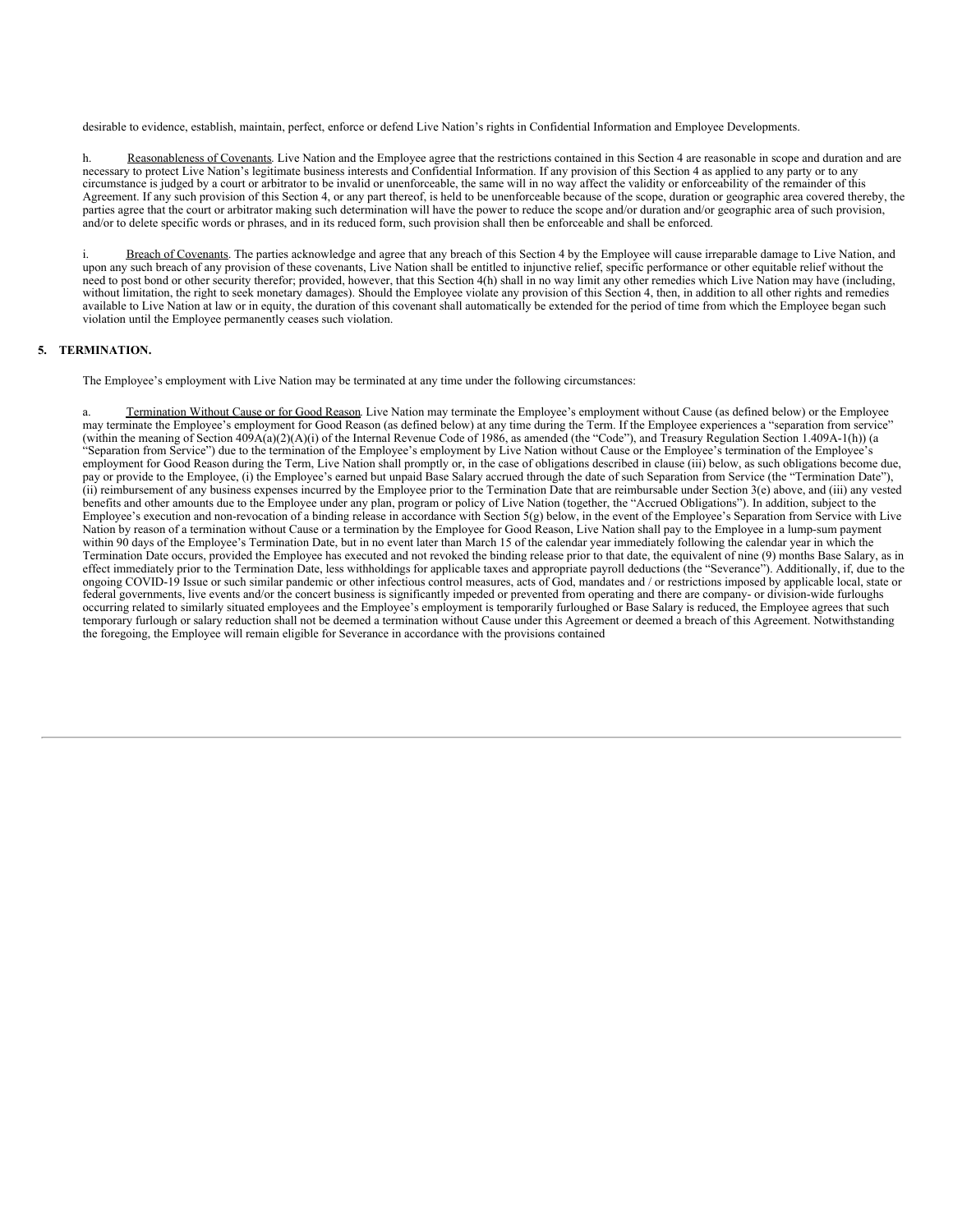<span id="page-45-0"></span>in this Section 5 based on the date the furlough occurred only for purposes of determining how much Severance may be owed under this Section 5 under the following circumstances: (A) such temporary furlough exceeds twelve (12) months; or (B) Live Nation notifies the Employee that the Employee's employment with Live Nation is terminated without Cause immediately after or during the furlough.

b. Resignation. The Employee may terminate his employment by resigning at any time upon thirty (30) days' written notice provided to Live Nation in accordance with Section 6 below; provided, however, that Live Nation may, in its sole discretion, waive such notice period without payment in lieu thereof. Upon such a resignation, the Employee shall be entitled to receive the Accrued Obligations promptly or, in the case of benefits described in Section 5(a) (iii) above, as such obligations become due.

c. Death; Disability. If the Employee dies during the Term or the Employee's employment is terminated due to his total and permanent disability (as determined by Live Nation), the Employee or the Employee's estate, as applicable, shall be entitled to receive the Accrued Obligations promptly or, in the case of benefits described in Section  $5(a)(iii)$  above, as such obligations become due.

d. Cause. Live Nation may terminate the Employee's employment immediately for Cause by providing notice to the Employee in accordance with Section 6 below. If Live Nation terminates the Employee's employment for Cause, the Employee shall be entitled to receive the Accrued Obligations promptly or, in the case of benefits described in Section 5(a) (iii) above, as such obligations become due.

Termination by Live Nation or the Employee Upon Expiration of the Term. If the Employee's employment with Live Nation is terminated by Live Nation or the Employee upon expiration of the Term (including any Extension Term), the Employee shall be entitled to receive the Accrued Obligations promptly or, in the case of benefits described in Section 5(a)(iii) above, as such obligations become due.

Potential Six-Month Payment Delay. Notwithstanding anything to the contrary in this Agreement, if on the Employee's Termination Date, the Employee is a "specified employee" within the meaning of Section 409A(a)(2)(B), as determined by Live Nation in accordance with the requirements of Treasury Regulation Section 1.409A-1(i), compensation and benefits that become payable in connection with a Separation from Service (if any), including, without limitation, any Severance payments, shall be paid to the Employee during the 6-month period following the Employee's Termination Date only to the extent that Live Nation reasonably determines that paying such amounts at the time or times indicated in this Agreement will not cause the Employee to incur additional taxes under Section 409A. If the payment of any such amounts is delayed as a result of the previous sentence, then, within 30 days following the end of such 6-month period (or such earlier date upon which such amount can be paid under Section 409A without being subject to such additional taxes, including as a result of the Employee's death), Live Nation shall pay to the Employee (or the Employee's beneficiary in the event of the Employee's death) a lump-sum amount equal to the cumulative amount that would have otherwise been payable to the Employee during such 6-month period, without interest thereon.

Release. The Employee's right to receive the Severance set forth in this Section 5 is conditioned on and subject to, within 60 days of the Employee's g. Release. The Employee s right to receive the overance set total in ans occupited is commutated on and only even by the matter of claims against Live Nation, in a form prescribed by Live Nation. If the Termination Date, Employee does not execute such release within 60 days following the Termination Date, no Severance shall be payable under this Section 5.

h. Exclusivity of Benefits. Except as expressly provided in this Section 5, the Employee acknowledges that Live Nation shall have no further obligations to the Employee following the Termination Date, whether under this Agreement, in connection with the Employee's employment, the termination thereof or otherwise.

i. Definitions. For purposes of this Agreement:

"Good Reason" shall mean a material reduction in the Employee's duties, responsibilities and/or compensation without the Employee's consent or a material breach of this Agreement (collectively or individually, the "Event"). A termination by the Employee will not be for Good Reason unless and until (A) within 30 days of the Event first occurring the Employee provides Live Nation with written notice describing such Event, (B) such Event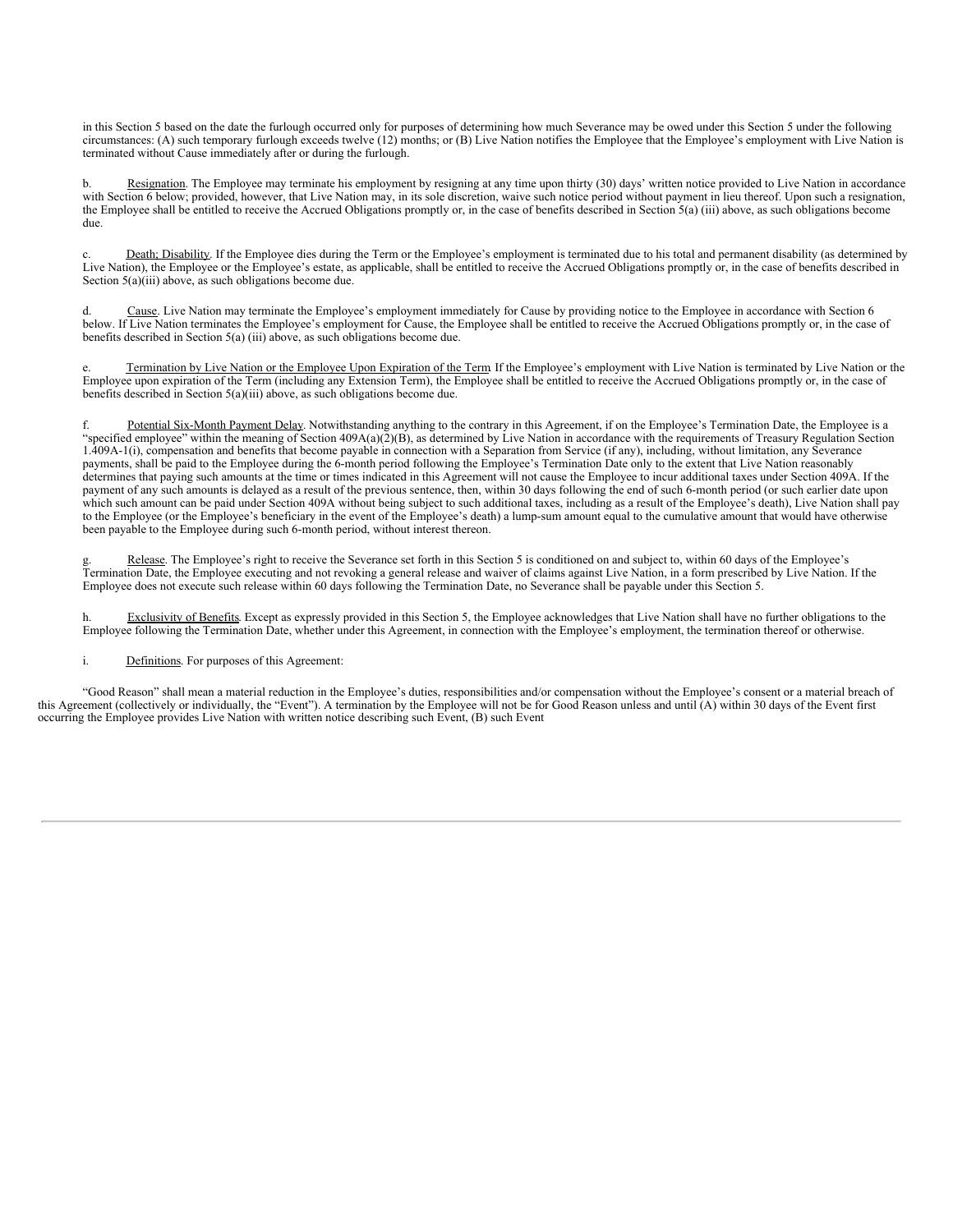(if susceptible to correction) is not corrected by Live Nation within 30 days after Live Nation's receipt of such notice and (C) the Employee terminates employment no later than 30 days after the expiration of the correction period provided in clause (B) above.

"Cause" shall mean: (i) continued or repeated non-performance by the Employee of the Employee's duties hereunder (other than by reason of the Employee's physical or mental illness, incapacity or disability); (ii) the Employee's refusal or failure to follow lawful directives from Live Nation; (iii) commission by the Employee of a felony or other crime involving moral turpitude or other conduct by the Employee that, as determined in the sole discretion of Live Nation, has resulted in, or could reasonably be expected to result in, material injury to the reputation or financial condition of Live Nation, including, without limitation, commission of a theft, fraud or embezzlement; (iv) a breach by the Employee of any provision of this Agreement; (v) an act or omission by the Employee constituting a material act of misconduct in connection with the performance of the Employee's duties hereunder, including, without limitation, any violation of Live Nation's policy on sexual harassment or discrimination, or any misappropriation of funds or property of Live Nation other than the occasional, customary and de minimis use of Live Nation property for personal purposes; (vi) any other act of misconduct as determined in the sole discretion of Live Nation; or (vii) a violation by the Employee of Live Nation's employment policies, including, without limitation, those set forth in Live Nation's Employee Handbook, or Live Nation's Code of Business Conduct and Ethics. The Employee will be given written notice and ten (10) days' notice to cure any of the Cause provisions set forth in sections (i), (ii), (iv), (vi) and (vii) above, if such violation is susceptible to cure as determined by Live Nation in its reasonable discretion.

# **6. NOTICES.**

Any notice or other communication required or permitted under this Agreement shall be effective only if it is in writing and delivered personally or sent by facsimile, e-mail or registered or certified mail, postage prepaid, addressed as follows (or if it is sent through any other method, or to anyone other than as described below, as agreed upon by the parties):

If to Live Nation:

9348 Civic Center Drive Beverly Hills, California 90210 Telephone: (310) 975-6875 Attention: Lori S. Lilly

If to the Employee:

to the Employee's most current home address on file with Live Nation's Human Resources Department, or to such other address as any party hereto may designate by notice to the other in accordance with this Section 6, and any such notice shall be deemed to have been given upon receipt.

# **7. SECTION 409A.**

To the fullest extent applicable, the compensation and benefits payable under this Agreement are intended to be exempt from the definition of "nonqualified deferred compensation" under Section 409A in accordance with one or more of the exemptions available under the final Treasury Regulations promulgated under Section 409A (the "Treasury Regulations"). To the extent that any such compensation or benefit under this Agreement is or becomes subject to Section 409A due to a failure to qualify for an exemption from the definition of nonqualified deferred compensation in accordance with the Treasury Regulations, this Agreement is intended to comply with the applicable requirements of Section 409A with respect to the payment of such compensation or benefits. This Agreement shall be interpreted and administered to the extent possible in a manner consistent with the foregoing statement of intent. Notwithstanding anything herein to the contrary, the Employee expressly agrees and acknowledges that in the event that any taxes are imposed under Section 409A in respect of any compensation or benefits payable to the Employee, whether in connection with a Separation from Service under this Agreement or otherwise, then (i) the payment of such taxes shall be solely the Employee's responsibility, (ii) neither Live Nation, its affiliated entities nor any of their respective past or present directors, officers, employees or agents shall have any liability for any such taxes and (iii) the Employee shall indemnify and hold harmless, to the greatest extent permitted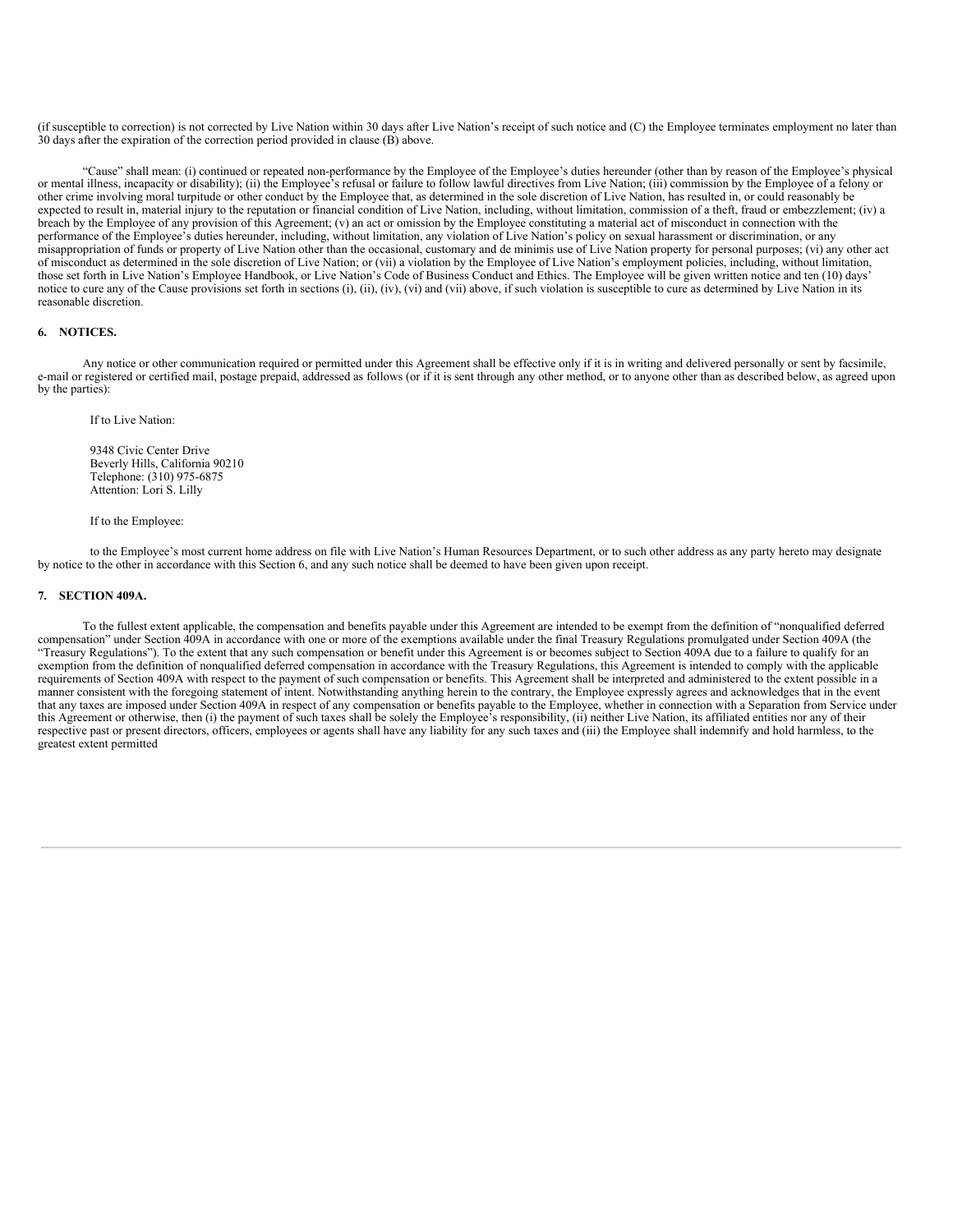under law, each of the foregoing from and against any claims or liabilities that may arise in respect of any such taxes.

# **8. PARTIES BENEFITTED; ASSIGNMENT.**

This Agreement shall be binding upon the Employee, the Employee's heirs and the Employee's personal representative or representatives, and upon Live Nation and its respective successors and assigns. Neither this Agreement nor any rights or obligations hereunder may be assigned by the Employee, other than by will or by the laws of descent and distribution.

# **9. GOVERNING LAW; VENUE.**

This Agreement shall be governed by and construed in accordance with the laws of the State of Texas without giving effect to any choice of law or conflict provisions or rule (whether of the State of Texas or any other jurisdiction) that would cause the application of the laws of any jurisdiction other than the State of Texas. Subject to Section 11 below, the Employee hereby expressly consents to the personal jurisdiction of the state and federal courts located in Houston, Texas for any lawsuit arising from or relating to this Agreement.

### **10. LITIGATION AND REGULATORY MATTERS.**

During and after the Term, the Employee will reasonably cooperate with Live Nation in the defense or prosecution of any claims or actions now in existence or which may be brought in the future against or on behalf of Live Nation which relate to events or occurrences that transpired while the Employee was employed by Live Nation. The Employee's cooperation in connection with such claims or actions shall include, without limitation, being available to meet with counsel to prepare for discovery or trial and to act as a witness on behalf of Live Nation at mutually convenient times. During and after the Employee's employment, the Employee also shall cooperate fully with Live Nation in connection with any investigation or review of any federal, state or local regulatory authority as any such investigation or review relates to events or occurrences that transpired while the Employee was employed by Live Nation. If any such cooperation occurs after the Employee's termination of employment with Live Nation, then Live Nation shall reimburse the Employee for all reasonable costs and expenses incurred in connection with the Employee's performance under this Section 10.

# **11. ARBITRATION.**

In consideration of the mutual covenants and agreements included in this Agreement and other good and valuable consideration, the receipt and sufficiency of which are hereby acknowledged, the parties, intending to be legally bound, agree as follows:

The Employee agrees that, to the fullest extent permitted by law, any and all claims or controversies between the Employee and Live Nation (or between the Employee and any present or former officer, director, agent or employee of Live Nation or any parent, subsidiary or other entity affiliated with Live Nation and the successors and assigns of any of the listed persons or entities), shall be resolved by final and binding arbitration only and will not be decided by a court or jury or any other forum, except as otherwise provided in this Section 11. Claims subject to arbitration ("Covered Claims") shall include, without limitation: any and all claims, disputes or controversies that Live Nation may have, now or in the future against the Employee or that the Employee may have now or in the future, against Live Nation or one of its employees or agents, arising out of or related to the Employee's employment with Live Nation or the termination of the Employee's employment, with the exception of the Claims Not Covered as described below. The parties agree that any dispute, controversy or claim, whether based on contract, tort, statute, discrimination, retaliation or otherwise, relating to, arising from or connected in any manner to this Agreement, or to any alleged breach of this Agreement, or arising out of or relating to the Employee's employment or termination of employment, shall, upon the timely written request of either party be submitted to and resolved by binding arbitration. Claims not subject to arbitration ("Claims Not Covered") shall include claims for unemployment benefits, and workers' compensation claims or claims that may not, as a matter of law be subject to arbitration. Live Nation and the Employee are voluntarily entering into this agreement, and as valid consideration, both parties have mutually agreed to arbitrate all Covered Claims that each may have against the other with respect to the Employee's employment with Live Nation. The Employee may only bring claims under this Agreement in the Employee's individual capacity and not as a plaintiff or class member in any purported class, collective or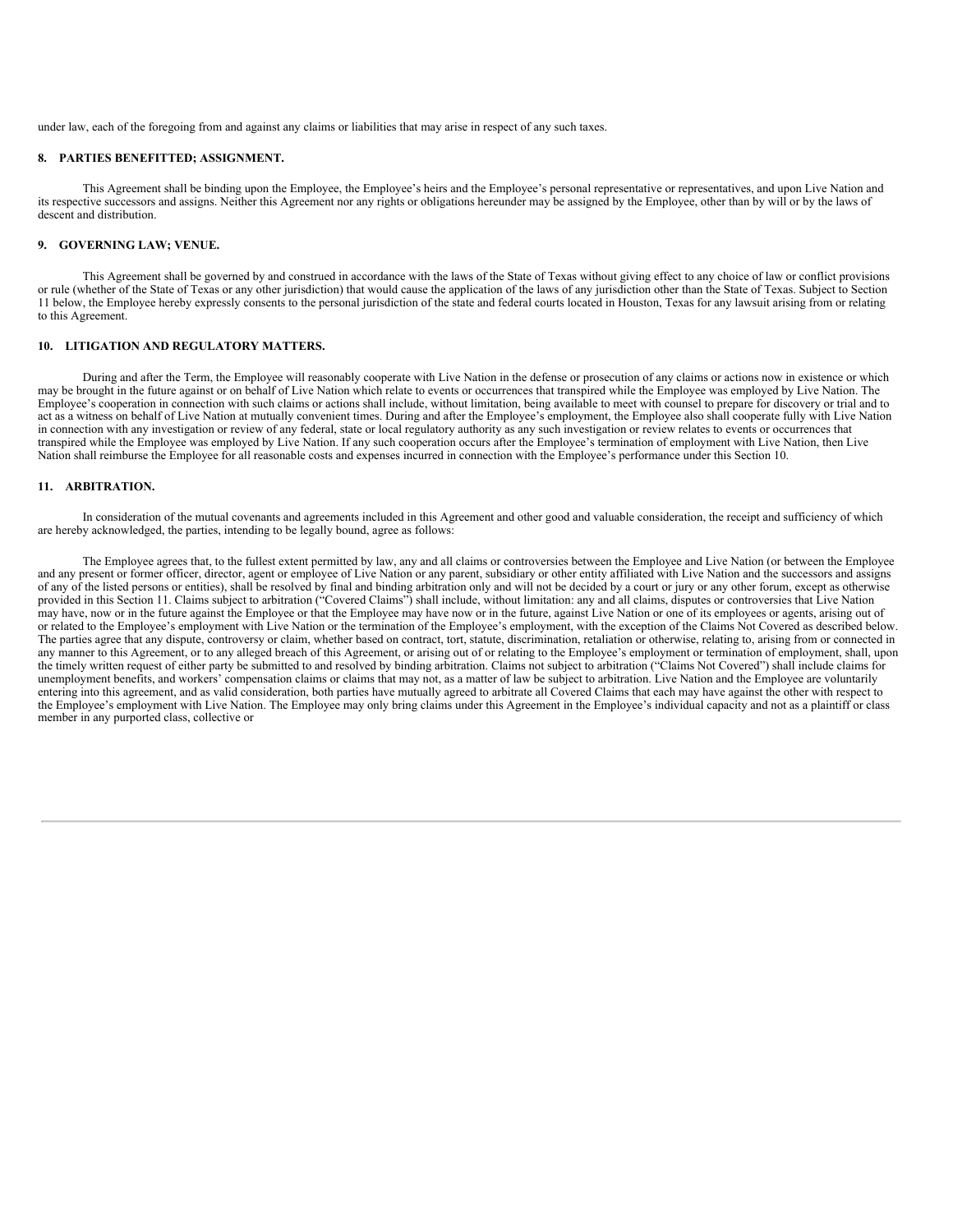representative proceeding. Further, the arbitrator may not consolidate more than one person's claims, and may not otherwise preside over any form of a representative or class, collective or representative proceeding. The arbitration shall be conducted in Houston, Texas. Any arbitration proceeding shall be conducted in accordance with the Employment Arbitration Rules and Procedures of New Era ("New Era") ADR (the "New Era Rules"), which can be found at https://www.neweraadr.com/rules-andprocedures/, a copy of which will be provided to the Employee upon his request. Unless otherwise agreed to by the parties in writing, the arbitration shall be conducted by one arbitrator who is a member of New Era and who is selected pursuant to the methods set out in the New Era Rules. Any claims received after the applicable/relevant statute of limitations period has passed shall be deemed null and void. The award of the arbitrator shall be a reasoned award with findings of fact and conclusions of law. Either party may bring an action in any court of competent jurisdiction to compel arbitration under this Agreement, to enforce an arbitration award and to vacate an arbitration award. However, in actions seeking to vacate an award, the standard of review to be applied by said court to the arbitrator's findings of fact and conclusions of law will be the same as that applied by an appellate court reviewing a decision of a trial court sitting without a jury. Live Nation will pay the actual costs of arbitration excluding attorneys' fees, to the extent required by law. Each party will pay its own attorneys' fees and other costs incurred by their respective attorneys. **THE PARTIES UNDERSTAND AND AGREE** THAT THIS AGREEMENT CONSTITUTES A WAIVER OF THEIR RIGHT TO A TRIAL BY JURY OF ANY CLAIMS OR CONTROVERSIES COVERED BY THIS AGREEMENT OR TO PARTICIPATE IN A CLASS, COLLECTIVE OR REPRESENTATIVE ACTION, UNLESS APPLICABLE STATE OR FEDERAL LAW PROHIBITS SUCH WAIVER OF CLASS, COLLECTIVE OR REPRESENTATIVE ACTION. THE PARTIES AGREE THAT, TO THE FULLEST EXTENT ALLOWED BY LAW, NONE OF THOSE CLAIMS OR CONTROVERSIES SHALL BE RESOLVED BY A JURY TRIAL OR IN A CLASS, **COLLECTIVE OR REPRESENTATIVE ACTION, UNLESS APPLICABLE STATE OR FEDERAL LAW PROHIBITS SUCH WAIVER OF CLASS, COLLECTIVE OR REPRESENTATIVE ACTION.** However, the Employee acknowledges that the Employee has the right to: report any good faith allegation of unlawful employment practices to any appropriate federal, state, or local government agency enforcing discrimination laws; report any good faith allegation of criminal conduct to any appropriate federal, state, or local official; participate in a proceeding with any appropriate federal, state, or local government agency enforcing discrimination laws; make any truthful statements or disclosures required by law, regulation, or legal process; and request or receive confidential legal advice.

# **12. REPRESENTATIONS AND WARRANTIES OF THE EMPLOYEE.**

The Employee represents and warrants to Live Nation that: (i) the Employee is under no contractual or other restriction which is inconsistent with the execution of this Agreement, the performance of the Employee's duties hereunder or the other rights of Live Nation hereunder; (ii) the Employee is under no physical or mental disability that would hinder the performance of the Employee's duties under this Agreement; and (iii) the Employee's execution of this Agreement and performance of the Services under this Agreement will not violate any obligations that the Employee may have to any other or former employer, person or entity, including any obligations to keep in confidence proprietary information, knowledge or data acquired by the Employee in confidence or in trust prior to becoming an employee of Live Nation. The Employee further represents, warrants and covenants that the Employee will not disclose to Live Nation, or use in connection with the Employee's activities as an employee of Live Nation, or induce Live Nation to use, any proprietary or confidential information or trade secrets of the Employee or any third party at any time, including, without limitation, any proprietary, confidential information or trade secrets of any former employer.

#### **13. MORALITY CLAUSE.**

The Employee agrees that he shall not commit any act or do anything which might reasonably be considered to be immoral, deceptive, scandalous, or obscene and has the potential to injure, tarnish, damage or otherwise negatively affect the reputation and goodwill associated with Live Nation or any of its employees, subsidiaries, affiliates, joint ventures or parent(s) as determined by Live Nation in its reasonable discretion. Should the Employee violate this clause, it shall be deemed sufficient basis for a Cause termination under Section 5(d) above.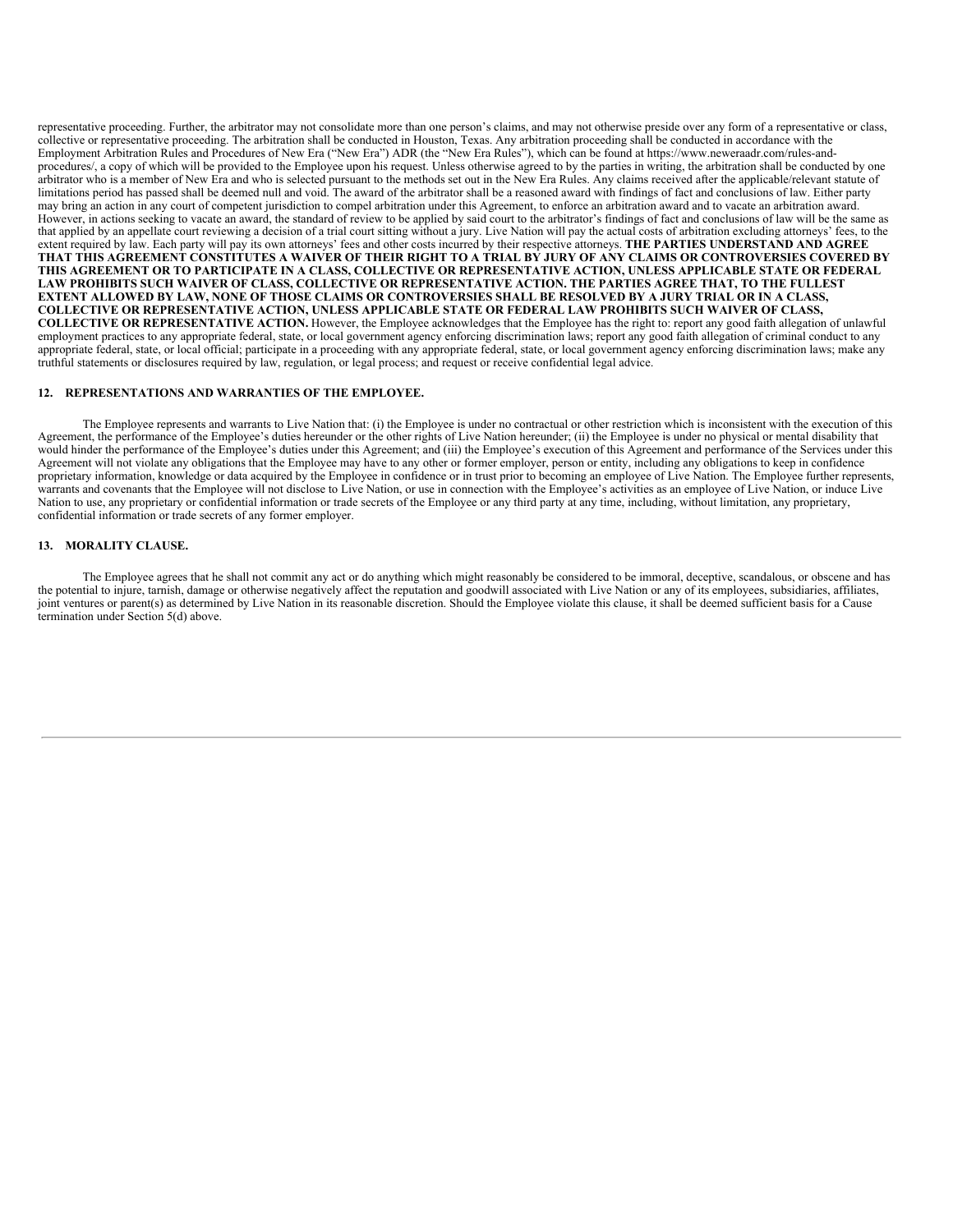# **14. MISCELLANEOUS.**

- a. Amendment. The terms of this Agreement may not be amended or modified other than by a written instrument executed by the parties hereto or their respective successors.
- b. Withholding. Live Nation shall withhold from any amounts payable under this Agreement all federal, state, local and/or foreign taxes, as Live Nation determines to be legally required pursuant to any applicable laws or regulations.
- c. No Waiver. Failure by either party hereto to insist upon strict compliance with any provision of this Agreement or to assert any right such party may have hereunder shall not be deemed to be a waiver of such provision or right or any other provision or right of this Agreement. A waiver of the breach of any term or condition of this Agreement shall not be deemed to constitute a waiver of any subsequent breach of the same or any other term or condition.
- d. Severability. The invalidity or unenforceability of any provision of this Agreement shall not affect the validity or enforceability of any other provision of this Agreement. If any provision of this Agreement, or the application thereof to any person or circumstance, shall, for any reason and to any extent, be held invalid or unenforceable, such invalidity and unenforceability shall not affect the remaining provisions hereof or the application of such provisions to other persons or circumstances, all of which shall be enforced to the greatest extent permitted by law.
- e. Construction. The parties hereto acknowledge and agree that each party has reviewed and negotiated the terms and provisions of this Agreement and has had the opportunity to contribute to its revision. Accordingly, any rule of construction to the effect that ambiguities are resolved against the drafting party shall not be employed in the interpretation of this Agreement. Rather, the terms of this Agreement shall be construed fairly as to all parties hereto and not in favor or against any party by the rule of construction abovementioned.
- f. Assignment. This Agreement is binding on and for the benefit of the parties hereto and their respective successors, heirs, executors, administrators and other legal representatives. Neither this Agreement nor any right or obligation hereunder may be assigned by the Employee.
- g. Entire Agreement. As of the Effective Date, this Agreement, constitutes the final, complete and exclusive agreement and understanding between Live Nation and the Employee with respect to the subject matter hereof and replaces and supersedes any and all other agreements, offers or promises, whether oral or written, made to the Employee by Live Nation or any representative thereof.
- h. Counterparts. This Agreement may be executed in several counterparts, each of which shall be deemed an original, but all of which shall constitute one and the same instrument.
- i. Captions. The captions of this Agreement are not part of the provisions hereof, rather they are included for convenience only and shall have no force or effect.

**THE EMPLOYEE ACKNOWLEDGES THAT THE EMPLOYEE (I) HAS BEEN ADVISED BY LIVE NATION TO CONSULT WITH LEGAL** COUNSEL CONCERNING THIS AGREEMENT AND HAS HAD THE OPPORTUNITY TO DO SO, (II) HAS READ AND UNDERSTANDS THIS AGREEMENT, (III) IS FULLY AWARE OF THE LEGAL EFFECT OF THIS AGREEMENT AND (IV) HAS ENTERED INTO IT FREELY BASED ON THE EMPLOYEE'S OWN JUDGMENT AND NOT ON ANY REPRESENTATIONS OR PROMISES OTHER THAN THOSE CONTAINED IN THIS AGREEMENT.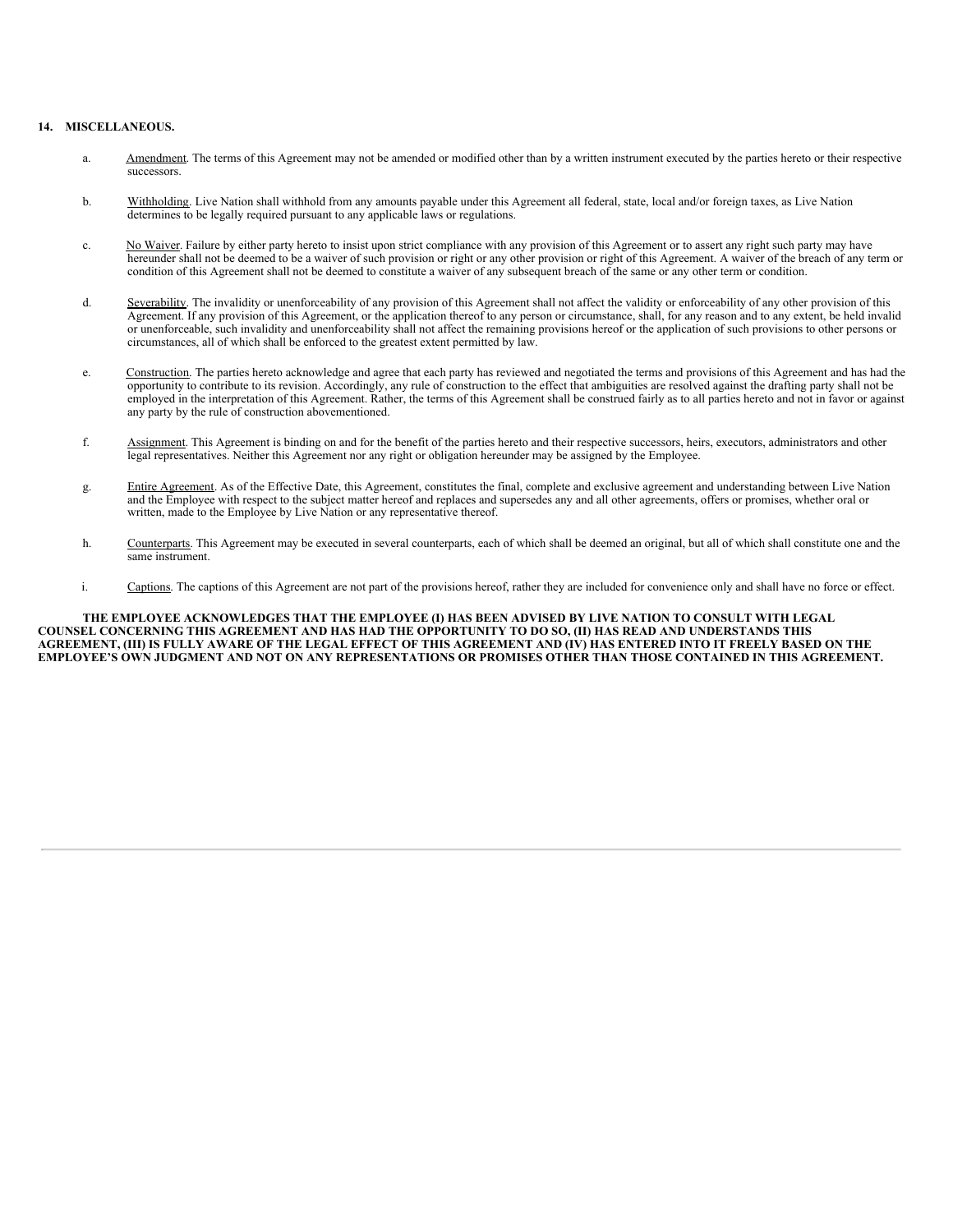IN WITNESS WHEREOF, the parties have duly executed and delivered this Agreement effective as of the date first written above.

# **THE EMPLOYEE**

Date: May 3, 2022 /s/ Brian Capo

Brian Capo

# **LIVE NATION WORLDWIDE, INC.**

Date: May 3, 2022 Berchtold By: /s/ Joe Berchtold

Name: Joe Berchtold Title: President, Live Nation Entertainment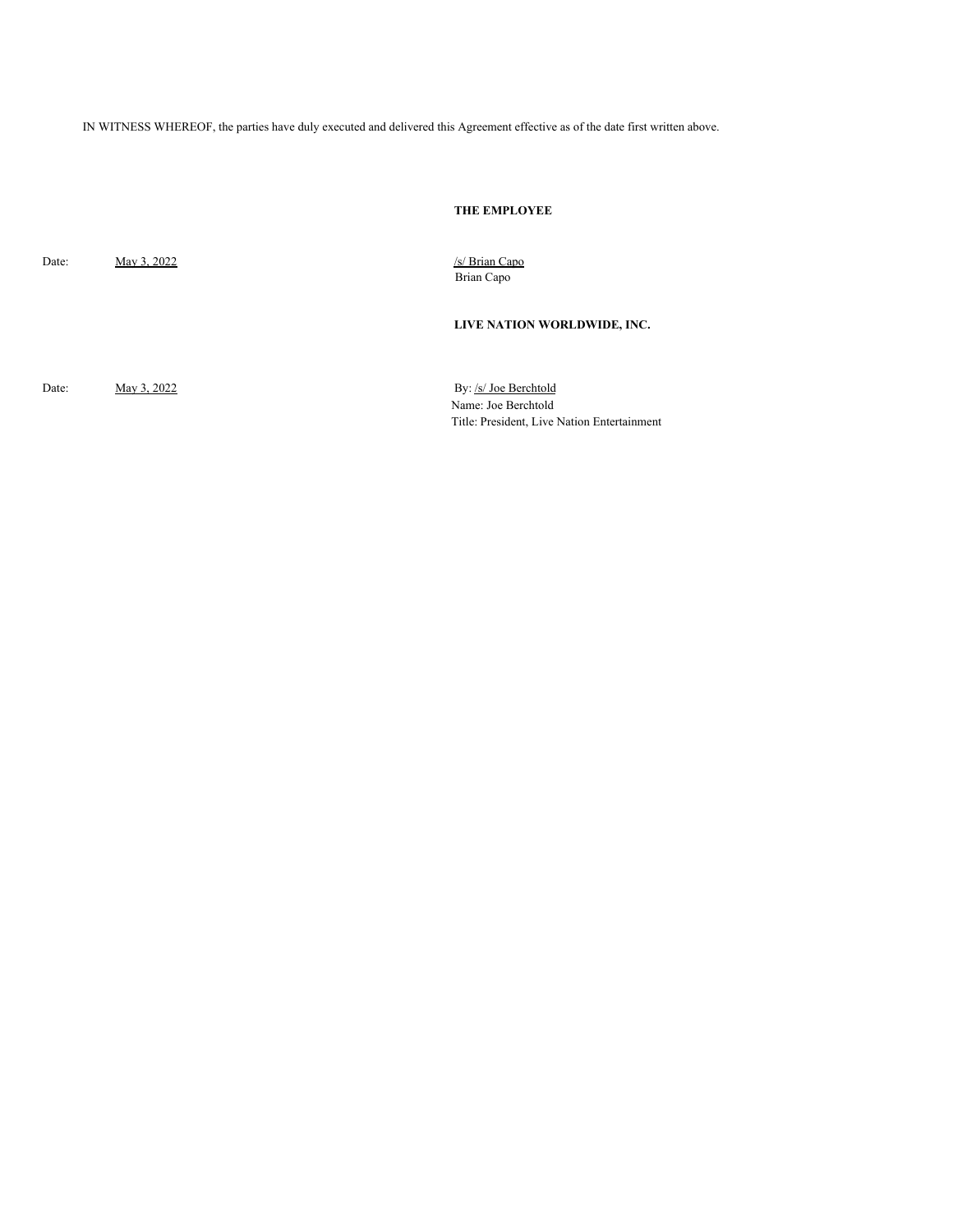# CERTIFICATION OF CHIEF EXECUTIVE OFFICER

### **CERTIFICATION**

<span id="page-51-0"></span>I, Michael Rapino, certify that:

1. I have reviewed this Quarterly Report on Form 10-Q of Live Nation Entertainment, Inc.;

2. Based on my knowledge, this report does not contain any untrue statement of a material fact or omit to state a material fact necessary to make the statements made, in light of the circumstances under which such statements were made, not misleading with respect to the period covered by this report;

3. Based on my knowledge, the financial statements, and other financial information included in this report, fairly present in all material respects the financial condition, results of operations and cash flows of the registrant as of, and for, the periods presented in this report;

4. The registrant's other certifying officer(s) and I are responsible for establishing and maintaining disclosure controls and procedures (as defined in Exchange Act Rules 13a-15(e) and 15d-15(e)) and internal control over financial reporting (as defined in Exchange Act Rules 13a-15(f) and 15d-15(f)) for the registrant and have:

a) designed such disclosure controls and procedures, or caused such disclosure controls and procedures to be designed under our supervision, to ensure that material information relating to the registrant, including its consolidated subsidiaries, is made known to us by others within those entities, particularly during the period in which this report is being prepared;

b) designed such internal control over financial reporting, or caused such internal control over financial reporting to be designed under our supervision, to provide reasonable assurance regarding the reliability of financial reporting and the preparation of financial statements for external purposes in accordance with generally accepted accounting principles:

c) evaluated the effectiveness of the registrant's disclosure controls and procedures and presented in this report our conclusions about the effectiveness of the disclosure controls and procedures, as of the end of the period covered by this report based on such evaluation; and

d) disclosed in this report any change in the registrant's internal control over financial reporting that occurred during the registrant's most recent fiscal quarter (the registrant's fourth fiscal quarter in the case of an annual report) that has materially affected, or is reasonably likely to materially affect, the registrant's internal control over financial reporting; and

5. The registrant's other certifying officer(s) and I have disclosed, based on our most recent evaluation of internal control over financial reporting, to the registrant's auditors and the audit committee of the registrant's board of directors (or persons performing the equivalent functions):

a) all significant deficiencies and material weaknesses in the design or operation of internal control over financial reporting which are reasonably likely to adversely affect the registrant's ability to record, process, summarize and report financial information; and

b) any fraud, whether or not material, that involves management or other employees who have a significant role in the registrant's internal control over financial reporting.

Date: May 5, 2022

By: /s/ Michael Rapino

Michael Rapino President and Chief Executive Officer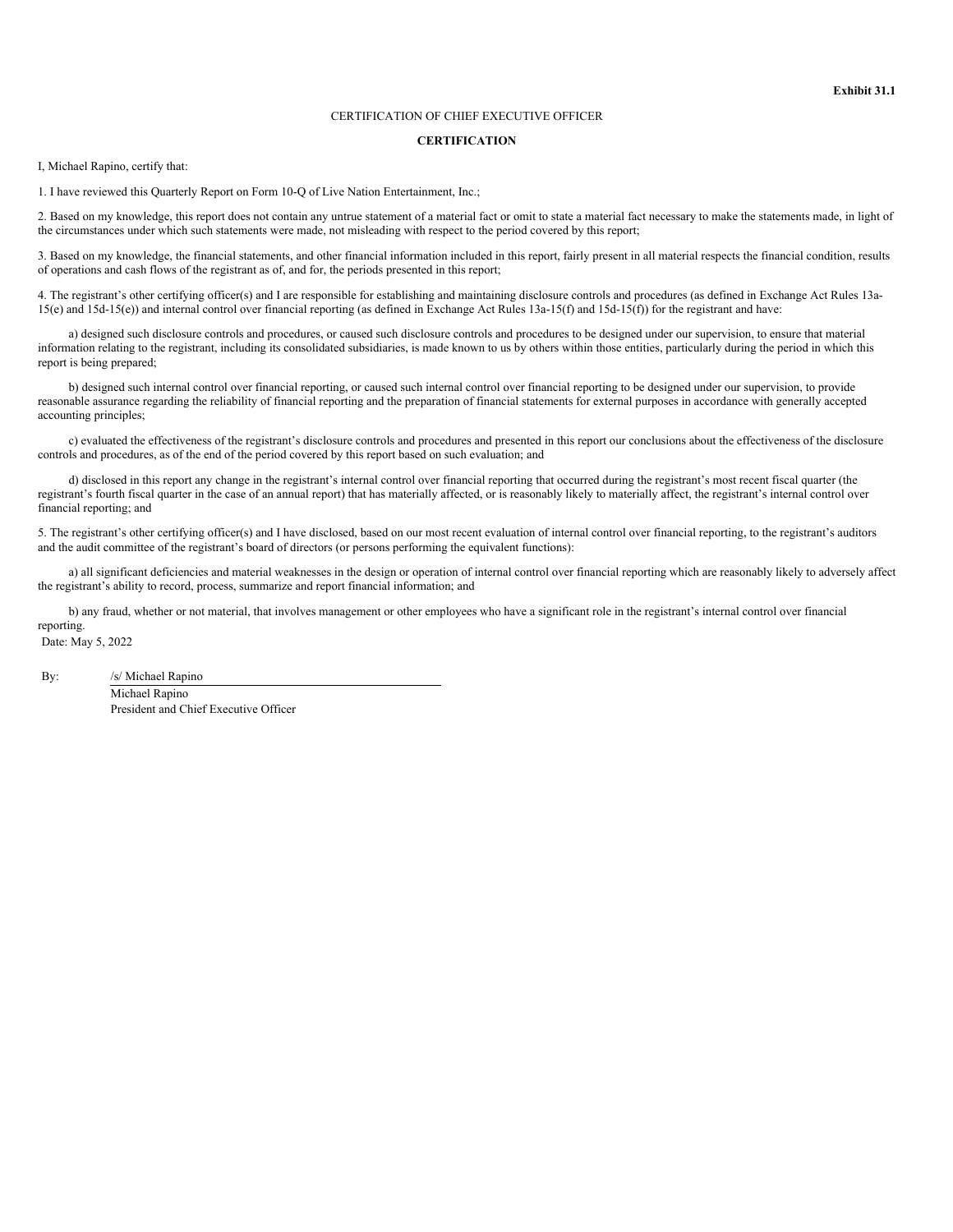# CERTIFICATION OF CHIEF FINANCIAL OFFICER

### **CERTIFICATION**

<span id="page-52-0"></span>I, Joe Berchtold, certify that:

1. I have reviewed this Quarterly Report on Form 10-Q of Live Nation Entertainment, Inc.;

2. Based on my knowledge, this report does not contain any untrue statement of a material fact or omit to state a material fact necessary to make the statements made, in light of the circumstances under which such statements were made, not misleading with respect to the period covered by this report;

3. Based on my knowledge, the financial statements, and other financial information included in this report, fairly present in all material respects the financial condition, results of operations and cash flows of the registrant as of, and for, the periods presented in this report;

4. The registrant's other certifying officer(s) and I are responsible for establishing and maintaining disclosure controls and procedures (as defined in Exchange Act Rules 13a-15(e) and 15d-15(e)) and internal control over financial reporting (as defined in Exchange Act Rules 13a-15(f) and 15d-15(f)) for the registrant and have:

a) designed such disclosure controls and procedures, or caused such disclosure controls and procedures to be designed under our supervision, to ensure that material information relating to the registrant, including its consolidated subsidiaries, is made known to us by others within those entities, particularly during the period in which this report is being prepared;

b) designed such internal control over financial reporting, or caused such internal control over financial reporting to be designed under our supervision, to provide reasonable assurance regarding the reliability of financial reporting and the preparation of financial statements for external purposes in accordance with generally accepted accounting principles:

c) evaluated the effectiveness of the registrant's disclosure controls and procedures and presented in this report our conclusions about the effectiveness of the disclosure controls and procedures, as of the end of the period covered by this report based on such evaluation; and

d) disclosed in this report any change in the registrant's internal control over financial reporting that occurred during the registrant's most recent fiscal quarter (the registrant's fourth fiscal quarter in the case of an annual report) that has materially affected, or is reasonably likely to materially affect, the registrant's internal control over financial reporting; and

5. The registrant's other certifying officer(s) and I have disclosed, based on our most recent evaluation of internal control over financial reporting, to the registrant's auditors and the audit committee of the registrant's board of directors (or persons performing the equivalent functions):

a) all significant deficiencies and material weaknesses in the design or operation of internal control over financial reporting which are reasonably likely to adversely affect the registrant's ability to record, process, summarize and report financial information; and

b) any fraud, whether or not material, that involves management or other employees who have a significant role in the registrant's internal control over financial reporting.

Date: May 5, 2022

By: /s/ Joe Berchtold

Joe Berchtold President and Chief Financial Officer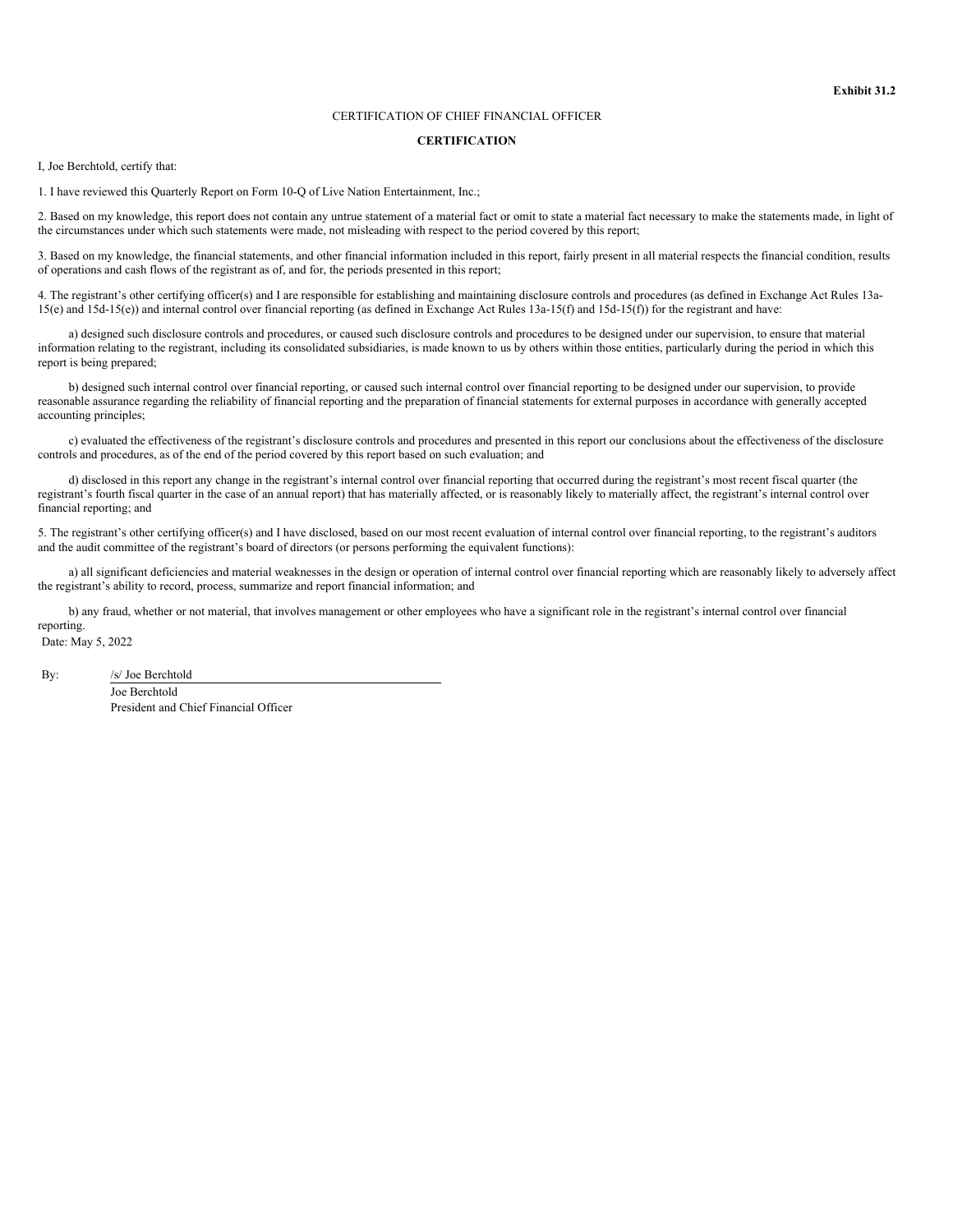# SECTION 1350 CERTIFICATION OF CHIEF EXECUTIVE OFFICER

<span id="page-53-0"></span>In connection with this Quarterly Report of Live Nation Entertainment, Inc. (the "Company") on Form 10-Q for the quarter ended March 31, 2022 as filed with the Securities and Exchange Commission on the date hereof (the "Report"), I, Michael Rapino, President and Chief Executive Officer of the Company, certify, pursuant to 18 U.S.C. Section 1350, as adopted pursuant to Section 906 of the Sarbanes-Oxley Act of 2002, that:

1. The Report fully complies with the requirements of Section 13(a) or 15(d) of the Securities Exchange Act of 1934; and

2. The information contained in the Report fairly presents, in all material respects, the financial condition and results of operations of the Company.

Date: May 5, 2022

By: /s/ Michael Rapino

Michael Rapino President and Chief Executive Officer

A signed original of this written statement required by Section 906 has been provided to the Company and will be retained by the Company and furnished to the Securities and Exchange Commission or its staff upon request.